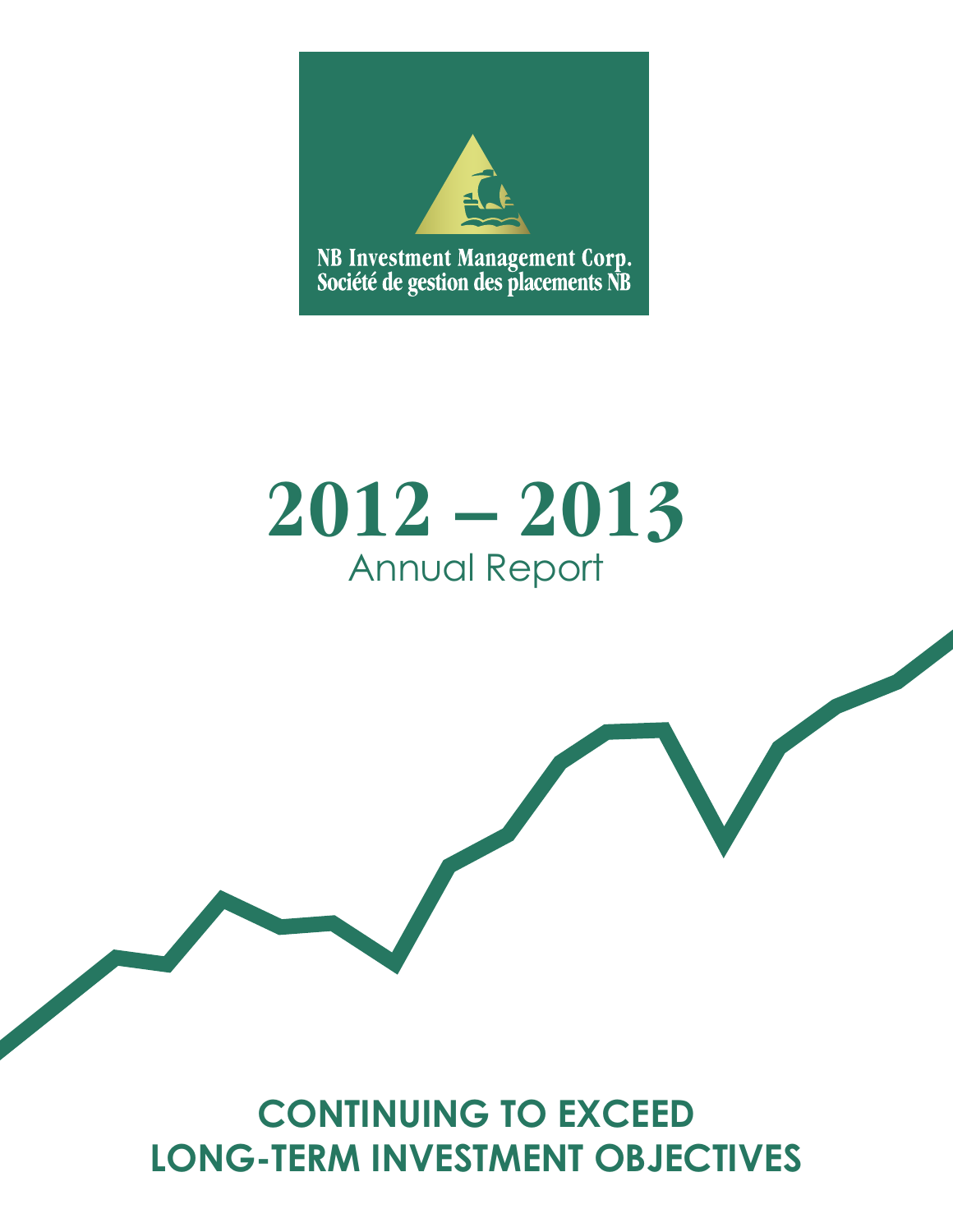### **BOARD OF DIRECTORS**

**Michael W. Walton** Chair of the Board

**Joel Attis** Vice-chair of the Board

**Wiktor Askanas** Director

**Jane Garbutt** Director (ex officio, non-voting)

**Patricia LeBlanc-Bird** Director

**Ronald B. Maloney** Director

**Darren Murphy** Director (ex officio)

**Cathy Rignanesi** Chair of Audit Committee Director

**John A. Sinclair** Director (ex officio)

**Richard C. Speight, Q.C.** Chair of Governance Committee Director

**Reno Thériault** Chair of Human Resources & Compensation Committee Director

### **CORPORATE OFFICERS**

**John A. Sinclair Jan Imeson, CPA, CA** President and Chief Executive Officer Chief Financial Officer Chief Investment Officer

**Inge Després** Corporate Secretary

### **CORPORATE LEADERSHIP TEAM**

**John A. Sinclair James Scott, CFA** President and Chief Executive Officer Vice-President Fixed Income Chief Investment Officer

**Dan Goguen, CA, FRM Jan Imeson, CPA, CA** Vice-President Private Markets Chief Financial Officer

Vice-President Equities

Vice-President Finance and

Administration

**Mark Holleran, CFA Andrea MacDonald, CHRP**

#### **New Brunswick Investment Management Corporation**

440 King Street York Tower, Suite 581 Fredericton, New Brunswick E3B 5H8 Canada

**Tel: (506) 444-5800 Fax: (506) 444-5025 Email: nbimc@nbimc.com Website: http://www.nbimc.com**

### **MEMBERS OF**





Pension Investment Association of Canada Association canadienne des gestionnaires de caisses de retraite

### **CONTENTS**

| Management's Discussion & Analysis 14  |
|----------------------------------------|
| Compensation Discussion and Analysis24 |
|                                        |
| Employee Activity in our Communities40 |
| Communications and Accountability40    |
|                                        |
| <b>Detailed Unit Trust Performance</b> |
|                                        |
| Public Service Superannuation Fund46   |
|                                        |
|                                        |
| Notes to the Financial Statements49    |
|                                        |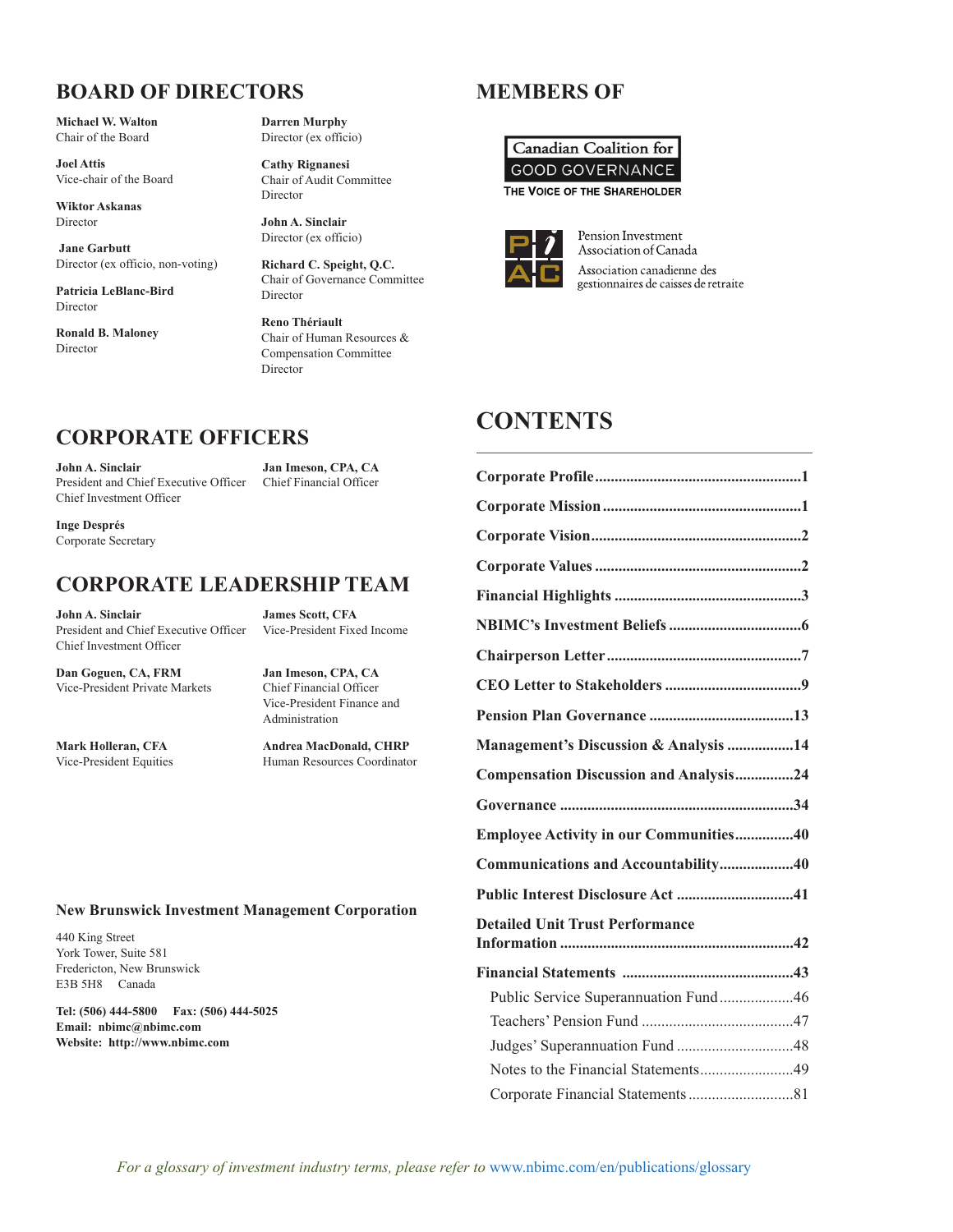### **Corporate Profile**

The New Brunswick Investment Management Corporation (NBIMC) is the trustee and investment manager for the pension assets of over 51,000 members of the Public Service, Teachers', and Judges' defined benefit pension plans. It was formed in 1996 under the New Brunswick Investment Management Corporation Act by the Province of New Brunswick.

The primary mission of NBIMC is to increase the long-term value of the pension funds it manages and to assist the plan sponsor in meeting the pension promise to its members.

To fulfill this mission NBIMC conducts the following activities:

- Acts as fund trustee.
- Develops the investment policy for each fund.
- Implements the investment policy for each fund.
- Adds value by generating higher returns through active investment management net of organizational expenses.
- Manages risks associated with the investment of the pension assets.
- Provides administrative and support services such as accounting, performance measurement, and information technology.

Located in Fredericton, New Brunswick, NBIMC is the largest institutional investment manager in Atlantic Canada with assets under management of approximately \$10.1 billion at March 31, 2013.

### **Corporate Mission**

*To provide innovative, cost effective and prudent investment management services that address the investment challenges of New Brunswick based public sector funds.*

Key Goals:

- To advance governance, management and organizational effectiveness.
- To exceed client long-term investment objectives through prudent asset allocation and risk management strategies.
- To maintain, develop and attract a highly skilled and experienced team of investment management professionals.
- To strengthen and expand stakeholder communications and relationships.
- To support effective and efficient information technology solutions.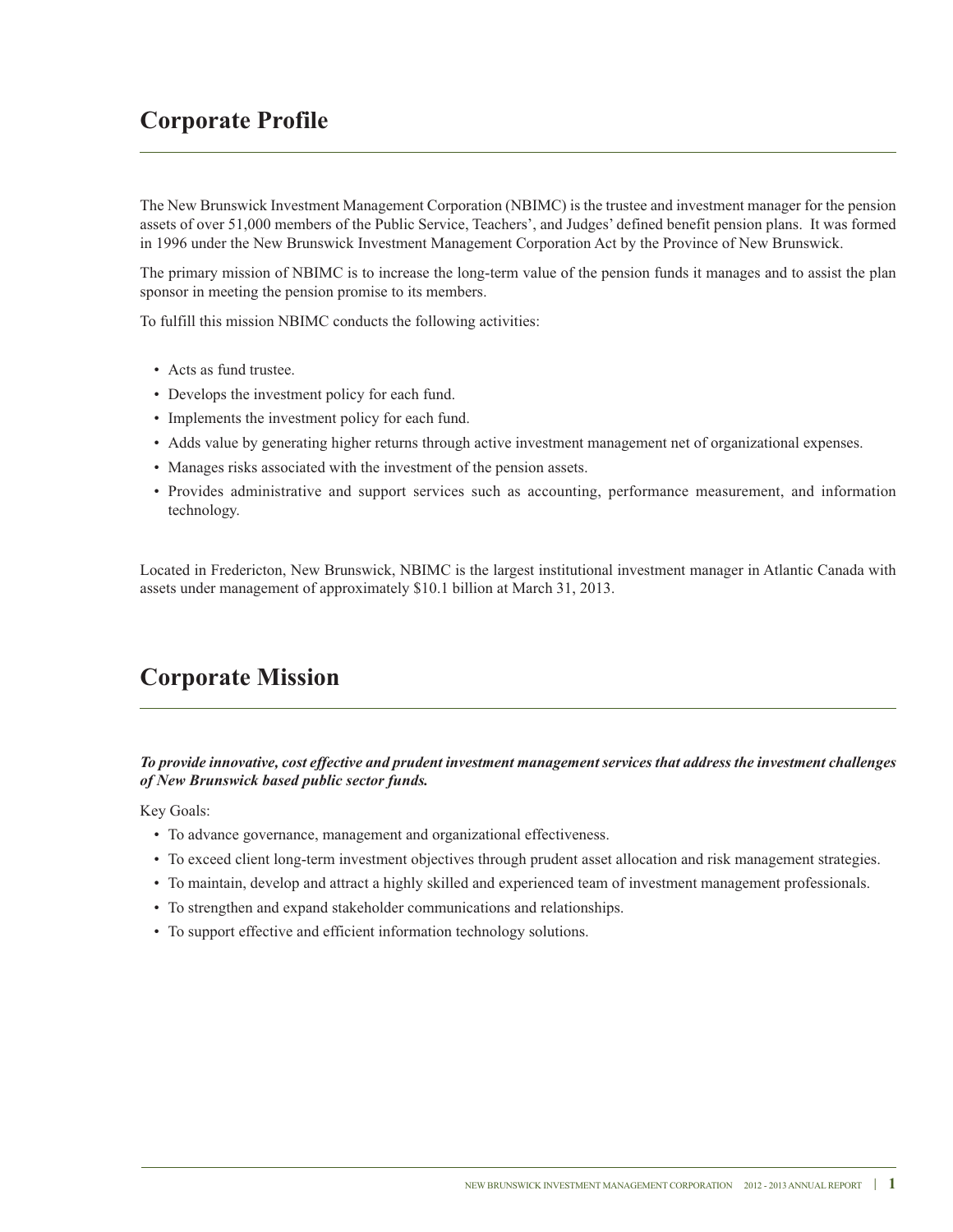### **Corporate Vision**

*New Brunswick Investment Management Corporation (NBIMC) is the provider of choice for investment management services to New Brunswick public sector investment funds.*

NBIMC is recognized as a user of "best practices" by clients and peers. The company is:

- Acknowledged as being able to exceed clients' long-term investment performance objectives.
- A provider of consistent value added for clients through a diverse range of multiple investment strategies.
- Recognized by stakeholders as having strong governance practices and a long-term strategic vision.
- Driven by a team of highly skilled investment management professionals working within a culture of innovation and risk management.
- Viewed as an employer of choice by both recent graduates and experienced investment management professionals.
- Seen as maintaining strong relationships and ongoing communication with key stakeholders.

### **Corporate Values**

**PRUDENCE** – we guide investment activity within appropriate policy guidelines focused on asset allocation and risk *management in accordance with client objectives.*

 $ACCOUNTABILITY - we act in the best interests of our clients and use the highest standard of financial reporting,$ *compliance, auditing and performance measurement.*

**TEAMWORK** – we develop and sustain a learning culture of engaged employees who share expertise, clear roles, *coordinated activity and working together to achieve our goals.*

*TRANSPARENCY – we produce clear and frequent communications to all stakeholders on operations, strategies and results.*

 $INTEGRITY$  – we ensure honesty in all corporate undertakings guided by a Code of Ethics and Business Conduct.

*INNOVATION – we encourage a diversity of innovative, well researched investment management strategies.*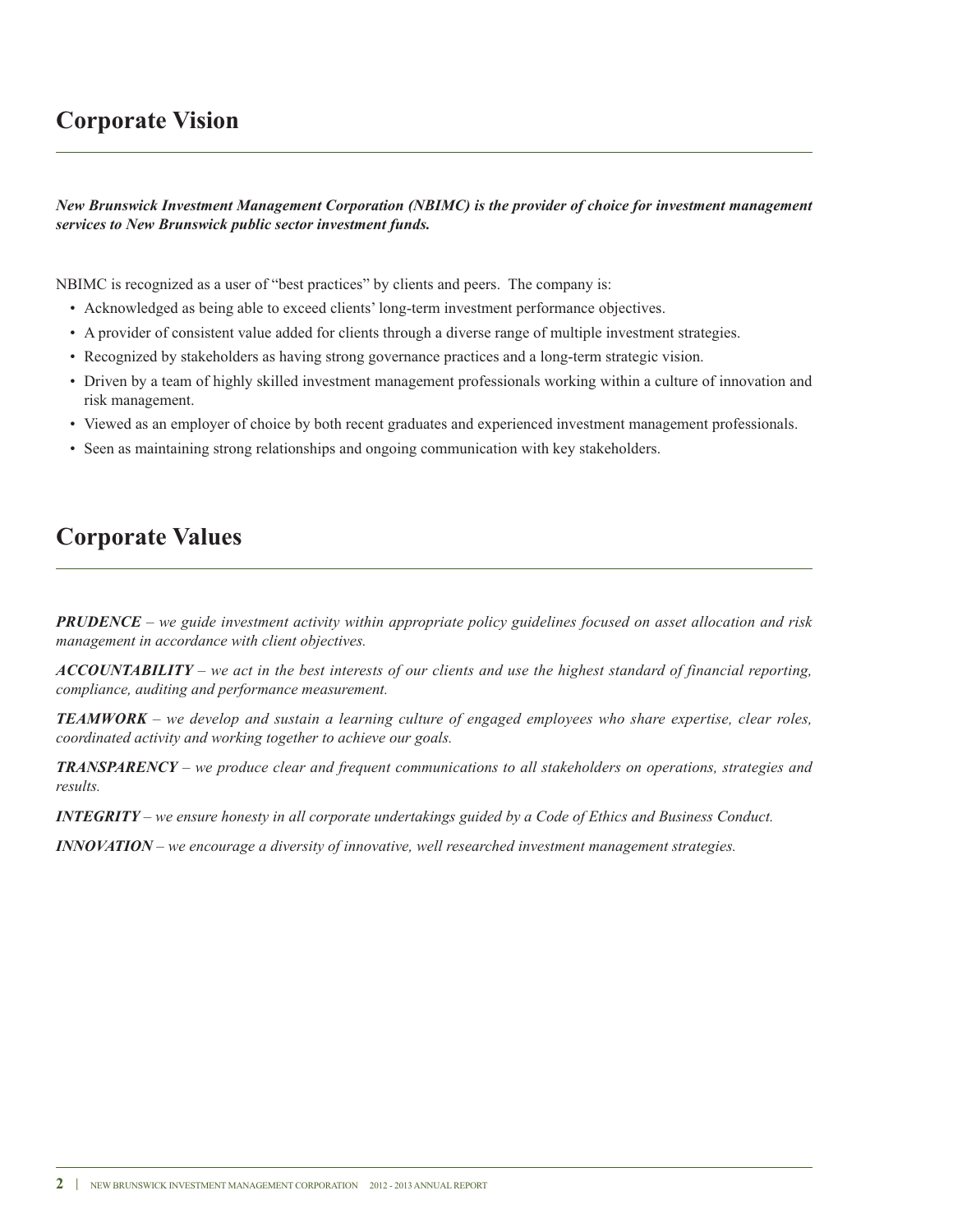### **PUBLIC SERVICE Fiscal 2012-13 Financial Highlights**



#### **INVESTMENTS BY PORTFOLIO**

As of March 31, 2013

(\$ millions)

|                                | 2013        | 2012      | 2011      |
|--------------------------------|-------------|-----------|-----------|
| <b>Fixed Income</b>            |             |           |           |
| <b>Nominal Bonds</b>           | S.<br>945.0 | \$1,210.1 | \$1,409.5 |
| Corporate Bonds                | 386.2       | 142.1     |           |
| <b>Short Term Assets</b>       | 38.9        | 78.0      | 95.2      |
|                                | 1,370.1     | 1,430.2   | 1,504.7   |
| <b>Public Equities</b>         |             |           |           |
| Canadian                       | 1,168.7     | 1,064.8   | 1,064.0   |
| US                             | 808.4       | 679.2     | 546.4     |
| International                  | 991.9       | 881.7     | 721.2     |
|                                | 2,969.0     | 2,625.6   | 2,331.7   |
| <b>Inflation Linked Assets</b> |             |           |           |
| <b>Real Return Bonds</b>       | 512.7       | 456.7     | 462.1     |
| Real Estate and                |             |           |           |
| Infrastructure                 | 393.4       | 371.1     | 261.3     |
|                                | 906.0       | 827.9     | 723.4     |
| <b>Alternative Investments</b> |             |           |           |
| Absolute Return                | 196.1       | 181.6     | 325.6     |
| Private Equity                 | 174.9       | 150.7     | 145.0     |
|                                | 371.0       | 332.2     | 470.7     |
| <b>Total Investments</b>       | \$ 5,616.1  | \$5,215.9 | \$5,030.4 |





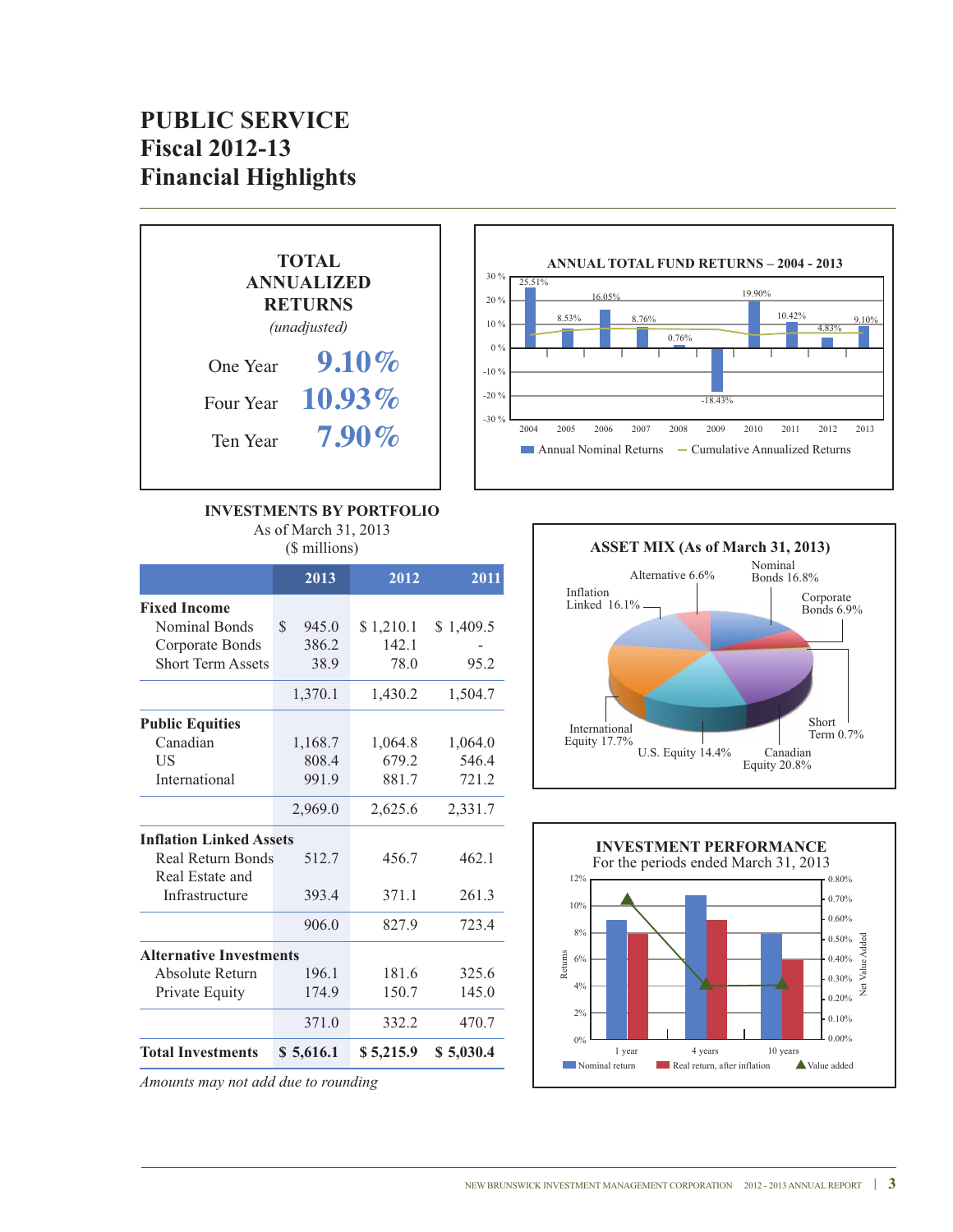### **TEACHERS' Fiscal 2012-13 Financial Highlights**



#### **INVESTMENTS BY PORTFOLIO** As of March 31, 2013

(\$ millions)

|                                | 2013                   | 2012         | 2011      |
|--------------------------------|------------------------|--------------|-----------|
| <b>Fixed Income</b>            |                        |              |           |
| Nominal Bonds                  | $\mathcal{S}$<br>793.0 | \$.<br>985.0 | \$1,147.7 |
| Corporate Bonds                | 283.5                  | 113.2        |           |
| <b>Short Term Assets</b>       | 30.4                   | 61.8         | 75.7      |
|                                | 1,106.9                | 1,160.0      | 1,223.4   |
| <b>Public Equities</b>         |                        |              |           |
| Canadian                       | 880.4                  | 806.3        | 810.1     |
| US                             | 621.1                  | 523.1        | 420.0     |
| <b>International</b>           | 757.1                  | 675.6        | 551.3     |
|                                | 2,258.5                | 2,005.1      | 1,781.4   |
| <b>Inflation Linked Assets</b> |                        |              |           |
| Real Return Bonds              | 428.1                  | 384.6        | 389.7     |
| Real Estate and                |                        |              |           |
| Infrastructure                 | 355.9                  | 337.2        | 249.2     |
|                                | 784.0                  | 721.7        | 638.8     |
| <b>Alternative Investments</b> |                        |              |           |
| Absolute Return                | 155.2                  | 144.6        | 260.4     |
| Private Equity                 | 141.5                  | 123.2        | 118.8     |
|                                | 296.7                  | 267.8        | 379.1     |
| <b>Total Investments</b>       | \$4,446.2              | \$4,154.5    | \$4,022.7 |

*Amounts may not add due to rounding*



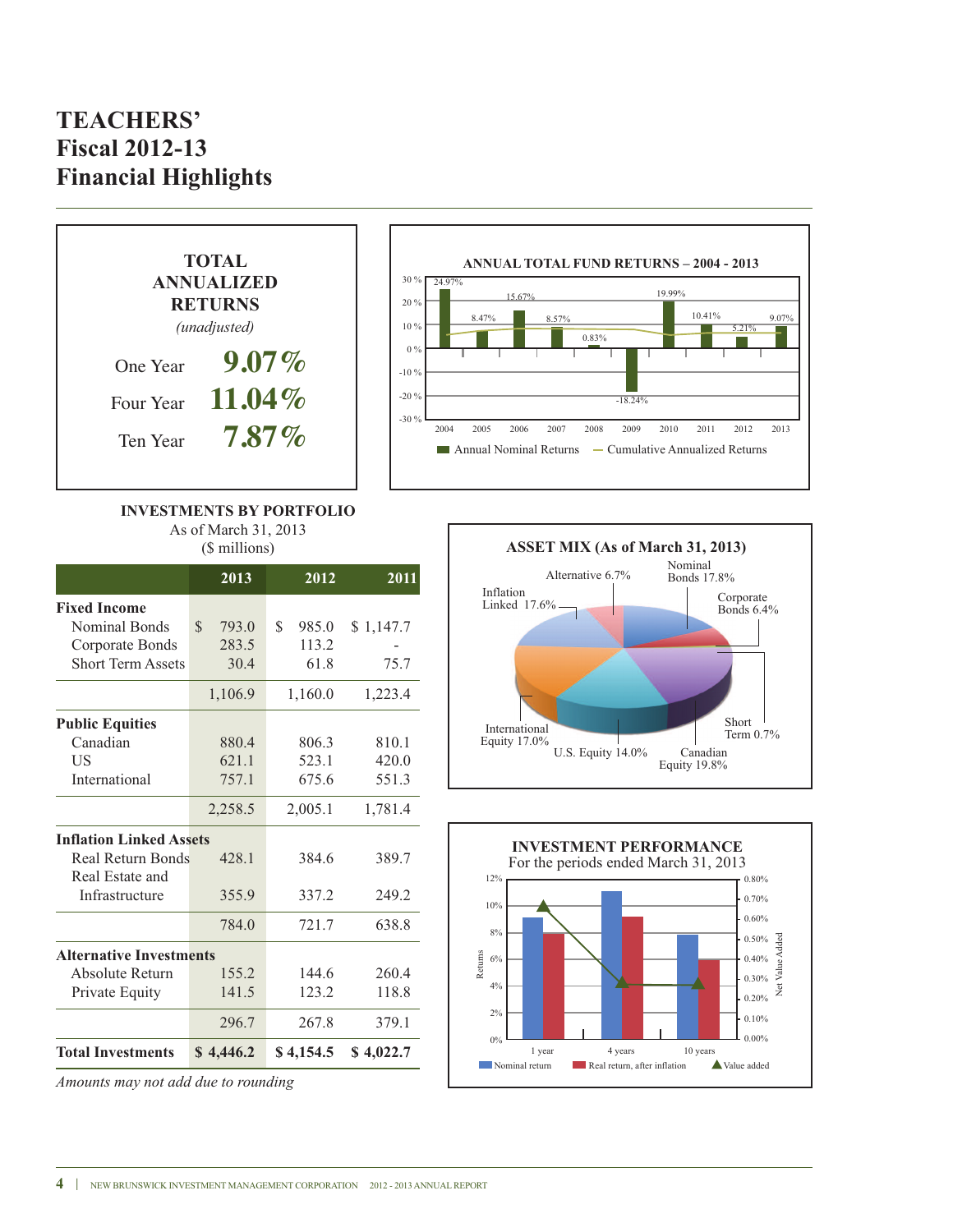### **JUDGES' Fiscal 2012-13 Financial Highlights**



#### **INVESTMENTS BY PORTFOLIO**

As of March 31, 2013

|  |  | (\$ millions) |
|--|--|---------------|
|--|--|---------------|

|                                |     | 2013 |    | 2012 | 2011       |
|--------------------------------|-----|------|----|------|------------|
| <b>Fixed Income</b>            |     |      |    |      |            |
| Nominal Bonds                  | \$. | 5.6  | S  | 7.2  | \$<br>8.3  |
| Corporate Bonds                |     | 2.3  |    | 0.8  |            |
| <b>Short Term Assets</b>       |     | 0.2  |    | 0.5  | 0.6        |
|                                |     | 8.2  |    | 8.5  | 8.8        |
| <b>Public Equities</b>         |     |      |    |      |            |
| Canadian                       |     | 7.0  |    | 6.3  | 6.2        |
| US                             |     | 4.8  |    | 4.0  | 3.2        |
| International                  |     | 5.9  |    | 5.2  | 4.2        |
|                                |     | 17.6 |    | 15.6 | 13.6       |
| <b>Inflation Linked Assets</b> |     |      |    |      |            |
| Real Return Bonds              |     | 3.1  |    | 2.7  | 2.7        |
| Real Estate and                |     |      |    |      |            |
| Infrastructure                 |     | 2.3  |    | 2.2  | 1.5        |
|                                |     | 5.4  |    | 4.9  | 4.2        |
| <b>Alternative Investments</b> |     |      |    |      |            |
| Absolute Return                |     | 1.2  |    | 1.1  | 1.9        |
| Private Equity                 |     | 1.1  |    | 0.9  | 0.9        |
|                                |     | 2.3  |    | 2.0  | 2.8        |
| <b>Total Investments</b>       | \$  | 33.4 | \$ | 31.1 | \$<br>29.5 |

*Amounts may not add due to rounding*



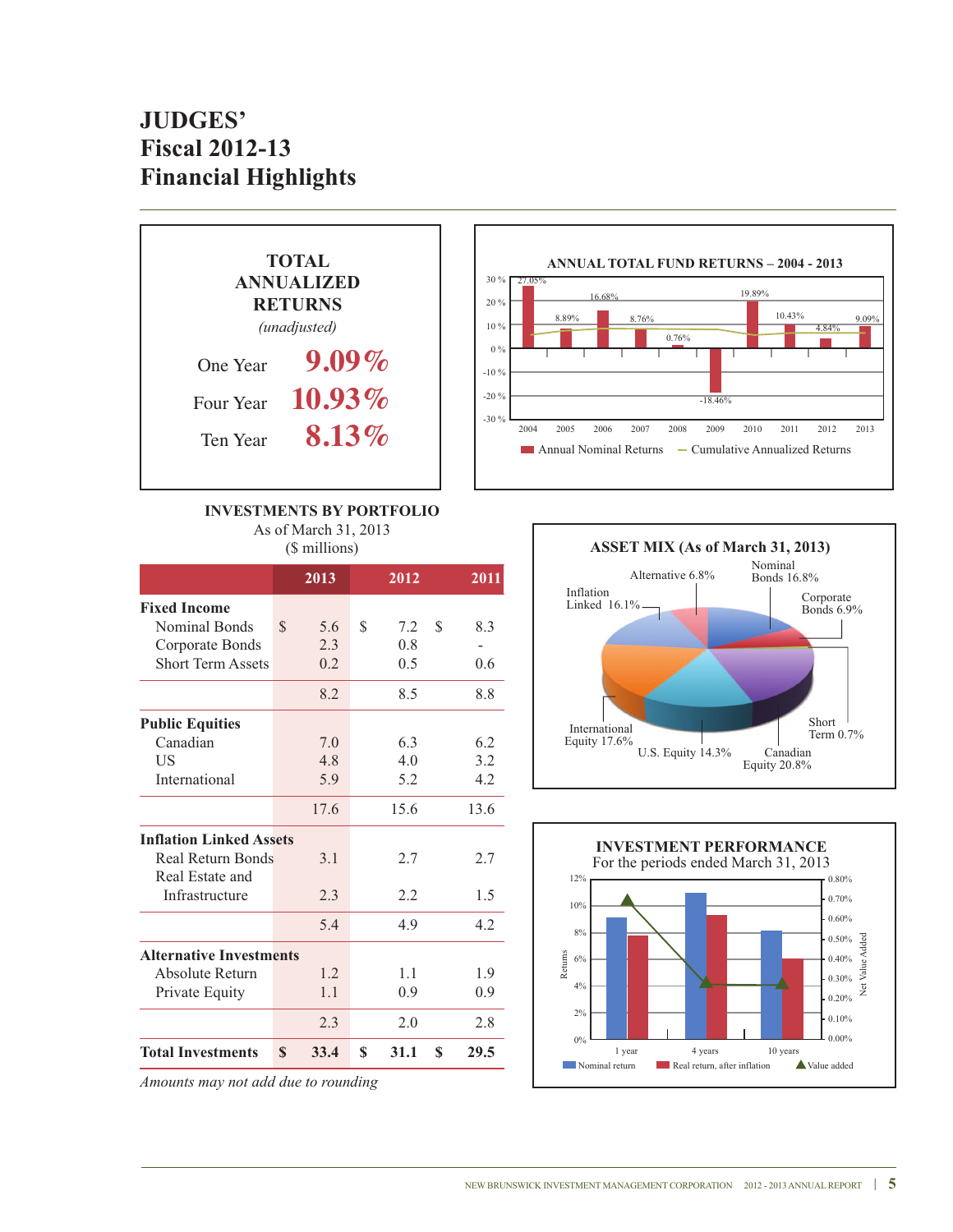### **NBIMC's Investment Beliefs**

NBIMC operates under a few basic investment beliefs, upon which we continually reflect when setting investment strategy. These beliefs are:

- 1. NBIMC is a relatively low risk asset manager when compared to its peers.
- 2.Real Return Bonds, because of their long-term inflation-linked characteristics, are considered to be an excellent match for pension liabilities.
- 3. New asset classes and strategies are introduced incrementally in order to progressively gain experience and to minimize transition costs.
- 4.The establishment of the appropriate asset mix for each of the funds under management is heavily influenced by both the actuarial profile and funding status of each plan.
- 5. NBIMC believes that market inefficiencies present opportunities to add value through active management.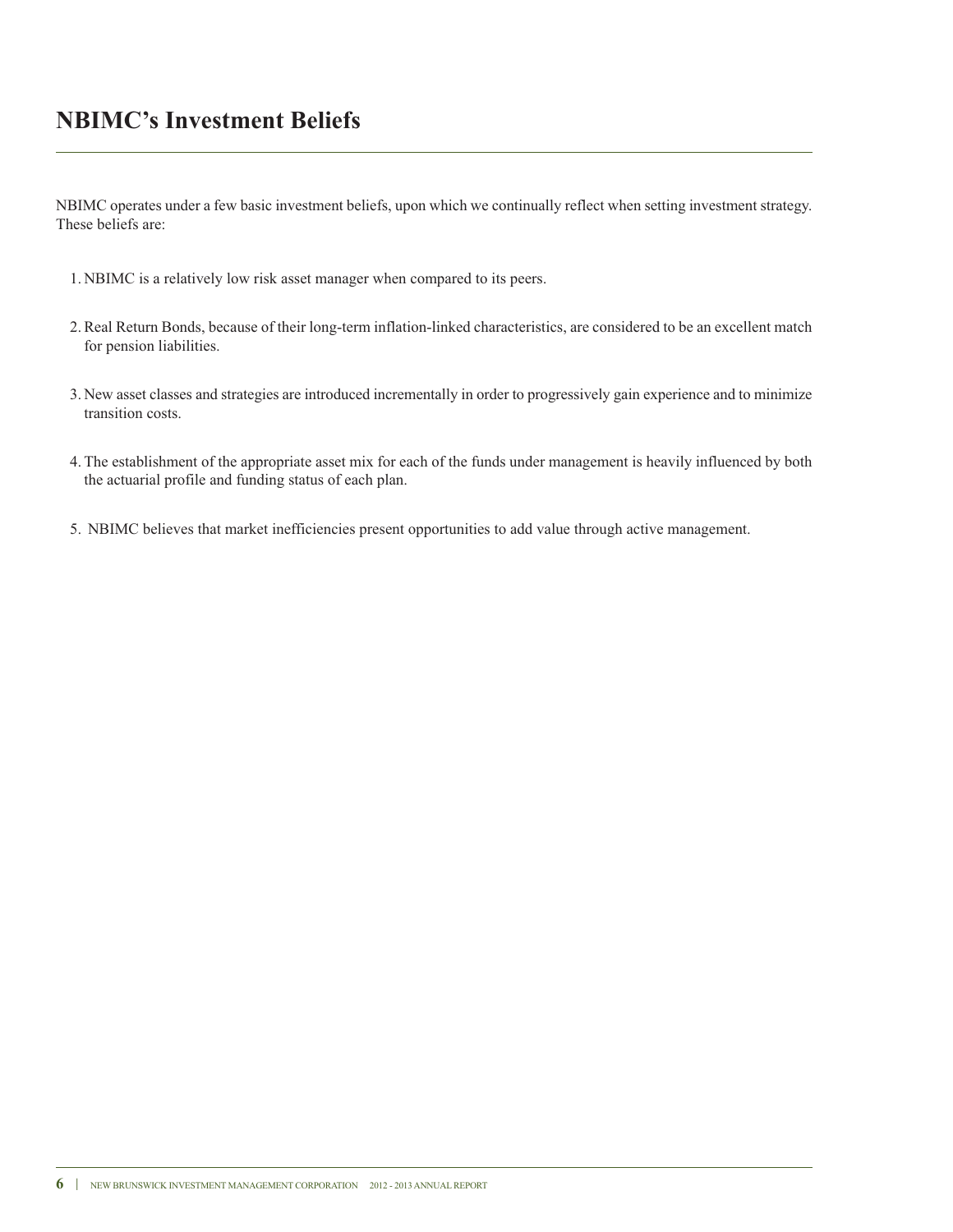### **Chairperson Letter**

On behalf of the Board of Directors and management of the New Brunswick Investment Management Corporation (NBIMC) I am pleased to present the following Fiscal 2012-13 Annual Report, which marks the conclusion of our seventeenth year of successful operations.

The following report provides a detailed account of another solid year of long-term investment performance in a difficult investment environment. During the year, management was able to increase the total fund long-term annualized return to a higher rate than the year prior while also making strong inroads into the objectives outlined in our Strategic Plan. Most importantly long-term investment returns remain well in excess of what is required by the pension funds independent actuary.

The Board of Directors also remained very active on a number of initiatives during the year as outlined throughout this report. I would like to particularly point to the development of a new series of performance objectives that were created during the year in an effort to highlight the transparency and communication of our investment management activities.

### **Pension Reform**

In May 2012, the Government of New Brunswick, through their Task Force on Protecting Pensions, published a background document on pension reform. This document was followed by the introduction of a new Shared Risk Pension Model, as well as amendments to the *Pension Benefits Act* legislation and regulations relating to the new model. The 2013-14 Provincial Budget confirmed that the government views the shared risk pension model as the best alternative for public sector pension plans including the Public Service Superannuation Plan.

NBIMC Directors are making every effort to ensure the Corporation is prepared to respond to any proposed changes that may impact the roles and responsibilities of our organization. NBIMC Directors and management look forward to sharing their investment experience to the process where warranted.

Throughout this reform process it is important to note that the Board will continue to work in the best interests of each of the pension funds under our management as per our responsibilities as their Trustee.

### **Appreciation of Dedicated Service**

I would like to recognize our Board for their efforts and support to the Corporation during the year, and provide a note of appreciation to a number of our Directors whose terms expired during the fiscal year.

The terms of Ms. Elaine Albert and Mr. Gaston LeBlanc expired in June of 2012, while the terms of Mr. Earl Brewer and Mr. Marc-Antoine Chiasson expired at fiscal year end. Each of these Directors did not wish to reoffer their services and have therefore concluded their participation. We sincerely thank these retiring Directors for their contribution during their terms. NBIMC benefits from the input of individuals in the business community and each of these Directors have contributed greatly to our success.

Ms. Cathy Rignanesi and Mr. Richard Speight's terms also expired at year end and they were subsequently re-appointed to another three year term. We are also pleased to welcome back Mr. Wiktor Askanas to our Board, along with acknowledging the recent appointment of Ms. Patricia LeBlanc-Bird. Service on the Board continues to be a major responsibility and a significant commitment which is greatly appreciated.

I would also like to provide a special note of appreciation to Gilles Lepage whose term as Chairperson also expired at fiscal year end. Gilles was a founding NBIMC Director who joined the Board in 1996 and became Chairperson in 2006. The Corporation's long-term investment success can be largely attributed to the strong independent governance model that has been developed and led by Directors with long serving terms of service such as Gilles.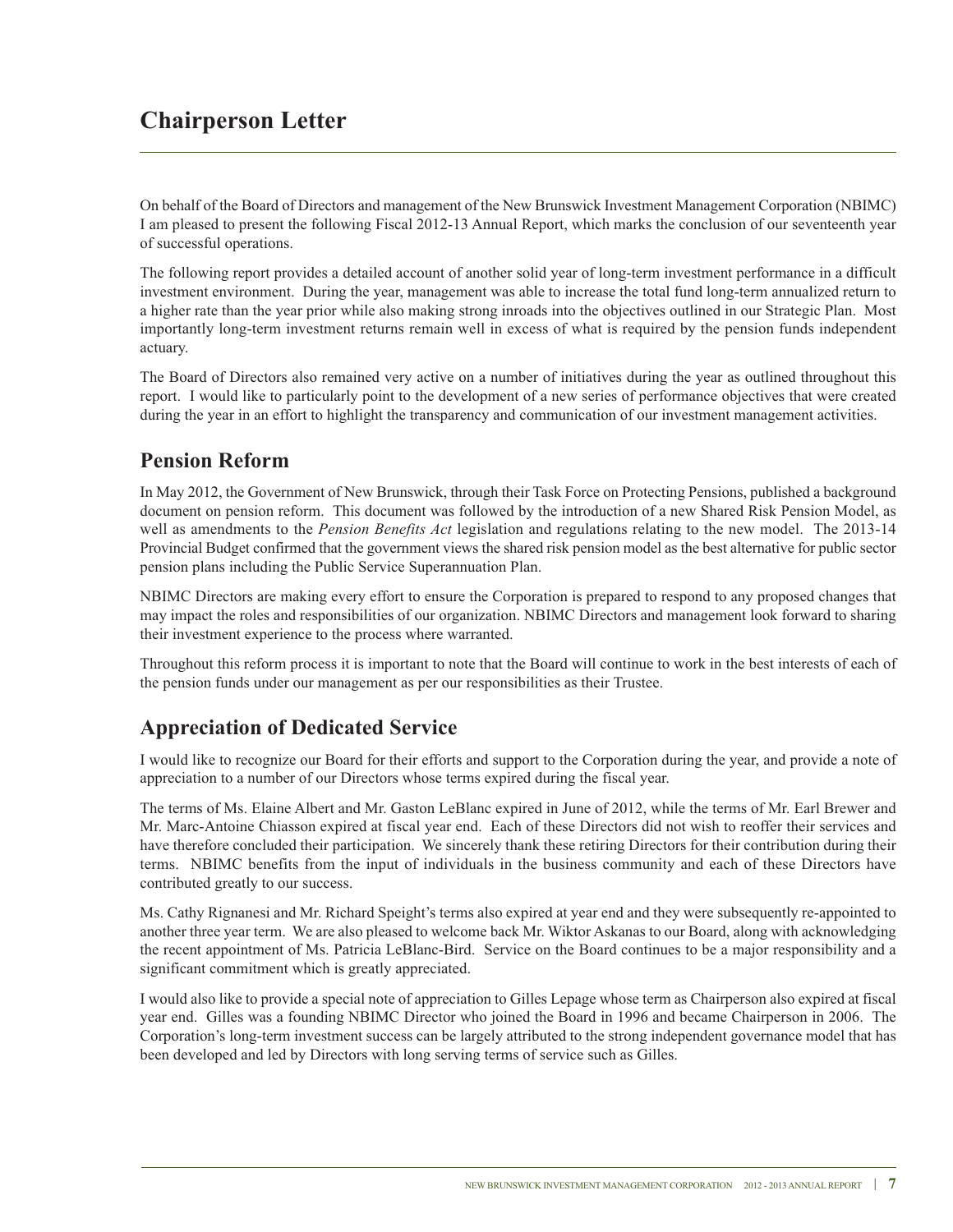On behalf of the Board we also wish to thank our team of New Brunswick based professionals at NBIMC for their continued diligence and hard work in continuing to meet the goals of our clients. We are very pleased that the management team continues to provide long-term investment returns in excess of both actuarial funding requirements and policy benchmarks in an ongoing difficult economic and market environment.

Sincerely,

Michael W. Walton Chairperson

June 4, 2013 Fredericton, New Brunswick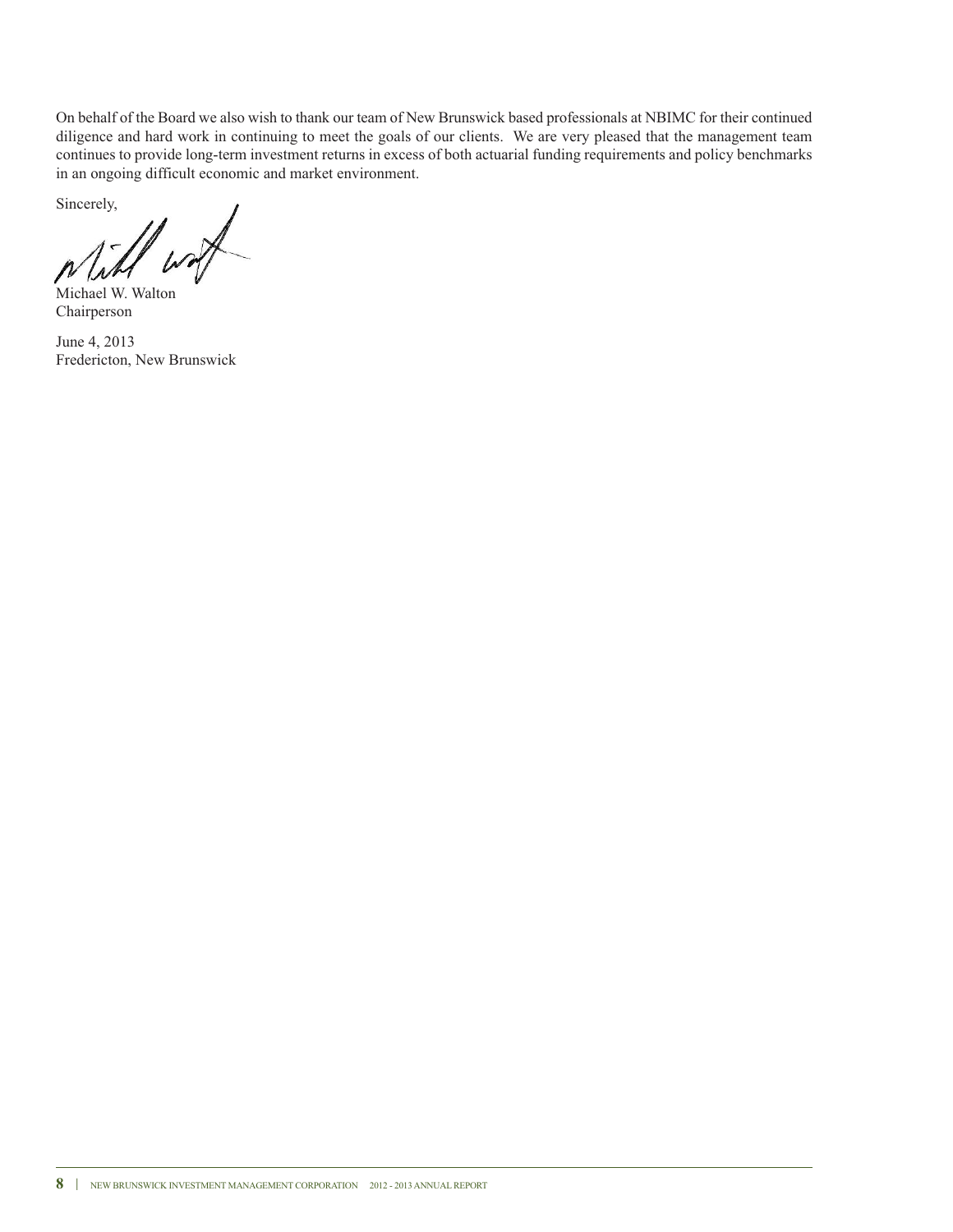### **CEO Letter to Stakeholders**

The Corporation's investment program continues to perform very well having surpassed both our primary investment objective of exceeding the long-term actuarial returns required to fund the pension plans under our management and our secondary investment objective of producing value added returns that exceed our investment policy benchmarks.

Our investment program produced a 9.08% overall annual return for the pension plans under our management during the fiscal year with a lower management expense ratio than the year prior. This return also exceeded our investment policy benchmarks by 0.81% before investment management costs.

NBIMC's solid return can be directly attributed to our continued focus on our clients'specific investment requirements and the risk controlled long-term focus of our investment strategy. **Most importantly our annualized long term nominal and real investment returns (the return after adjustment for inflation), and after all investment management expenses, remains well above the return required as set out by the independent pension plan Actuary.**

### **Fiscal 2012-13**

Our investment portfolios continue to remain well positioned to take advantage of the relatively slow economic rebound that has occurred since the depths of the Fiscal 2008-09 financial markets crisis while at the same time providing protection against interim periods of increased volatility and market declines.

Investment policies were also revisited by our Board and management during the year upon receipt of new actuarial information, and adjustments were instituted to ensure that we continue to generate the long-term investment returns required by our pension plan clients with similar risk characteristics.

The fiscal year started out in a challenging fashion that was somewhat similar to the prior two years. The first quarter of the fiscal year presented a challenging investment environment due to revisited sovereign debt concerns in Europe, fiscal challenges in the U.S., and continued anxiety due to slower rates of global economic growth, particularly in China. Global markets rebounded strongly in the second quarter by what looked to be the coordinated support of global central banks and the particularly strong words of support to the Euro currency that came from the head of the European Central Bank. The U.S. Federal Reserve Board provided additional support to risk assets in the third fiscal quarter of the year by announcing they will continue to provide supportive monetary policy efforts until explicit inflation and employment targets are met. The conclusion of the U.S. election process and signs of some type of fiscal compromise also supported markets into the calendar year end. Financial markets ended our fiscal year very strong as many asset class levels approached record high returns thanks to the continued low interest rate environment and strong corporate earnings growth.

As noted earlier, our overall gross nominal rate of return for the year ending March 31, 2013 was 9.08% while our longterm annualized return since NBIMC's inception in 1996 is now at 6.79%. Most importantly our annualized real return (after adjusting for inflation) since inception is now 4.75%. This real return is now 0.75% per annum above the long-term 4% real return requirement that the pension funds'independent Actuary has continued to believe is necessary to fund the pension plans under our management.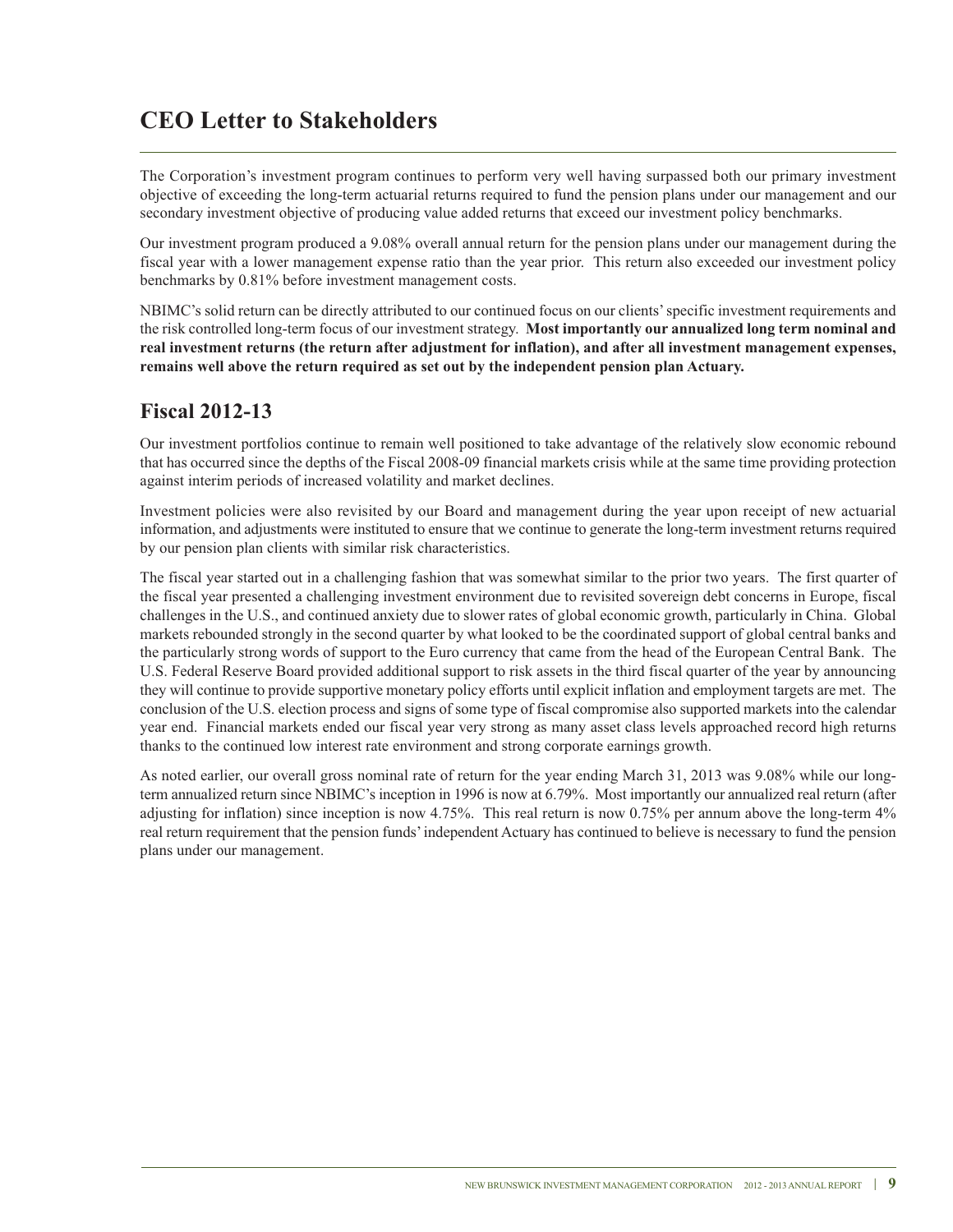Our relatively low risk investment approach continuesto meet the long-term investment goals of the pension plan sponsor while also attempting to minimize the exposure to the potential of large swings from financial markets volatility in any one period. The following table further summarizes our investment performance as of the end of the fiscal year:

#### **Annualized Returns** (as of March 31, 2013)

|                                     | <b>Real Return</b><br>$(vs. 4\%$ Requirement) | Nominal Return<br>$(vs. 6.6\%$ Requirement) |
|-------------------------------------|-----------------------------------------------|---------------------------------------------|
| 1-Year Performance                  | 7.83%                                         | 9.08%                                       |
| 4-Year Performance                  | $9.23\%$                                      | $10.98\%$                                   |
| Since Inception of NBIMC (17 years) | $4.75\%$                                      | $6.79\%$                                    |

Net assets under management increased to an all time high of \$10.1 billion from \$9.4 billion in the prior year, as each of our asset classes provided positive returns for the year. This increase in assets resulted from \$829.9 million in net investment earnings, \$166.6 million in special funding payments from the plans'sponsor, and net pension payouts of \$306.2 million. Management also successfully added approximately \$79.3 million of investment earnings through active portfolio management activities versus their benchmarks, which provided the funds with approximately \$66.9 million in additional net earnings after covering the \$12.4 million in NBIMC's operating costs and the costs of third party service providers.

While not a primary consideration, our long-term investment returns on a risk adjusted basis also continue to be very respectable versus peer pension portfolio managers. Our investment strategy has been particularly designed to protect against periods of weaker public equity returns and higher financial markets volatility, and has been performing accordingly.

We also continue to have ample liquidity within our investment portfolios to fund pensioner payment obligations. Fiscal 2012-13 net payment obligations of \$306.2 million against a total portfolio asset value of \$10.1 billion illustrates our ability to make pension payments well into the future.

### **Important Accomplishments**

NBIMC achieved a number of important accomplishments during the year:

- As noted above, our long-term investment performance continues to exceed the actuarial real return target requirement for the pension plans under our management.
- Management continues to add relative value added returns, after covering all expenses, for the portfolios through active investment management activities.
- We concluded a full Asset Liability study for the Teacher's Pension Act (TPA) based on actuarial review information received in 2012. Related Investment Policy changes were approved by the Board to continue to provide the long-term investment returns required in a risk controlled fashion. Based on this work the Board of Directors also approved similar pro-rata changes to the Investment Policies for the Public Service and Judges' Funds.
- Management developed and implemented a new Canadian low volatility publicly traded equity portfolio, and further developed the corporate credit portfolio that was deployed during the prior year.
- The Board of Directors approved a revised 2012-2017 Human Resources Strategic and Succession Plan.
- We assisted the Minister of Finance by addressing recommendations arising from his department's structural review of NBIMC's investment performance and cost efficiency.
- The Board of Directors reviewed the NBIMC Enterprise Risk Management Framework, including the determination of inherent risk in each risk category, mapping of risk mitigation activities and the development of a residual risk rating consensus for planning and monitoring purposes.
- Continued Board governance improvement initiatives arising from the prior year's Board self-assessment process.
- Developed and implemented a new stress testing protocol aligned with best practices adopted by the Office of the Superintendent of Financial Institutions for federally-regulated pension plans.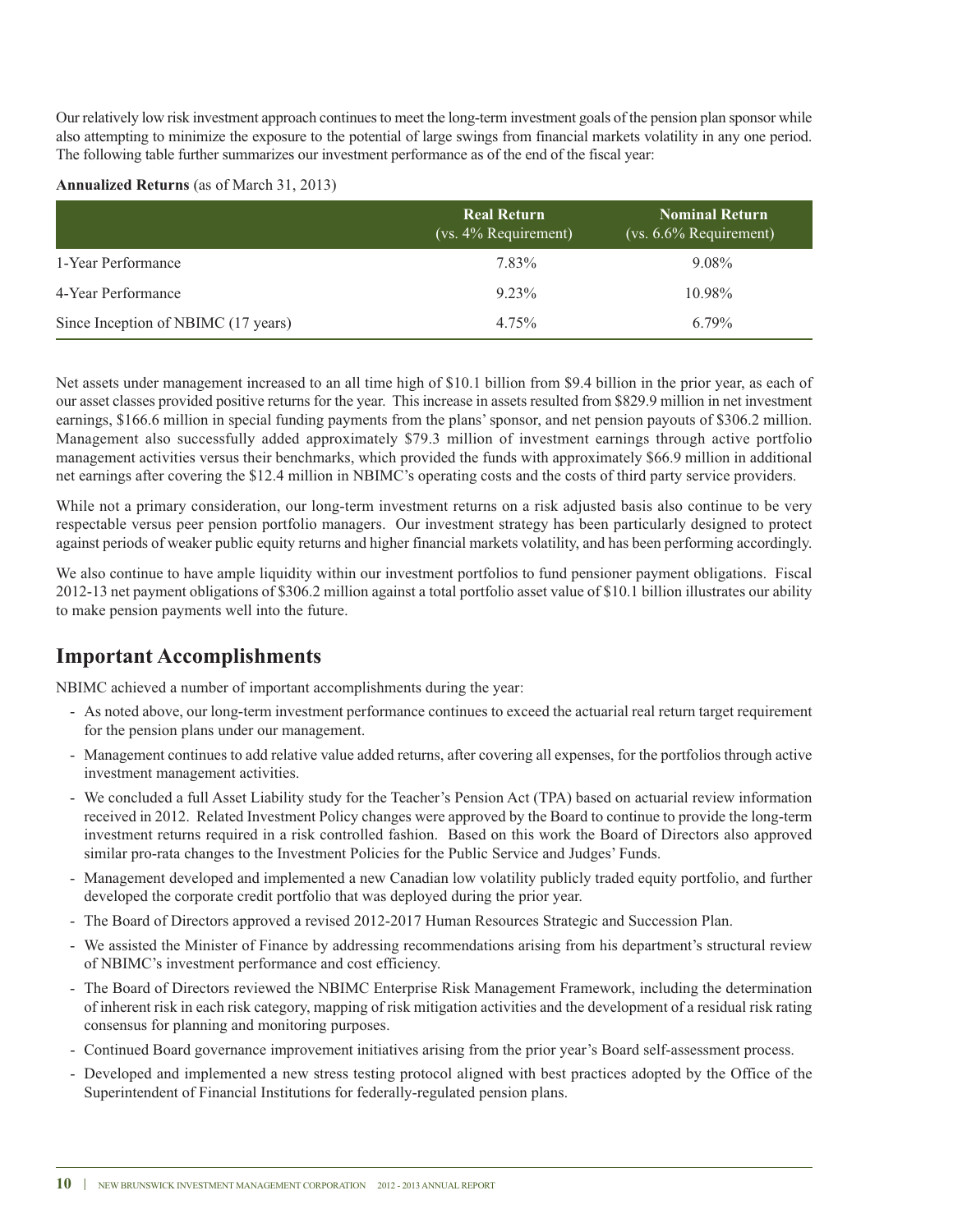- We continued to expand our direct private markets investment activity on both a local and global basis.
- In coordination with the Office of the Auditor General, we provided a follow up report with respect to their 2006 Governance and 2008 Investment Performance and Cost Analysis audit recommendations.

Further details on NBIMC's mandate, activities and results are contained throughout later sections of this Annual Report.

### **The NBIMC Advantage**

As noted in our Annual Report last year, both a global and more local debate continues in regards to the sustainability of Defined Benefit Pension Plans. Actuarial life expectancy increases have resulted in Defined Benefit Plans having to revisit and protect the sustainability of each plan's design by:

- Ensuring that they include the use of realistic investment assumptions.
- Having thorough risk management capabilities.
- Providing an alignment of all participant interests.
- Operating in a cost effective manner.

The Government of New Brunswick has continued to work with their Pension Task Force on potential changes that may impact the pension plans whose assets we manage. Irrespective of the outcome of this initiative we continue to feel that a dedicated investment manager such as NBIMC continues to bring a number of benefits to the management of pension or other fiduciary based assets as follows:

- NBIMC provides a well structured, experienced, independent and transparent fiduciary based governance process.
- We create specific investment programs that are focused on providing dependable future retirement income for each pension plan and stability in employer and employee contributions.
- Our corporate goals and objectives are directly aligned with the best interests of the pension plan stakeholders.
- We provide a strong level of oversight through our Enterprise Risk Management Framework and asset safekeeping capabilities.
- The Funds receive cost effective access to professional fund management services gained through the economies of scale realized by pooling member plan assets. The majority of our lower investment management fees are also deployed at home in New Brunswick versus other international jurisdictions.

We expect that these advantages will continue to help keep the pension plans under our management on track in fulfilling their goals into the future.

#### **Outlook**

For the fourth straight year, since the Fiscal 2008-09 financial markets crisis, we can reiterate that we continue to witness a general improvement in financial market conditions. The consequences of this improvement however is that both equity and debt markets are at very high levels which makes investment allocation decisions challenging. The low level of interest rates provide a particular concern and challenge for the future, however markets also generally reflect a belief that any eventual interest rate increases should occur in a measured fashion over a long time period. A particularly noticeable factor that has been observed over the year has been the general reduction in both the actual and implied market volatility to precrisis levels.

The economy continues to slowly recover in most regions and corporate earnings remain strong. Particularly encouraging has been the reports of growth in the U.S. economy including their housing market and related businesses, and their developing energy independence. Low rates of inflation have also continued to provide a supportive backdrop to investment activity.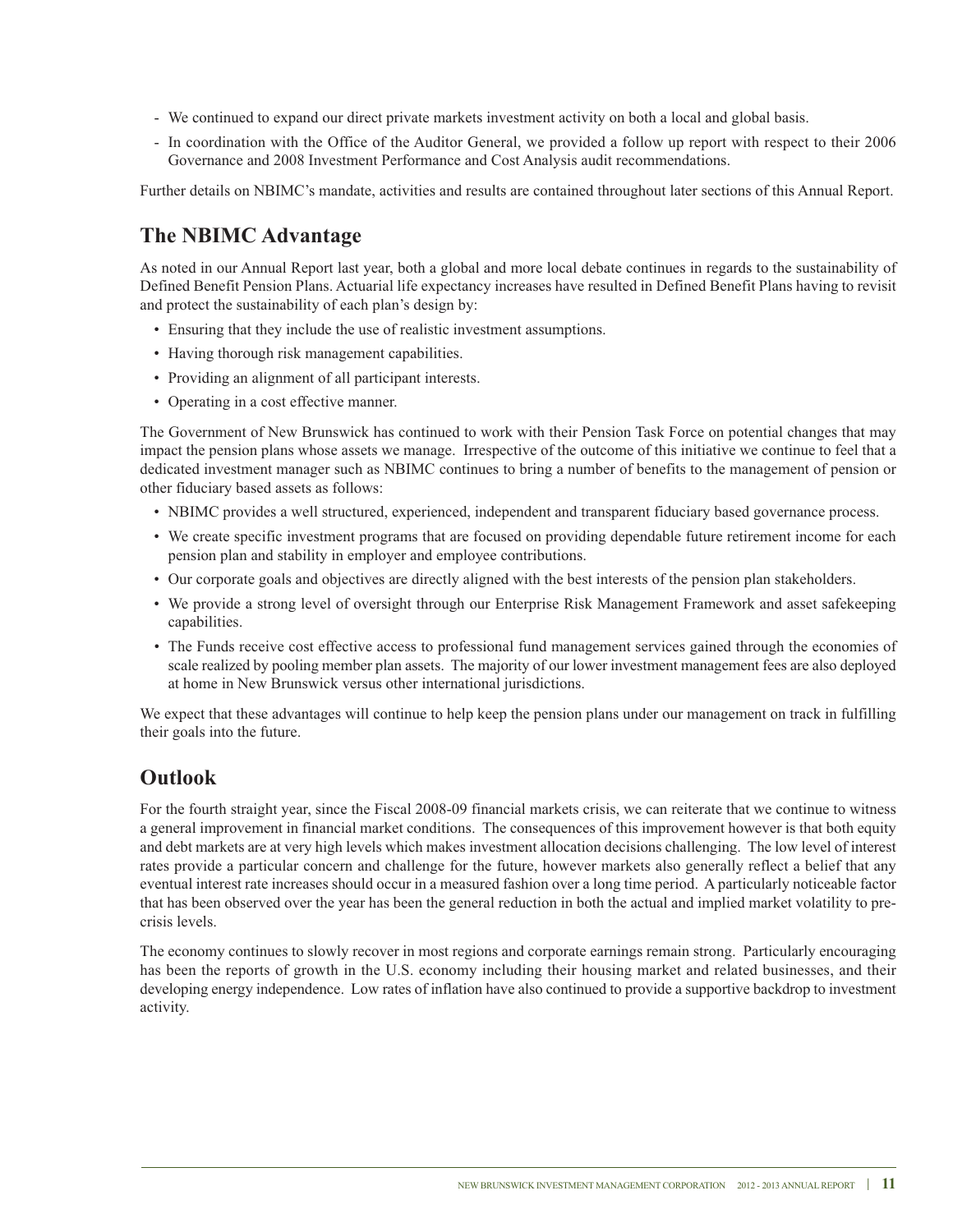While these market conditions are encouraging, we do not discount the fact that market gains continue to be primarily due to the continued action of the world's governments and central banks to provide very cheap liquidity and to a lesser extent more limited economic stimulus. High unemployment levels and limited corporate revenue growth continues to negatively affect market sentiment at times, while political challenges also remain in many jurisdictions as incumbent leaders have felt the negative effects of their electorates displeasure with austerity programs.

Once again this year we expect to conduct a full Investment Policy review for the two larger plans under our management upon receipt of 2012 actuarial reports. The Plan Sponsor may also provide direction with respect to more significant changes brought about through the Government's pension reform initiative. In either case our review will be conducted to ensure that we can prudently continue, in a risk controlled fashion, to meet each plan's long-term actuarial return goals, given the market challenges noted above.

Finally and consistent with our past annual letters, we remain confident that we have the strategy, people and processes in place that can continue to meet the long-term goals of our stakeholders.

Sincerely,

John A. Sinclair President and Chief Executive Officer Chief Investment Officer

June 4, 2013 Fredericton, New Brunswick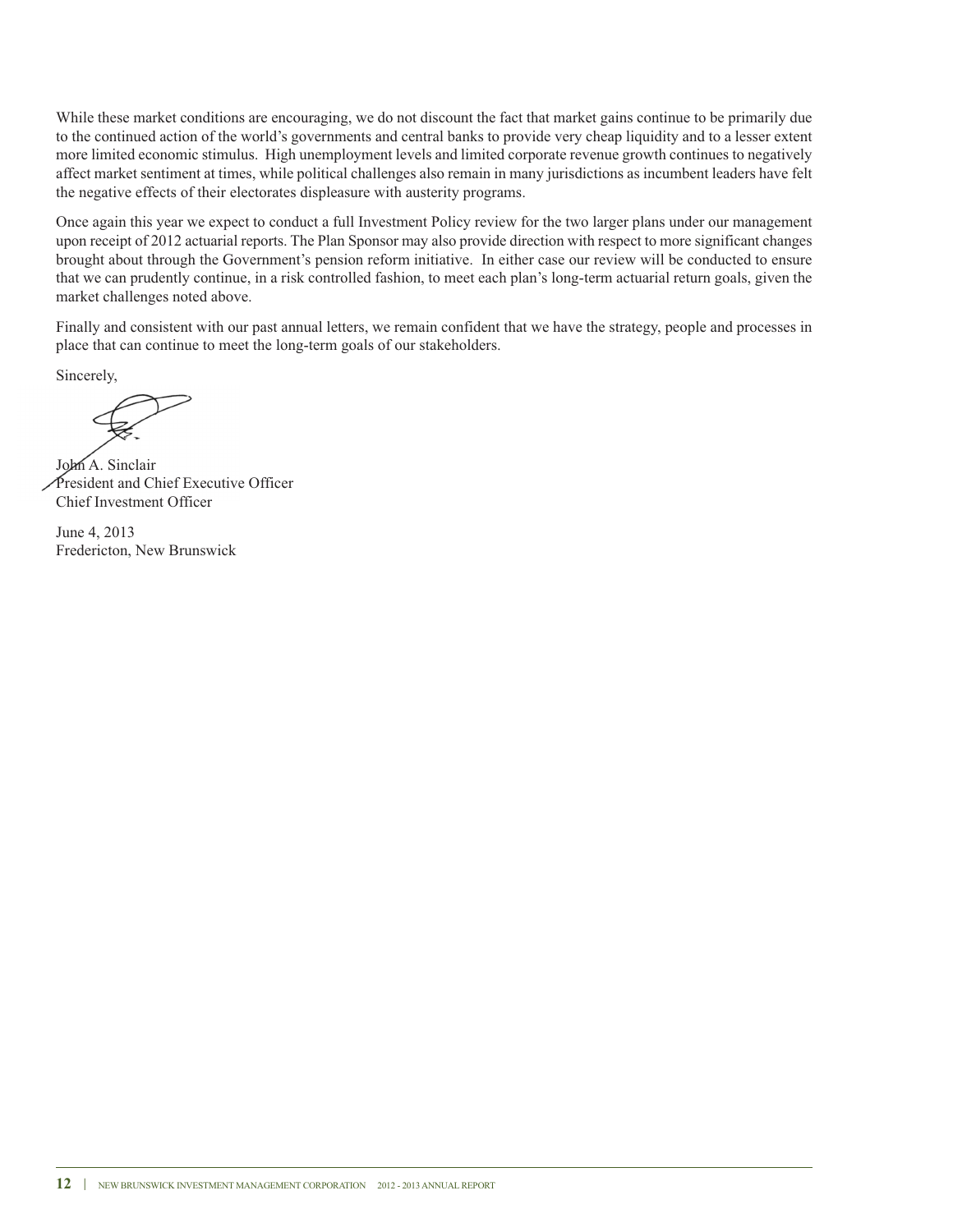### **Pension Plan Governance**

The Province of New Brunswick is the **Plan Sponsor** for three legislated pension plans:

- *New Brunswick Public Service Superannuation Act*;
- *New Brunswick Teachers'Pension Act*; and
- *Provincial Court Judges'Pension Act*.

The Plan Sponsor is responsible for pension plan design, which includes setting the levels of contribution and benefits, and benefit administration. The Minister of Finance, as Chair of the Board of Management, is the Plan Governor and Plan Administrator.

The day to day administration of these pension plans is assigned to the Pensions and Employee Benefits Division of the Office of Human Resources (OHR) for the Province. OHR is responsible for collection of employee contributions, payment of benefits in accordance with the plan provisions and assisting plan members in understanding their pension entitlements.

Each of the pension plans undergoes a periodic actuarial valuation under the direction of an **Actuarial Valuation Committee**. This Committee is made up of senior level public servants from the Department of Finance, Office of Human Resources and the Office of the Comptroller who are supported by a professionally accredited Actuary. An Actuary is an expert in the mathematics of finance, statistics and risk theory. The Actuarial Valuation Committee approves the actuarial assumptions used for the accounting valuation of the pension plans, used for financial reporting purposes in the Public Accounts.

The **Independent Actuary** is also engaged to provide an actuarial valuation of the pension plan on a going-concern basis (i.e. assumes the plan continues to operate normally) and on a solvency basis (i.e. the plan is assumed to be wound up on the valuation date) in accordance with the standards set by the Canadian Institute of Actuaries. The Independent Actuary obtains current membership data and asset mix information and considers the specific benefits available and contributions required under the plan legislation. The actuarial process involves setting informed assumptions relating to interest rates, inflation, salary increases and longevity. The valuation process determines the long-term funding requirements for each pension plan. The Independent Actuary is responsible for the assumptions used in the actuarial valuation on a goingconcern basis and solvency basis.

**NBIMC** is a Crown corporation established under the *New Brunswick Investment Management Corporation Act* (the "NBIMC Act") of 1994. NBIMC is primarily responsible for acting as investment manager and is appointed as Trustee for the pension fund assets of these three public sector pension plans.

As Trustee of the funds under management, NBIMC is responsible for development of an Investment Policy that meets the Independent Actuary's required long-term rate of return and implementing the Investment Policy within a risk-controlled framework.

NBIMC uses the specific pension plan cash flow data provided by the Independent Actuary as well as long-term market expectation assumptions to model the risks and returns of potential investment strategies. Assumptions as to economic factors, geo-political risks and demographic trends are also considered. From this work, NBIMC develops recommendations for an asset mix which are reviewed with the Board of Directors. The Board decides on the appropriate asset mix and delegates to management its implementation.

NBIMC also receives the employers' and employees' pension contributions collected by OHR and deploys them according to the Investment Policy established by the Board. NBIMC also transfers sufficient funds to OHR to fund the pension benefit payment requirements.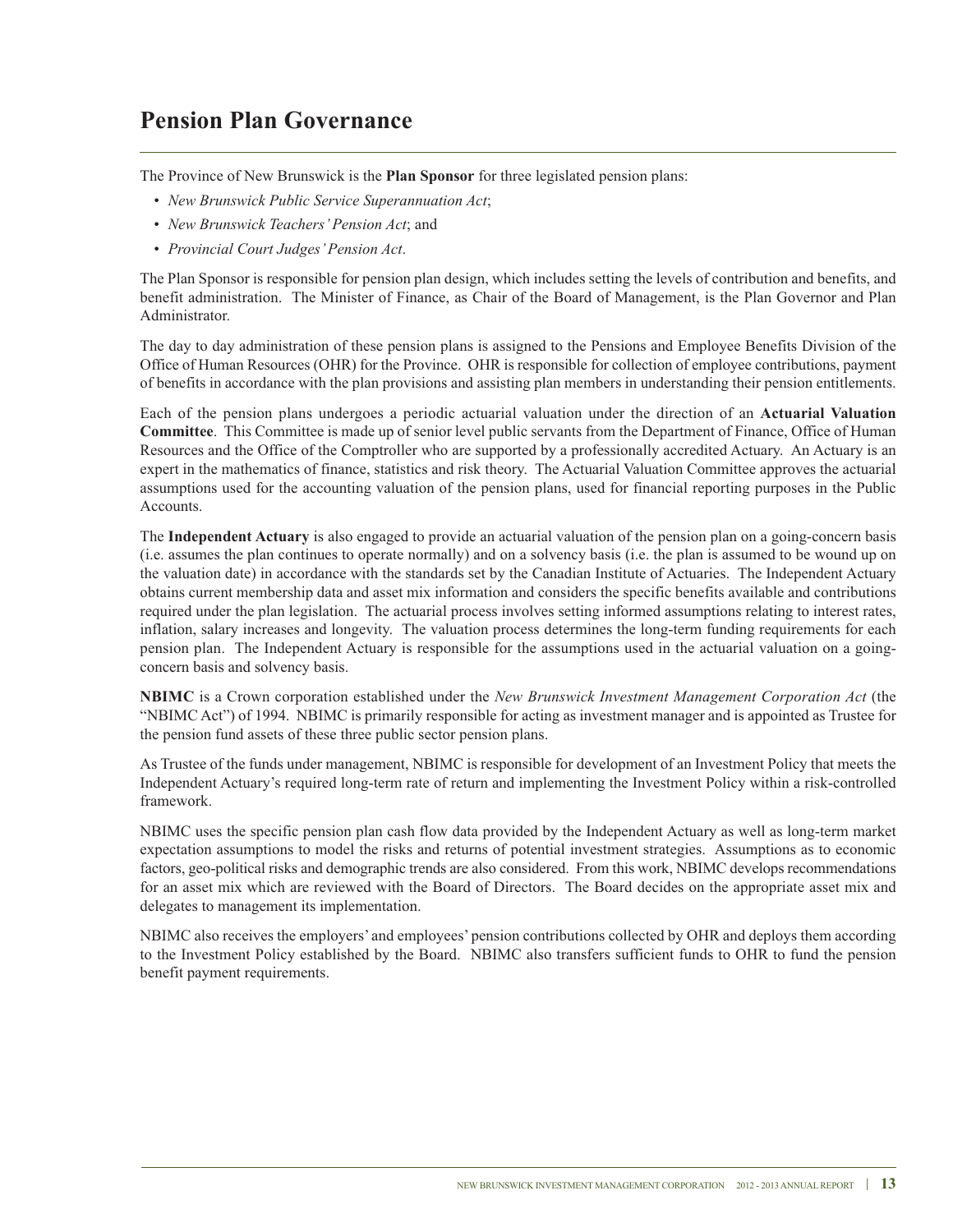### **Management's Discussion & Analysis**

Management's Discussion & Analysis ("MD&A") is provided to enable the reader to interpret the material trends, the results and the financial condition of the pension funds. Key elements of the pension funds' annual financial statements are explained and this MD&A should be read in conjunction with these annual financial statements and related notes.

*As well, this MD&A may contain forward-looking statements reflecting management's objectives, outlook and expectations which involve risks and uncertainties. Forward-looking statements are usually preceded by words such as "believe",* "expect", "may", "could", "intend", "continue" and "estimate". We caution readers not to place undue reliance on these statements as a number of important factors could cause our actual results to differ materially from the expectations *expressed in such forward-looking statements.*

### **Asset Mix**

The development of the asset mix for each fund is highly dependent on the actuarial liability profile of each underlying pension plan. The respective asset mix is designed to provide annualized long-term returns that will exceed the actuarial return requirement for each plan, with the least amount of risk.

During the year, NBIMC had received an actuarial valuation for the Teachers'Pension Plan ("TPA") and the Public Service Superannuation Plan ("PSSA") as at April 1, 2011. NBIMC also subsequently received supplemental preliminary 2012 actuarial estimates, which indicated a significant negative change to their liability characteristics and funding positions. After reviewing these valuations, the Board confirmed its belief that it would not be prudent to assume any additional risk to deliver a return other than the required actuarial investment return of 6.6% before inflation (4% real return after inflation) in an effort to try to address the increased liabilities in the short term.

During the review process, NBIMC also received a presentation from the Independent Actuary concerning the Canadian Institute of Actuaries' proposed adoption of revised mortality assumptions that reflect the longer life expectancy of Canadians. The use of these mortality assumptions led to the significant change in the funding status of the PSSA and, to a somewhat lesser extent, the TPA as outlined in the supplemental estimates.

Although the detailed actuarial valuations with these revised mortality assumptions had not yet been obtained, the Board concluded that the asset mix and Investment Policy for each Fund warranted some interim adjustment, particularly whereby such adjustments could enhance return expectations with the same expected risk of the current policy. It is expected that further adjustments may be required once an actuarial valuation that incorporates these new assumptions is finalized.

The resulting asset mix changes made can be summarized as follows:

- A 3% reduction in the nominal government bond weight in favour of a 3% increase to corporate bonds. This shift was conducted to increase long-term expected returns while also lowering the overall fixed income asset class duration in an attempt to provide protection against possible future interest rate increases.
- A further 2% reduction in the nominal government bond weight in favour of a 2% weighting in a new portfolio, the NBIMC Low Volatility Canadian Equity Fund.
- A transfer of 1% of the equity weightings from each of the U.S. and International Equity passive market capitalized index strategies to the respective low volatility equity strategies to take advantage of the expected lower annual return volatility.

The Board of Directors approved these recommendations and detailed copies of the related Investment Policy Statements are available from the governance section of our website (www.nbimc.com).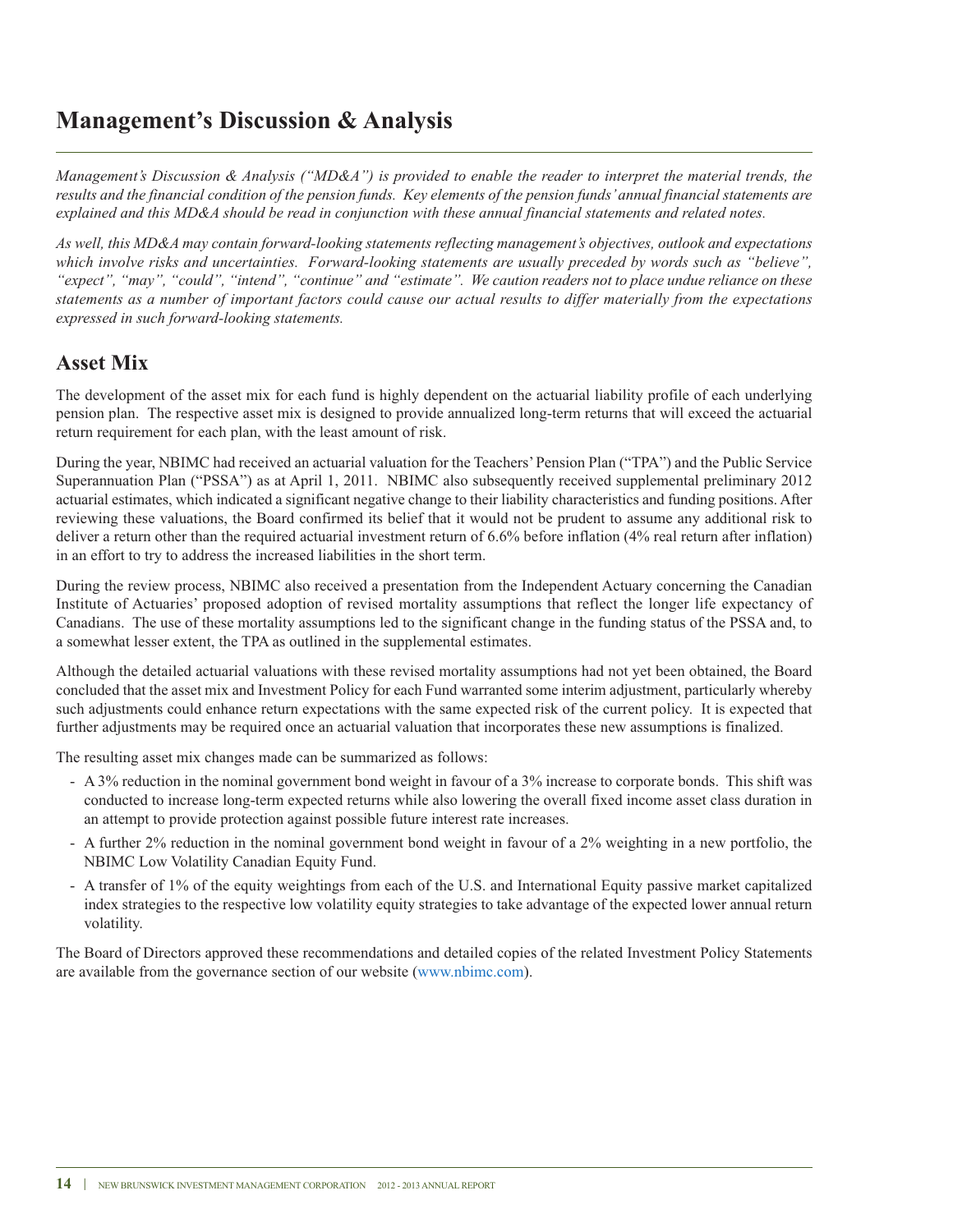### **Investment Performance**

The two main objectives, in terms of investment performance that NBIMC focuses on are the actuarial return requirements of each pension fund and in adding value through active management strategies.

The first objective is in regards to both the nominal and real return of the funds compared to the actuarial return assumption that has been determined necessary to appropriately fund each pension plan. Our overall nominal return of 9.08% and real return of 7.83% for the fiscal year was well above our nominal and real return actuarial hurdles for the year of 6.60% and 4.00% respectively, but more importantly, remained above their respective actuarial targets over the long term.

In a somewhat unusual fashion, each of our main investment asset classes provided a positive return during the year as illustrated in the Table below. The majority of our investment performance during the year came about from the strong performance in our public equity portfolios. The U.S. and International EAFE portfolio produced particularly strong double digit returns due primarily to the continued strong levels of corporate earnings, supportive actions from each of the region's Central Banks, and the benefit of a slightly weaker Canadian dollar. Particularly encouraging was the results of the low volatility portfolios that we added to our investment strategies last year. These strategies are typically expected to outperform standard market capitalized indices in weaker periods, however during the year our U.S. and EAFE low volatility strategies actually outperformed the general market during a relatively strong period for equity returns.

| <b>Aggregated Asset Class</b>     | <b>Portfolio</b><br><b>Return</b> | <b>Benchmark</b><br><b>Return</b> |
|-----------------------------------|-----------------------------------|-----------------------------------|
| Fixed Income                      |                                   |                                   |
| Nominal Bonds                     | 4.13 $%$                          | 3.86 $%$                          |
| Corporate Bonds                   | 6.29                              | 6.32                              |
| <b>Short Term Assets</b>          | 1.47                              | 1.02                              |
| Public Equity                     |                                   |                                   |
| Canadian                          | 6.67                              | 6.11                              |
| <b>United States</b>              | 15.84                             | 15.84                             |
| International                     | 13.66                             | 13.12                             |
| Low Volatility United States      | 22.67                             | 15.84                             |
| Low Volatility International      | 18.59                             | 13.12                             |
| <b>Inflation Linked Assets</b>    |                                   |                                   |
| Real Return Bonds                 | 2.35                              | 2.09                              |
| Real Estate / Infrastructure      | 13.22                             | 13.19                             |
| Alternative Assets                |                                   |                                   |
| Absolute Return                   | 3.18                              | 1.02                              |
| Private Equity                    | 10.10                             | 14.14                             |
| <b>Total Investment Portfolio</b> | $9.08\%$                          | 8.27<br>$\%$                      |

#### **Fiscal 2012-13 Rates of Return,** *calculated in Canadian Dollars*

*\*Note:*

Detailed unit trust fund performance information is provided in a section at the end of this Annual Report (page 42).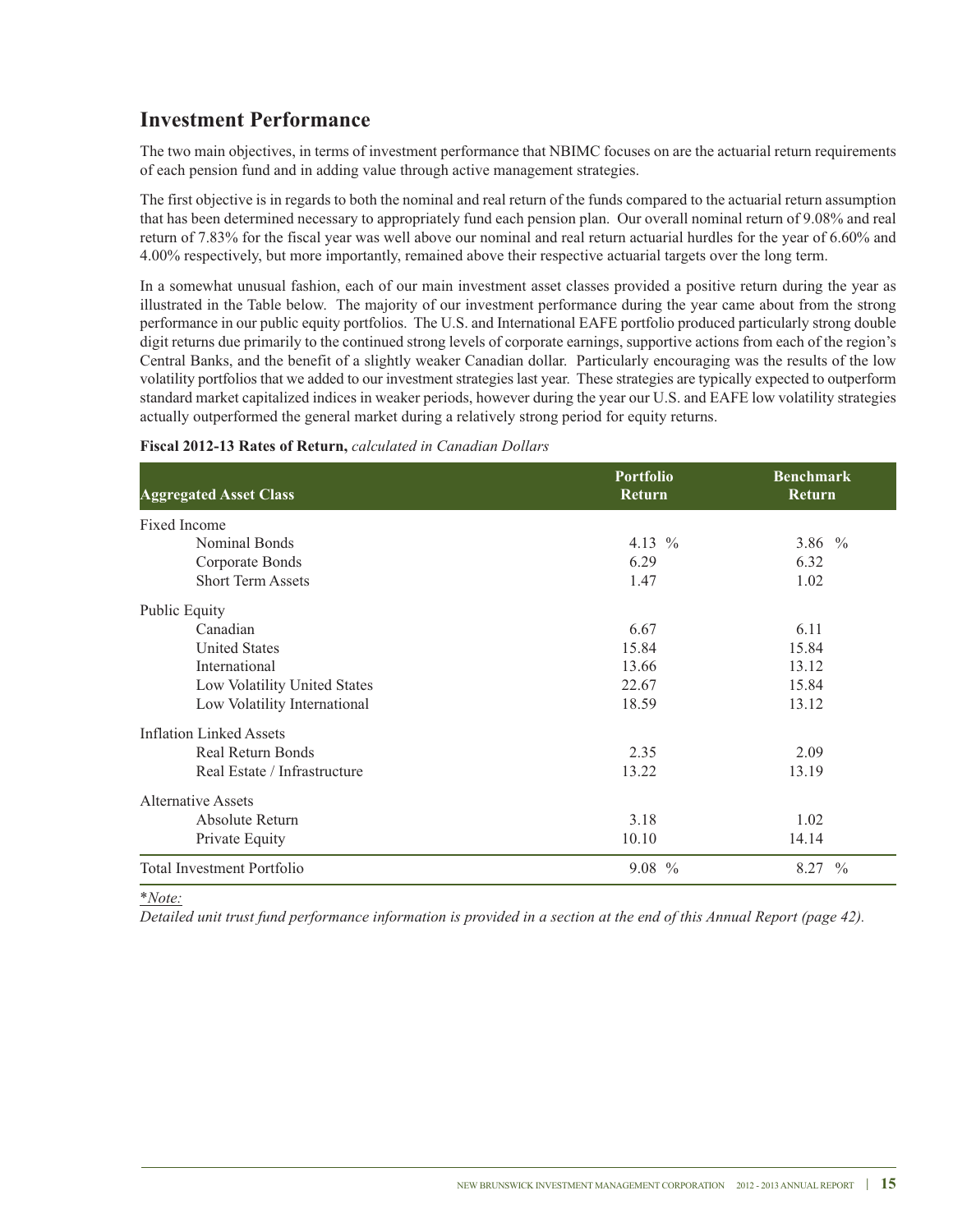Canadian equity market returns while positive, underperformed international equity markets due to the impact of lower energy and material prices on the large proportion of related companies in the Canadian market index. Our private equity portfolios produced solid returns as well during the year, as managers reported brisk company realization and refinancing activity. We expect this performance trend to continue into the next fiscal year as the private markets' somewhat slower valuation process catches up to the more recent gains observed in the public equity markets.

Real estate and infrastructure returns were also strong during the year as they remained an attractive investment alternative to many investors in the current low interest rate environment. We were also pleased to add a number of new real estate and infrastructure assets to our direct investment program during the year, which we expect to provide the portfolio with solid long-term returns well into the future.

NBIMC's fixed income investments all produced positive returns in a very low interest rate environment. The performance of our new corporate bond portfolio was particularly encouraging as it outperformed each of the other fixed income asset classes during the year. While we expect fixed income returns to remain challenging in the year ahead we continue to recognize the risk mitigation and liability matching characteristics these investments provide as part of our overall strategic investment policy design.

The **primary performance objective**, as outlined by the plan actuary, is to achieve a long term real return (i.e. return after inflation) objective of at least 4%. This is the most significant hurdle that we measure our performance against and is the primary factor in the security of the pension plan benefits.

As shown in the chart below, we are very pleased to point out that our long-term annualized real return since NBIMC's inception is now 4.75% which exceeds this actuarial requirement.



Our **second investment performance objective** is to add value, above our various asset class benchmarks, through active management strategies. This value added, relative to benchmark, is expected to first cover all investment management costs, and subsequently targets an additional 42 basis points(0.42%) per annum to each fund. Abasis point is 1/100ths of a percentage.

Our active management activities added 81.3 basis points of gross value and 68.6 basis points of net value, or approximately \$66.9 million, after covering all investment management.

Our longer-term four year average annual value added return, net of costs, was approximately 31.3 basis points per annum or approximately \$105.3 million in additional value over the four year period. The four-year term remains the most significant term used to measure our active management performance and is selected to represent a more consistent longer term measure.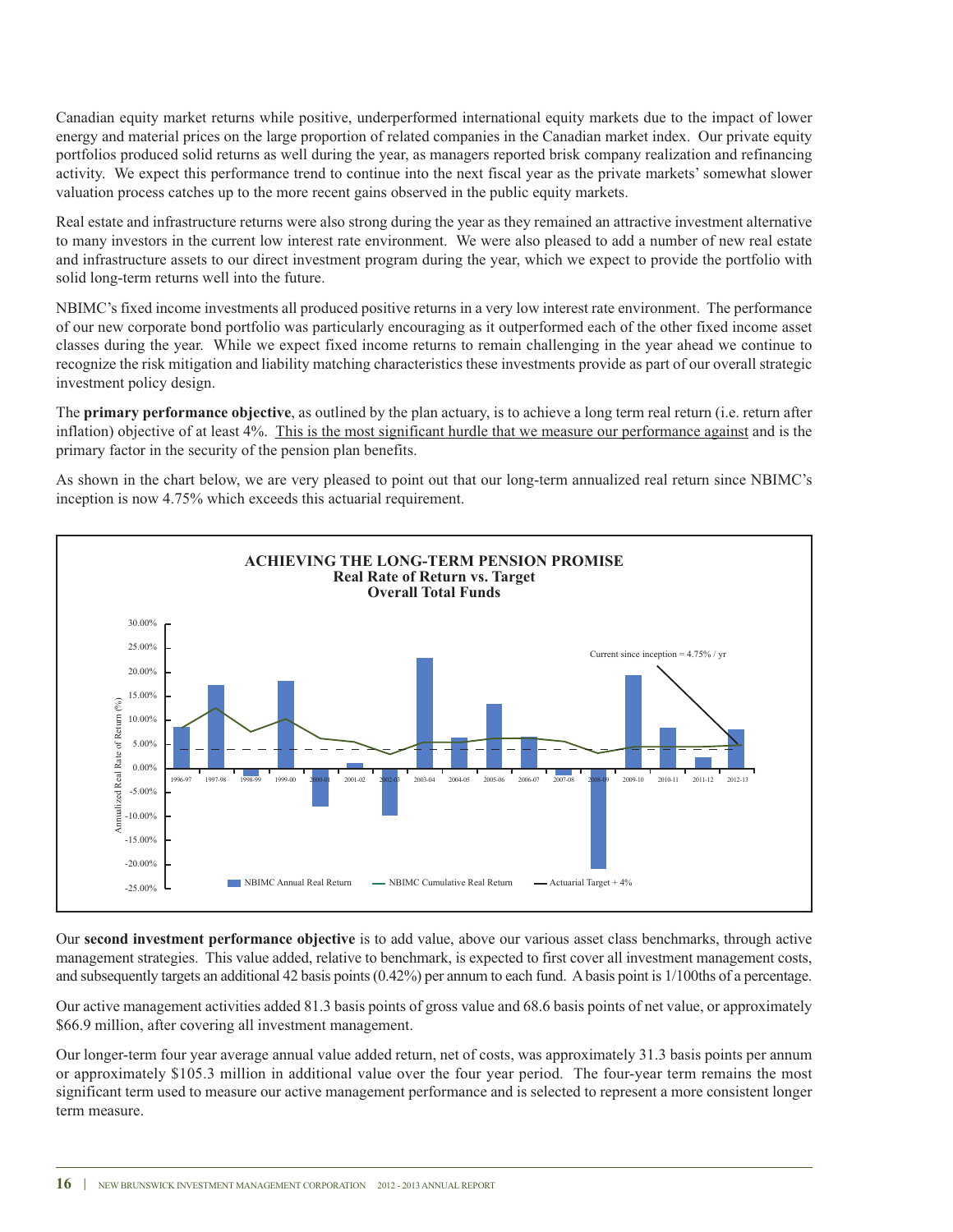We are very pleased that we were able to achieve additional investment value added in excess of both investment policy benchmarks and our long-term target during the fiscal year. As discussed in prior Annual Reports, NBIMC's main active investment activity is to differentiate between the securities in specific companies that we find attractive, versus those that we do not. This differentiation activity became very challenging during the financial markets crisis, as many investors headed to the perceived safety and liquidity of government securities and unfortunately did not necessarily care what other securities they were selling in the process. During this period of uncertainty we purposely reduced our active investment risk which was reflected in our active performance. Our gross value added during that period remained positive although lower than our targeted levels.

Since the financial markets crisis we have found that markets have continued to slowly normalize, although with short interim periods of volatility. These conditions have allowed us to increase our active investment risk, which has also subsequently led to improved performance in more recent years.

Our expectation continues to be that we should be able to deploy active risk levels closer to longer-term target levels as the global economy and financial markets continue to normalize. That being said we will remain vigilant through our risk management processes on making sure that we do not take on an excessive amount of risk if market conditions reverse.

The following chart illustrates both the relative value added and success rate from NBIMC's active management activities over the past ten years. It is broken down in terms of gross value added performance, operating costs and excess (or net) value added performance.



NBIMC also prepares and presents Schedules of Composite Performance Results for each of the pension funds under management. These audited schedules are prepared in compliance with the Global Investment Performance Standards (GIPS®) and are available on our website, www.nbimc.com, when completed.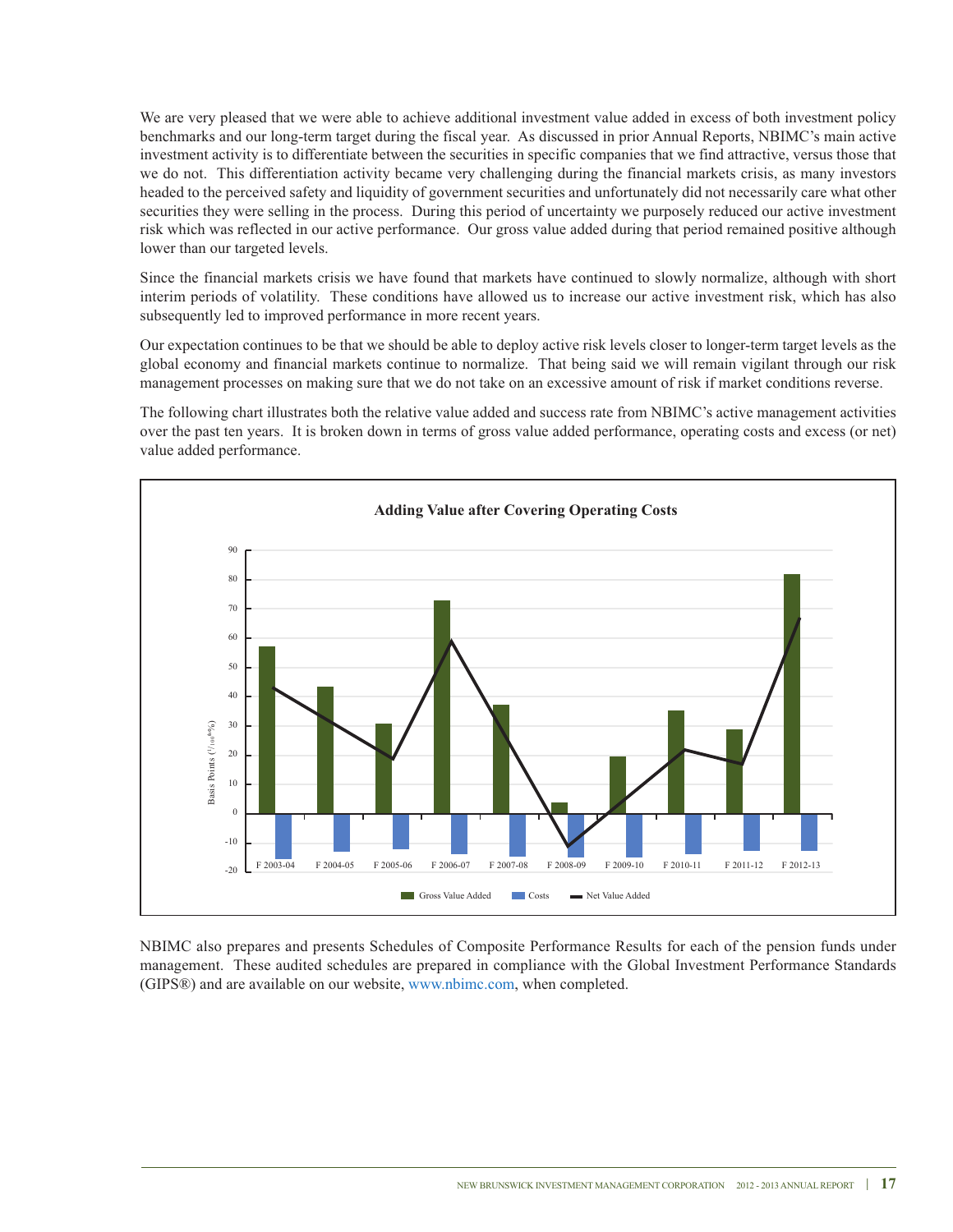### **Performance Objectives**

The Board of Directors, in an effort to improve the transparency and communication of our investment management activities, developed a series of specific goals and objectives during the 2012-13 fiscal year in order to provide a summary of the overall performance of our organization.

As noted in the prior section, the two main investment performance objectives that NBIMC focuses on can be summarized as follows:

The **primary investment performance objective**, as outlined above by the plan actuary, is to achieve a long term real return of at least 4% per annum.

Our **second investment performance objective** is to add value, above the various asset class benchmarks in each funds respective investment policy, through active management strategies. This added value is expected to first cover all of NBIMC's operating costs and subsequently targets an additional 42 basis points (0.42%) per annum to each fund over the long term. It is important to note that this target has been selected to represent a first quartile type achievement amongst similar investment managers.

The Corporation has also developed a series of other key performance indicators, as **continuous performance objectives**, that correspond to our 2011-2016 Strategic Plan. These indicators have been developed based on discussions and consultations with stakeholders such as the Governor of the pension plans trusteed by NBIMC, the Province's Board of Management, staff of Management Board and the Office of Human Resources, various plan member advisory groups, and direct plan member feedback.

These indicators are being monitored on a quarterly basis by the NBIMC Board and are reported below for the current 2012-13 fiscal period.

| <b>Objective</b>              | Long-Term<br><b>Targets</b> | F <sub>2012</sub> -13<br>Actual | ' 4 Year.<br>Annualized | Annualized<br><b>Since Inception</b> |
|-------------------------------|-----------------------------|---------------------------------|-------------------------|--------------------------------------|
| Real Return (after inflation) | $\geq 4.00\%$ per annum     | 7.83%                           | $9.23\%$                | 4.75%                                |
| Nominal Return                | $\geq 6.60\%$ per annum     | $9.08\%$                        | 10.98%                  | $6.79\%$                             |

#### **Primary Investment Performance Objectives**

#### **Secondary Investment Performance Objective**

| Objective                                               | Long-Term<br><b>Targets</b> | F2012-13<br><b>Actual</b> | 4 Year<br>Annualized | Annualized<br><b>Since Inception</b> |
|---------------------------------------------------------|-----------------------------|---------------------------|----------------------|--------------------------------------|
| Net Relative Return (after all<br>investment management |                             |                           |                      |                                      |
| expenses)                                               | $>= 42$ bps per annum       | $68.6$ bps                | $31.3$ bps           | $(3.7)$ bps                          |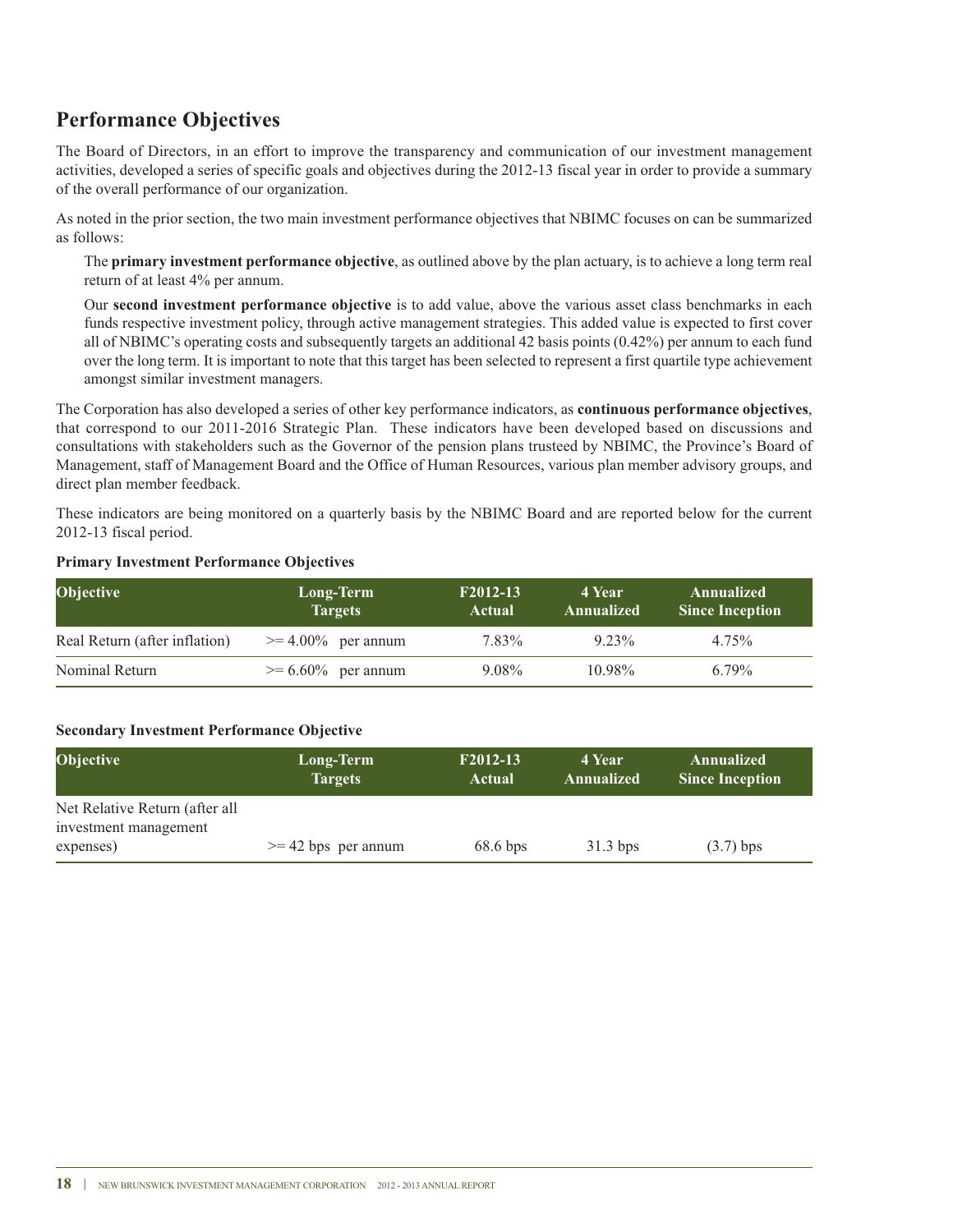#### **Continuous Performance Efficiency Objectives**

| Objective                              | <b>Targets</b>         | F2012-13<br><b>Actual</b> | 4 Year<br><b>Annualized</b> |
|----------------------------------------|------------------------|---------------------------|-----------------------------|
| Trade-Matching Efficiency:             |                        |                           |                             |
| Securities Custodian                   | Industry $avg + 2.5\%$ | 93.5%                     | 90.9%                       |
| Prime Broker #1                        | Industry $avg + 2.5\%$ | 95.2%                     | 89.0%                       |
| Prime Broker #2                        | Industry $avg + 2.5\%$ | 94.9%                     | 88.3%                       |
| <b>Industry Average</b>                |                        | 88.8%                     | 87.1%                       |
| <b>Budget Efficiency</b>               |                        |                           |                             |
| (excluding performance incentives)     | $100\%$                | 86.9%                     | $90.1\%$                    |
| Absenteeism $\left(\frac{0}{0}\right)$ | $\leq$ 2%              | $1.3\%$                   | $1.5\%$                     |
| Employee Turnover $(\#)$               | $\leq$ 3/yr            | $\overline{2}$            | $2.25$ /year                |
| IT System Availability                 | 99%                    | 99.9%                     | 99.9%                       |

### **Risk Management**

NBIMC and the Pension Funds face a number of risks in attempting to fulfill their mandates. Our disciplined risk management focus is a critical part of NBIMC's investment management activities. Risk management is a key element in helping the Plan Sponsor provide stability in both pension plan contributions and benefits, and making sure that our investment management activities do not bring undue risk to the Plans' assets. All investment decisions are made in a risk context that not only focuses on the expected returns of our activities but also on the potential gains or losses that could be realized by those activities.

#### *Risk Management - Board Oversight*

Although management has the primary responsibility for managing risk, under its terms of reference, the Board of Directors is responsible for understanding the risks and the systems that management has put in place to mitigate and manage those risks. In this context, the Board has communicated guidelines to management's investment discretion in the Statements of Investment Policy for each Pension Fund. These Statements of Investment Policy are available on the NBIMC website.

Within the Board structure, the Audit Committee focuses specifically on oversight of financial risks and risks relating to the systems of internal controls and financial reporting as well as fraud risk. The Human Resources & Compensation Committee focuses on risks relating to our employees and work environment. This includes the leadership of the President and CEO, the ability to attract and retain qualified and motivated staff, leadership development and succession plans, and the overall prudence and sound business practices in human resource matters. The Governance Committee focuses on the leadership and effectiveness of the Board and the reputation and public image of the Corporation.

#### *Risk Management - Independent Audits*

To assist in its oversight of risk management, the Audit Committee has engaged an independent internal audit service provider (a firm external to NBIMC) to conduct reviews and provide advice on the effectiveness of NBIMC's internal controls and processes. Internal audit reports received in the current fiscal year have covered the following areas:

- Private Markets;
- Pension Contributions, Benefits and Expenses;
- Information Technology Penetration Testing; and
- Portfolio Management System Review.

These reviews did not uncover any significant weaknesses; however, they have been helpful in fine-tuning our processes to increase efficiency and effectiveness.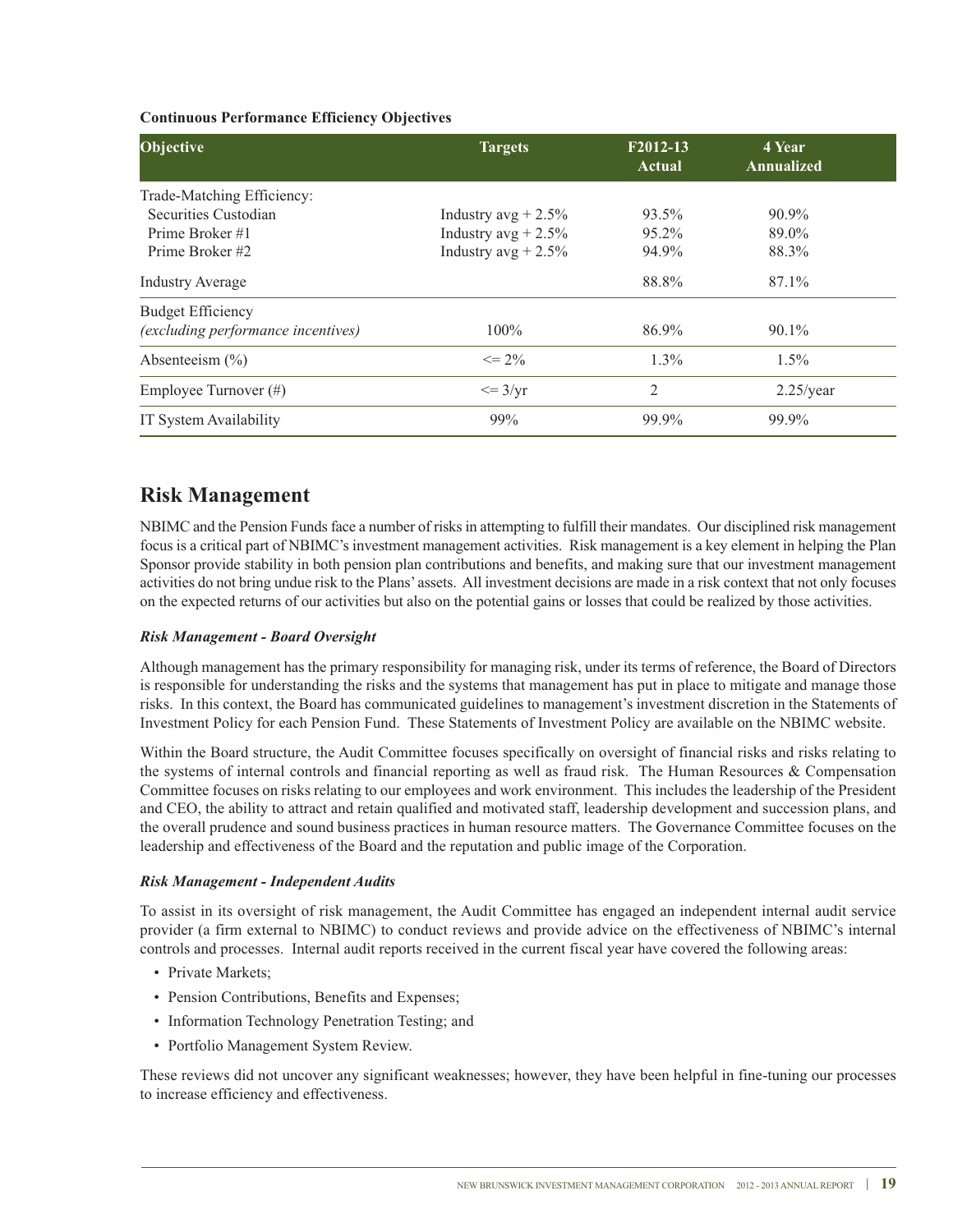#### *Risk Management - Management Activities*

NBIMC has developed an Enterprise Risk Management Framework that can be found on our website at http://nbimc.com/en/about\_nbimc/enterprise\_risk\_management\_framework. This Framework identifies three main categories of risk: strategic risk, investment risk and operational risk. The Framework highlights seventeen specific risk elements within these three categories, including a definition of each element, the responsibility for risk oversight and the measures taken by management and the Board to mitigate each risk.

NBIMC uses six internal management committees to monitor and address specific issues arising from the Enterprise Risk Management Framework. These committees have cross-functional membership, including management and nonmanagement positions as well as some overlap among the committees, providing a rich opportunity for sharing perspectives and insights:

| <b>Enterprise Risk</b><br><b>Management Council</b><br>("ERMC") | In accordance with its Terms of Reference, the ERMC is responsible for reviewing the status<br>of the Enterprise Risk Management Framework on a quarterly basis in advance of<br>presentation of the quarterly risk matrix report to the Board of Directors and advising the<br>President and CEO of areas of emerging risk. |  |  |
|-----------------------------------------------------------------|------------------------------------------------------------------------------------------------------------------------------------------------------------------------------------------------------------------------------------------------------------------------------------------------------------------------------|--|--|
|                                                                 | In fulfilling this mandate, the ERMC reviews:                                                                                                                                                                                                                                                                                |  |  |
|                                                                 | • the weekly Capital at Risk and Policy Asset Mix Capital at Risk analyses, including<br>identification of risk proxies;                                                                                                                                                                                                     |  |  |
|                                                                 | • asset mix stress testing and back-testing results;                                                                                                                                                                                                                                                                         |  |  |
|                                                                 | • a quarterly Pension Fund liquidity analysis;                                                                                                                                                                                                                                                                               |  |  |
|                                                                 | • monthly counterparty exposure reports;                                                                                                                                                                                                                                                                                     |  |  |
|                                                                 | • quarterly securities lending compliance reports;                                                                                                                                                                                                                                                                           |  |  |
|                                                                 | • results from the annual fraud risk assessment; and                                                                                                                                                                                                                                                                         |  |  |
|                                                                 | • recommendations from independent audit reviews.                                                                                                                                                                                                                                                                            |  |  |
| <b>Investment Risk</b><br><b>Management Committee</b>           | In accordance with its Terms of Reference, the IRMC is responsible for the following:<br>• monitors investment risk measures;                                                                                                                                                                                                |  |  |
| ("IRMC")                                                        | • considers risks associated with new investment strategies and products; and                                                                                                                                                                                                                                                |  |  |
|                                                                 | • proposes procedures to measure and monitor investment risk, subject to the approval<br>of the Chief Investment Officer and within the parameters established by the Board.                                                                                                                                                 |  |  |
| <b>Trade Management</b>                                         | In accordance with its Terms of Reference, the TMOC is responsible for the following:                                                                                                                                                                                                                                        |  |  |
| <b>Oversight Committee</b>                                      | • monitors trading policies and practices;                                                                                                                                                                                                                                                                                   |  |  |
| ("TMOC")                                                        | • approves broker selection to ensure best trade execution possible; and                                                                                                                                                                                                                                                     |  |  |
|                                                                 | • manages exposure to broker counterparty risk.                                                                                                                                                                                                                                                                              |  |  |
| <b>Information Technology</b><br><b>Risk Management</b>         | In accordance with its Terms of Reference, the ITRMC, which includes an external senior<br>IT executive, is responsible for the following:                                                                                                                                                                                   |  |  |
| <b>Committee ("ITRMC")</b>                                      | • assists in the development of IT strategy and future direction;                                                                                                                                                                                                                                                            |  |  |
|                                                                 | • approves new application risk assessments; and                                                                                                                                                                                                                                                                             |  |  |
|                                                                 | • monitors adherence to IT policies and processes.                                                                                                                                                                                                                                                                           |  |  |
| <b>Business Continuity Plan</b><br>Team ("BCP")                 | In accordance with its Terms of Reference, the BCP is responsible for the following:<br>• develops and implements the Business Continuity Plan including disaster recovery;                                                                                                                                                  |  |  |
|                                                                 | · discusses possible disaster scenarios; and                                                                                                                                                                                                                                                                                 |  |  |
|                                                                 | • uses passive and active tests to practice response protocols.                                                                                                                                                                                                                                                              |  |  |
| <b>Occupational Health &amp;</b><br><b>Safety Committee</b>     | In accordance with its Terms of Reference, the Occupational Health $\&$ Safety Committee<br>is responsible for the following:                                                                                                                                                                                                |  |  |
|                                                                 | • considers physical environment risks.                                                                                                                                                                                                                                                                                      |  |  |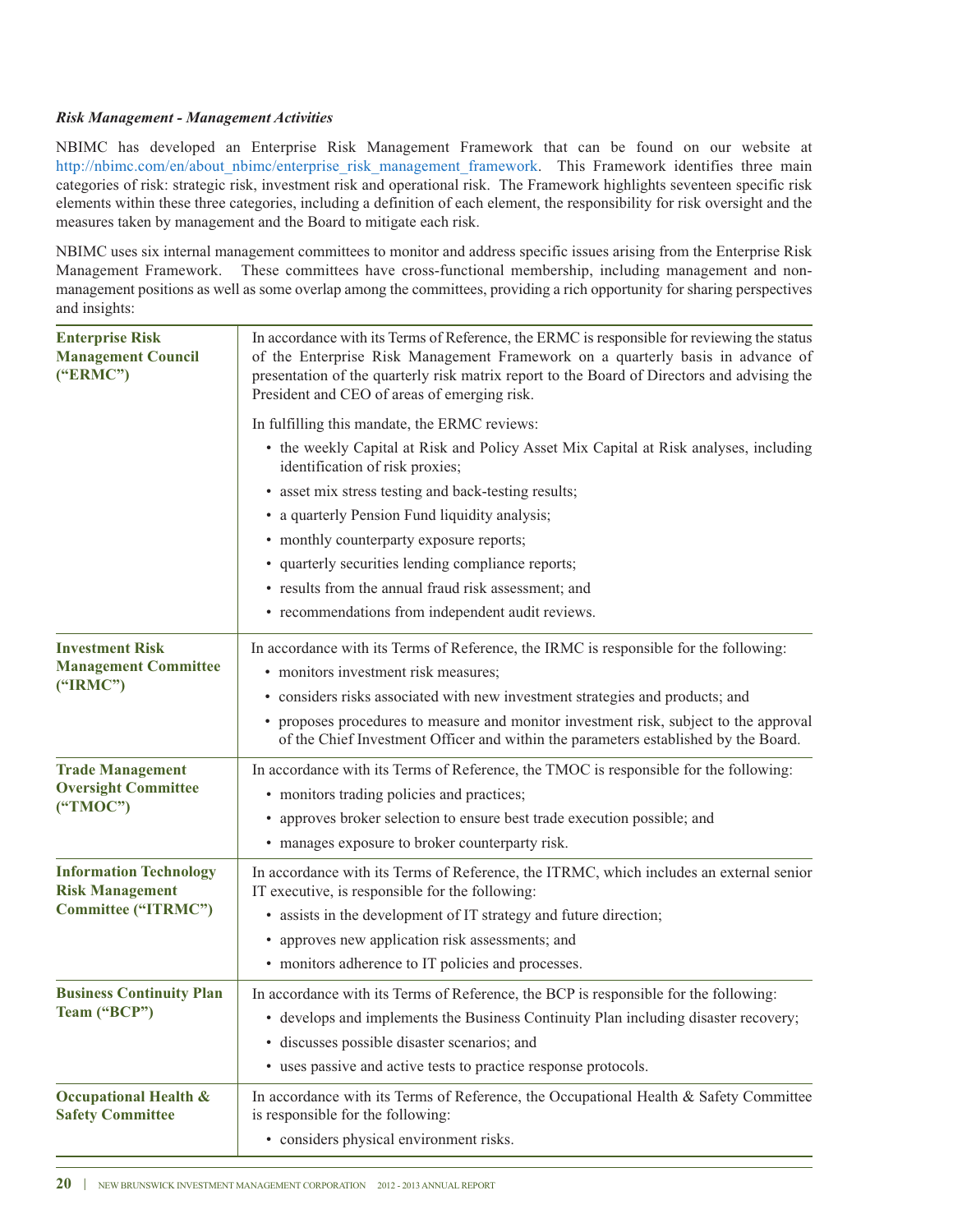### **Investment Management Costs**

One of the most important considerations in assessing investment performance is the cost incurred. Although the industry standard for investment performance is to report gross returns, it is the returns net of costs that pay the pension promise. Lower costs result in higher comparative net returns and help to maximize the assets that are available to pay pension benefits.

Investment management costs are influenced by many factors. Generally, industry cost comparisons prove that it is more efficient to manage assets internally than to outsource the investment process to third parties. Also, passive investment strategies – those strategies that are designed to mimic a market index – are less expensive than active strategies which depend on judgment and opportunity to differentiate returns from the benchmark.

The Pension Funds'investment management costs, in millions of dollars, for the year ended March 31, 2013 consist of the following:

|                                         | 2013                 | 2012      |
|-----------------------------------------|----------------------|-----------|
| <b>NBIMC Operational Expenses</b>       | S<br>8.9             | 8.3<br>S  |
| <b>Third Party Service Providers</b>    |                      |           |
| Investment counsel fees                 | 2.8                  | 3.3       |
| Securities custody - internally managed | 0.6                  | 0.6       |
| - externally managed                    | 0.1                  | 0.1       |
|                                         | <sup>S</sup><br>12.4 | 12.3<br>S |
| <b>Total Assets Under Management</b>    | 10,095.7             | 9,414.8   |

NBIMC manages approximately 87% of the assets of the Pension Funds internally, using our investment management professionals and technology systems that permit global trading activity from our location in Fredericton, New Brunswick. The costs incurred to manage investment strategies internally, measured over average assets, were 0.114% or 11.4 basis points (bps) for the year ended March 31, 2013 (2012 - 11.6 bps). NBIMC has outsourced approximately 13% of the assets under management where access to the desired investment opportunities or specific strategy expertise is not available internally. The cost of managing investments through our external investment managers, also measured on average assets, was 20.6 bps for the year ended March 31, 2013 (2012 - 22.8 bps). In total, investment management costs were approximately 12.7 basis points of average assets under management during the year, versus 13.3 last year.

We benchmark our investment management costs against other peer pension fund managers annually. We continue to compare favourably to publicly available information offered by other public sector peer funds. We also participate in an annual survey of defined benefit pension plans conducted by CEM Benchmarking Inc. CEM's calendar 2011 survey compared our costs against the average investment management costs for 89 participants in the Canadian universe of defined benefit peer pension funds, responsible for an aggregate of \$947 billion assets under management. Through this benchmarking survey, we believe that our costs are approximately 14 basis points lower than our peers. This cost differential means that in the year ended March 31, 2013 the Pension Funds were able to retain over \$13.7 million due to our low cost advantage. This cost advantage has been a cornerstone of our service delivery since our inception seventeen years ago. We will be participating in the 2012 CEM survey when available.

In addition to investment management costs, the Pension Funds incur administrative expenses paid to the Plan Sponsor for costs associated with the Independent Actuary's periodic actuarial valuations, and the costs to administer plan member entitlements and payments of benefits to plan beneficiaries. These costs are reported on the Statement of Changes in Net Assets Held in Trust in the accompanying audited financial statements for each Pension Fund.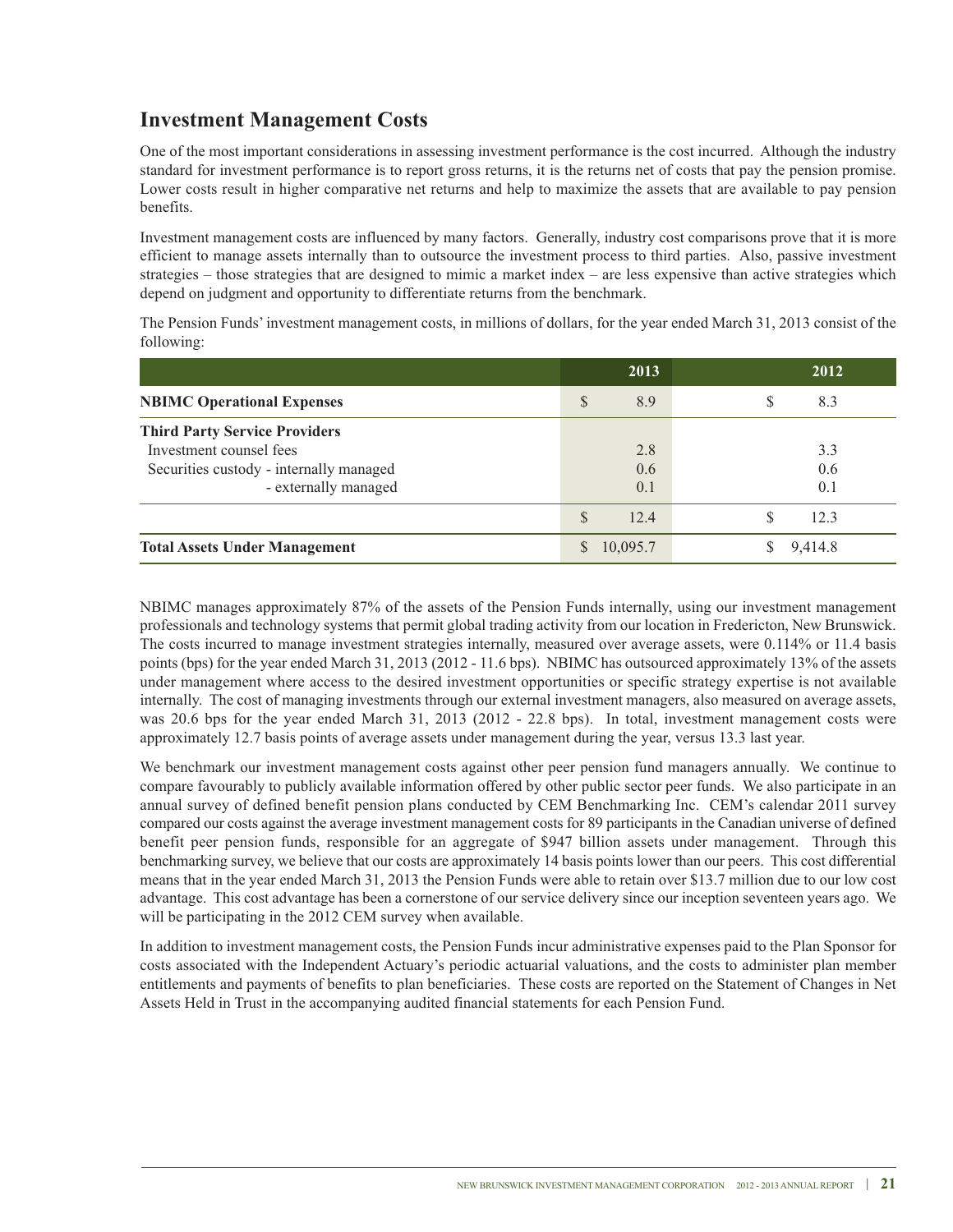### **Future Accounting Policy Changes**

#### *International Financial Reporting Standards*

The Accounting Standards Board of the Canadian Institute of Chartered Accountants deferred the mandatory International Financial Reporting Standards ("IFRS") conversion date for Investment Entities to years beginning on or after January 1, 2014. The Pension Funds meet the definition for Investment Entities. This deferral accommodated the timing of changes to IFRS that permit an exemption for investment funds from following consolidation accounting in favour of fair value accounting for investees. Accordingly the Pension Funds expect to adopt IFRS for their fiscal year ending March 31, 2015. Except for the current requirement under IFRS to follow consolidation accounting, management has not identified any other impacts to the financial reporting of the Pension Funds upon conversion to IFRS.

#### *Public Sector Accounting Standards*

The Public Sector Accounting Standards Board ("PSAB") has a number of projects on its current agenda which, when finalized, may have an impact on NBIMC's financial reporting. In particular, the PSAB has current projects examining revenue recognition standards and accounting for related party transactions, among others. Management continues to monitor these projects.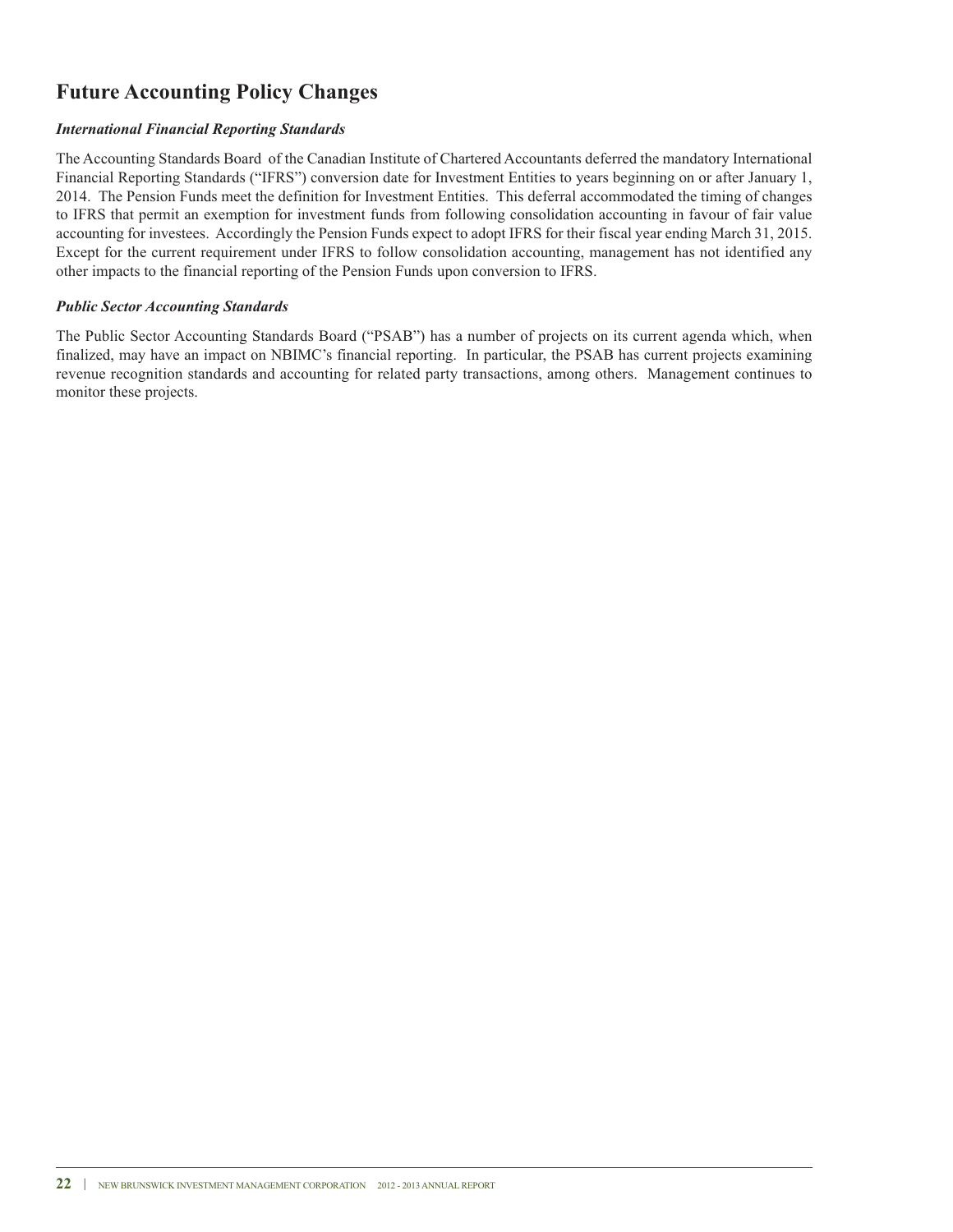### **Compensation Program Exhibit A**

#### *Base Salary*

| Eligibility              | ll Staff)                                                                     |
|--------------------------|-------------------------------------------------------------------------------|
| <i><b>Objectives</b></i> | Reward level of responsibility, expertise, competency and relevant experience |

#### *Variable Compensation Program*

|                                                               |                                                                                                                                                                                                                                                             | <b>Annual Incentive</b><br>(targets 15% -55% of base salary)                                                                                                                     | <b>Long-Term Incentive</b><br>(targets 15% -75% of base salary)                                                                                                         |  |
|---------------------------------------------------------------|-------------------------------------------------------------------------------------------------------------------------------------------------------------------------------------------------------------------------------------------------------------|----------------------------------------------------------------------------------------------------------------------------------------------------------------------------------|-------------------------------------------------------------------------------------------------------------------------------------------------------------------------|--|
|                                                               | Short-term                                                                                                                                                                                                                                                  | Long-term                                                                                                                                                                        | <b>Deferred</b>                                                                                                                                                         |  |
| <b>Eligibility</b>                                            | Investment and research staff and the<br>Chief Financial Officer provided a<br>minimum of six months employment.                                                                                                                                            | Investment and research staff and the<br>Chief Financial Officer provided a<br>minimum of six months employment.                                                                 | Investment and research staff and the<br>Chief Financial Officer provided a<br>minimum of four years employment.                                                        |  |
| Objectives                                                    | Align eligible employee compensation<br>to team and total fund investment<br>performance with an incentive to<br>achieve sustained asset growth.<br>Strengthen team cooperation.<br>Reward individual performance.                                          | Align eligible employee compensation<br>to team and total fund investment<br>performance with an incentive to<br>achieve sustained asset growth.<br>Strengthen team cooperation. | Align eligible employee compensation<br>to total fund investment performance<br>with an incentive to achieve sustained<br>asset growth.<br>Strengthen team cooperation. |  |
| <b>Time horizon</b>                                           | 1 year                                                                                                                                                                                                                                                      | 4 year (prorated)                                                                                                                                                                | 4 year                                                                                                                                                                  |  |
| Type of program                                               | Cash                                                                                                                                                                                                                                                        | Cash                                                                                                                                                                             | Cash                                                                                                                                                                    |  |
| Performance<br>metric(s)                                      | Total fund return in excess of<br>benchmark, net of investment<br>management expenses.<br>Investment team(s) active return in<br>excess of benchmark.<br>Individual performance versus Board<br>approved pre-determined Annual<br>Business Plan Objectives. | Total fund return in excess of<br>benchmark, net of investment<br>management expenses.<br>Investment team(s) active return in<br>excess of benchmark.                            | Total fund return in excess of<br>benchmark, net of investment<br>management expenses.                                                                                  |  |
| Range:<br><b>Threshold</b><br><b>Target</b><br><b>Maximum</b> | Full investment management<br>cost recovery<br>42 bps after costs<br>84 bps after costs                                                                                                                                                                     | Full investment management<br>cost recovery<br>42 bps after costs<br>84 bps after costs                                                                                          | Full investment management<br>cost recovery<br>42 bps after costs<br>75 bps after costs                                                                                 |  |

#### *Indirect Compensation*

|                    | <b>Membership in the Public Service</b><br><b>Superannuation Plan and retirement</b><br>allowance*             | <b>Employee benefits and post-</b><br>retirement benefits                                                                                                                    | <b>Perquisites</b>                                                                                                                       |
|--------------------|----------------------------------------------------------------------------------------------------------------|------------------------------------------------------------------------------------------------------------------------------------------------------------------------------|------------------------------------------------------------------------------------------------------------------------------------------|
|                    |                                                                                                                |                                                                                                                                                                              |                                                                                                                                          |
| <b>Eligibility</b> | Full-time staff with a minimum of five<br>years employment.                                                    | Full-time staff.                                                                                                                                                             | Full-time staff.                                                                                                                         |
| <b>Objectives</b>  | Encourage long-term retention by<br>rewarding continued service and<br>contributing to post-retirement income. | Provide staff and their families with<br>assistance and security so that they can<br>focus on their professional<br>responsibilities and achieving the<br>corporate mission. | Offers a limited number of benefits to<br>complement total compensation<br>including parking and a health spending<br>account allowance. |

*\*Retirement allowance only for employees hired prior to September 2011*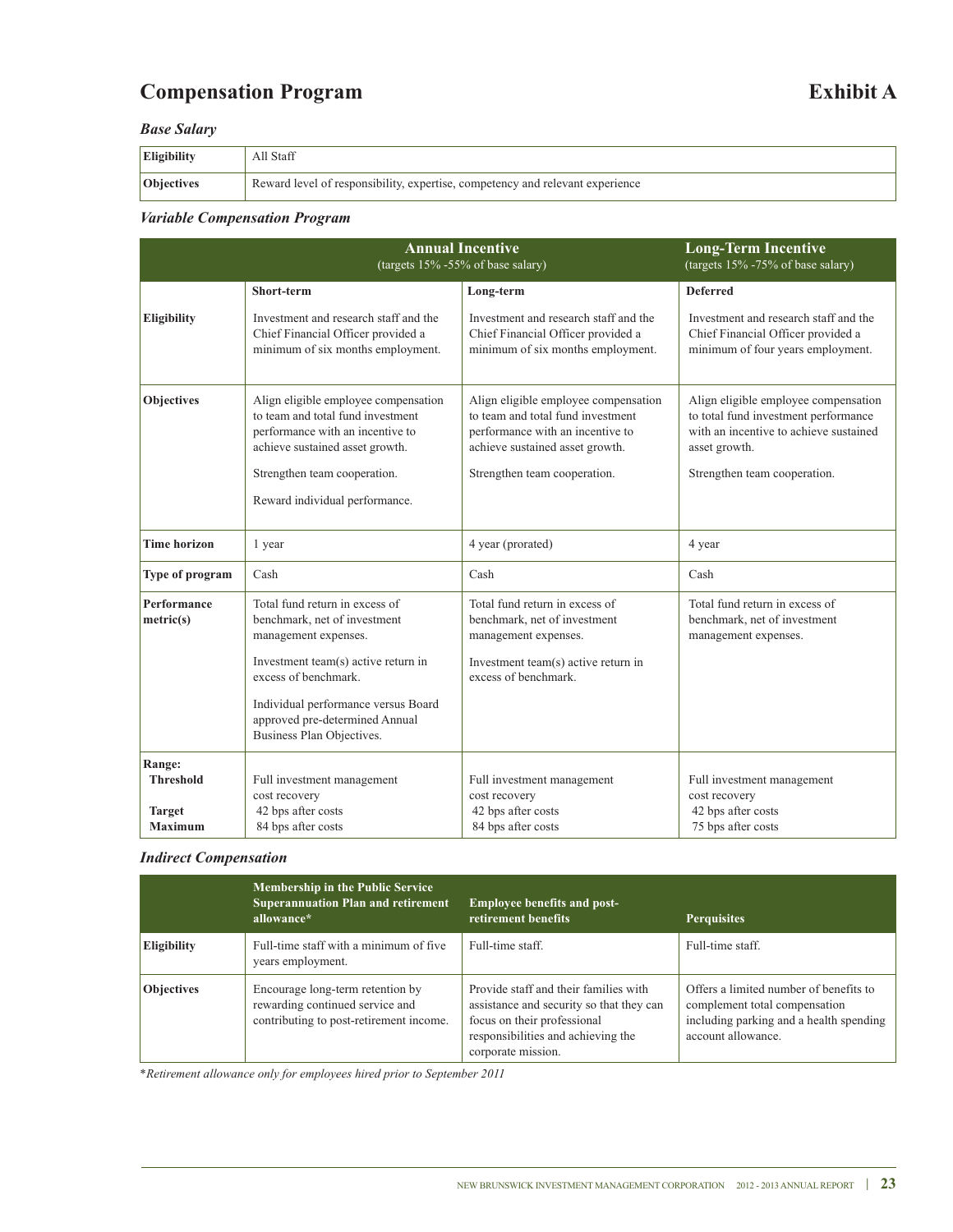### **Compensation Discussion and Analysis**

### **Compensation Governance**

The Board of Directors is responsible for the oversight of NBIMC's compensation principles, policies and programs. The Board approves the compensation program and awards, including the compensation of the President and CEO, based upon the recommendations made by the Human Resources & Compensation Committee ("HRCC").

#### *HRCC Mandate*

The HRCC assists the Board in fulfilling its obligations relating to the establishment of policies for compensation of directors and employees, leadership succession planning, and setting of human resource policies and practices.

The Committee is composed of five directors, four of whom are independent and one of whom is an *ex officio* director. The Committee meets at a minimum quarterly. External human resources consultants may be used to assist the Committee with fulfilling its mandate.

The HRCC's Terms of Reference are available at: http://nbimc.com/en/governance/corporate\_governance/human\_resources\_and\_compensation\_committee.

Key responsibilities include:

- Participation in an annual performance appraisal process for the President & CEO, including establishment of measureable goals and objectives, and recommendations for compensation arrangements including performance incentive awards;
- Development of a Compensation Philosophy that articulates principles to follow in approaching compensation decisions that will align with NBIMC's business objectives, operations and risks;
- Oversight of adjustments to competitive compensation ranges, incentive compensation plans, employee benefit plans and operational travel and expense policies;
- Recommendation of changes to the organization's structure, appointment of officers, and amendments to job descriptions as well as any management severance arrangements;
- Consideration of NBIMC's leadership development initiatives and succession plans for key employees;
- Approval of a long range Human Resource Strategic Plan that includes appropriate strategies and policies to attract and retain talented employees; and
- Review and recommendation to the Board for approval of the year-end incentive compensation pool for eligible employees.

#### *Independent Advice*

The HRCC has retained the help of independent compensation advisors from time to time. The role of the advisor is to periodically review the Total Compensation levels offered to all employees within the context of NBIMC's Compensation Philosophy. This review typically uses a comparator group to represent the marketplace for employee positions. For Investment positions, the comparator group consists of pension funds of similar asset size and investment strategies. Finance and Administration positions are compared to similar positions in the Investment Comparator group, adjusted for regional differences, and to other Atlantic Canada organizations.

NBIMC also participates in and uses compensation surveys conducted by various compensation consultants to ensure that compensation trends are monitored regularly and trends are identified and reported to the HRCC.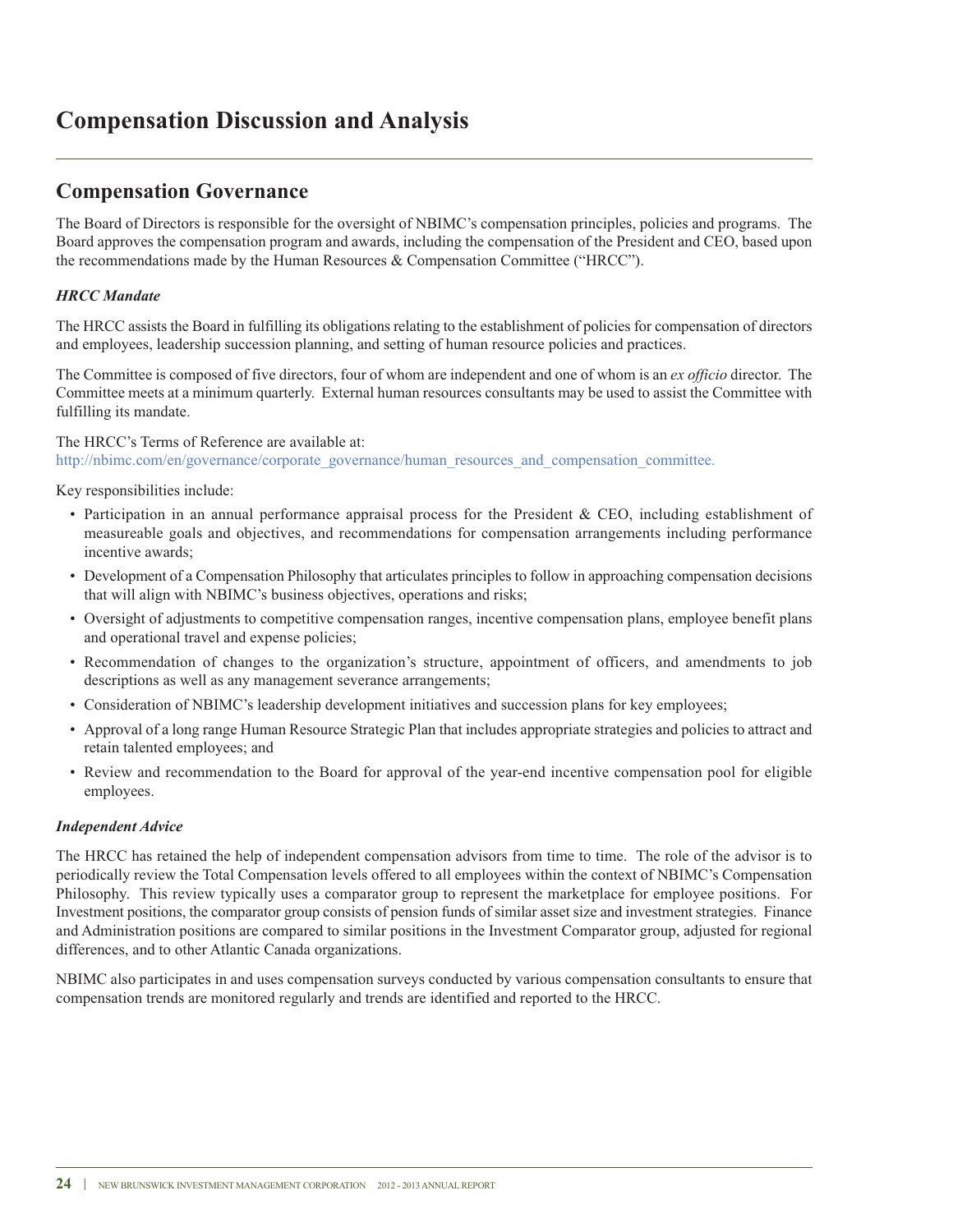### **Corporate Compensation Philosophy**

NBIMC believes that employees are key to the performance of the Corporation and is committed to providing a positive working environment and competitive compensation. NBIMC also believes that the achievement of its mission will be facilitated by having meaningful alignment between employees' interests and the interests of its pension plan stakeholders.

Accordingly, NBIMC has developed a Compensation Philosophy to address the following objectives:

- Provide competitive, performance-based compensation based upon market practices;
- Attract and retain high-quality people;
- Reinforce the strategy, culture and investment policies of NBIMC;
- Promote awareness and attainment of individual, team and corporate strategic objectives;
- Enhance NBIMC's reputation as an employer of choice; and
- Treat employees fairly.

The principles on which this philosophy is based are summarized as follows:



#### **Compensation Risk Management**

In 2011, the Board of Directors and the HRCC jointly requested Deloitte & Touche LLP, an independent professional services firm serving as NBIMC's Internal Auditor, to conduct an assessment of the alignment of NBIMC's Compensation Policies and Practices against the Financial Stability Board's ("FSB") Principles for Sound Compensation Practices and Implementation Standards. The FSB issued this guidance after the 2008-09 financial market crisis to encourage global financial institutions to avoid excessive risk-taking by virtue of the design of their compensation programs.

Deloitte's subsequent report acknowledged that the Corporation's compensation policies and practices are consistent with the FSB Principles and Standards. This report was subsequently shared with the Minister of Finance and is available at http://nbimc.com/uploads/CompAssessment.pdf.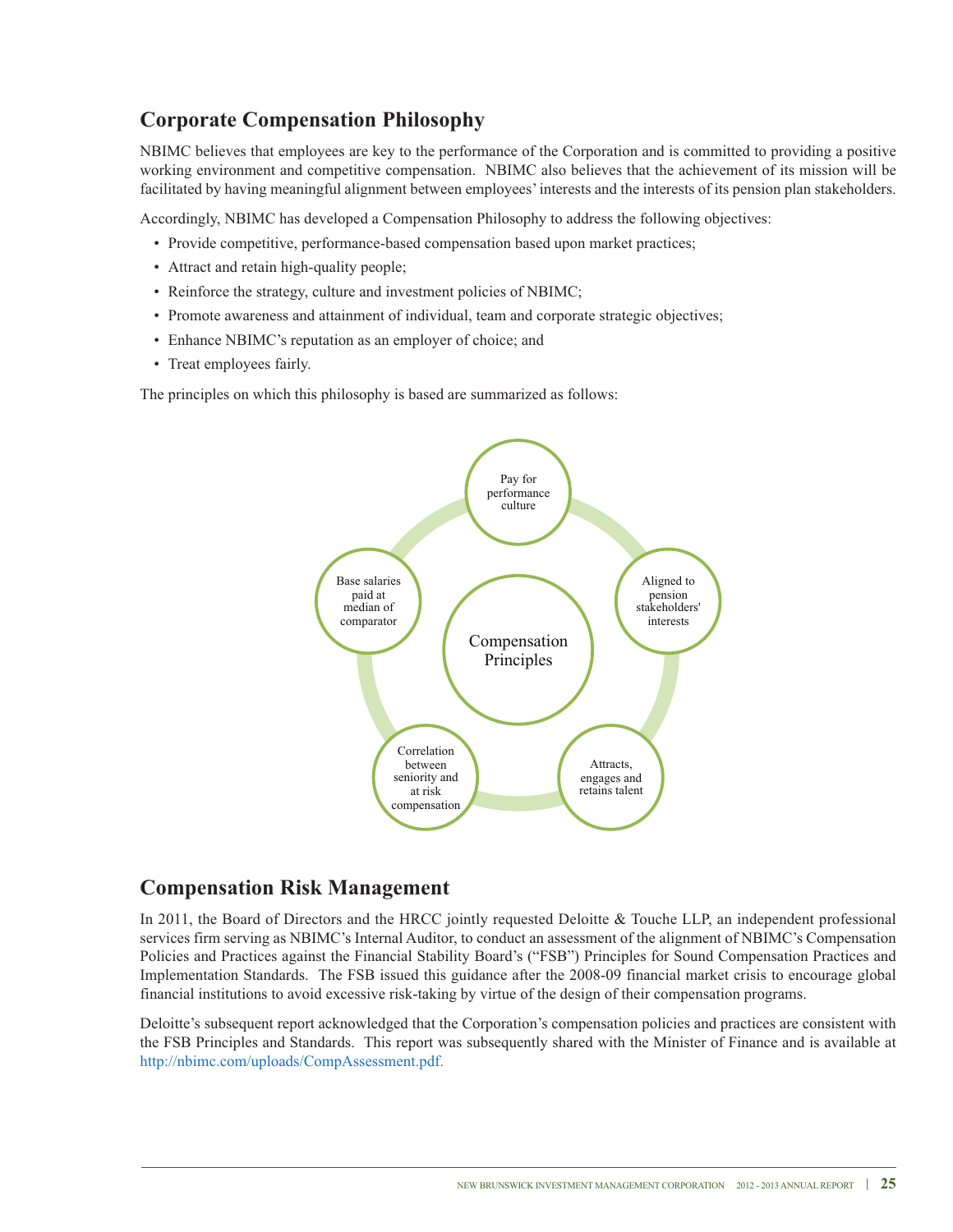### **Compensation Decision-Making**

The annual process for determining compensation includes the following steps:



#### *Establish target compensation levels*

The HRCC annually reviews the compensation program design and pay levels of its comparator groups to ensure that NBIMC's programs remain competitive. Market information received from various compensation and salary surveys is reviewed as it becomes available. An Independent Compensation Advisor is periodically asked to conduct a Total Compensation Review. Compensation information from public disclosures is also considered.

The HRCC also annually considers whether changes may be required to the NBIMC Incentive Plan for Research Staff, Investment Staff and the Chief Financial Officer.

#### *Set target compensation mix and pay at-risk*

Total compensation is a mix of base salary, benefits and, for eligible employees, performance incentives. The mix varies by role and seniority, reflecting the opportunity to influence performance. In determining the mix, market practices are considered and NBIMC's compensation principles, including alignment with pension plan stakeholders' interests. A significant portion of the performance incentives are earned over a four year cycle to discourage short-term risk-taking.

#### *Establish performance objectives*

Early in the fiscal year, the Board approves an annual business plan designed to support achievement of the Corporation's five year Strategic Plan. This annual business plan contains a balanced mix of financial, investment strategy and operational performance objectives and key initiatives. Each of these performance objectives and key initiatives is then weighted according to its level of importance to the overall Strategic Plan. The President and CEO delegates the key initiatives among the various functional teams based on their specific roles and responsibilities.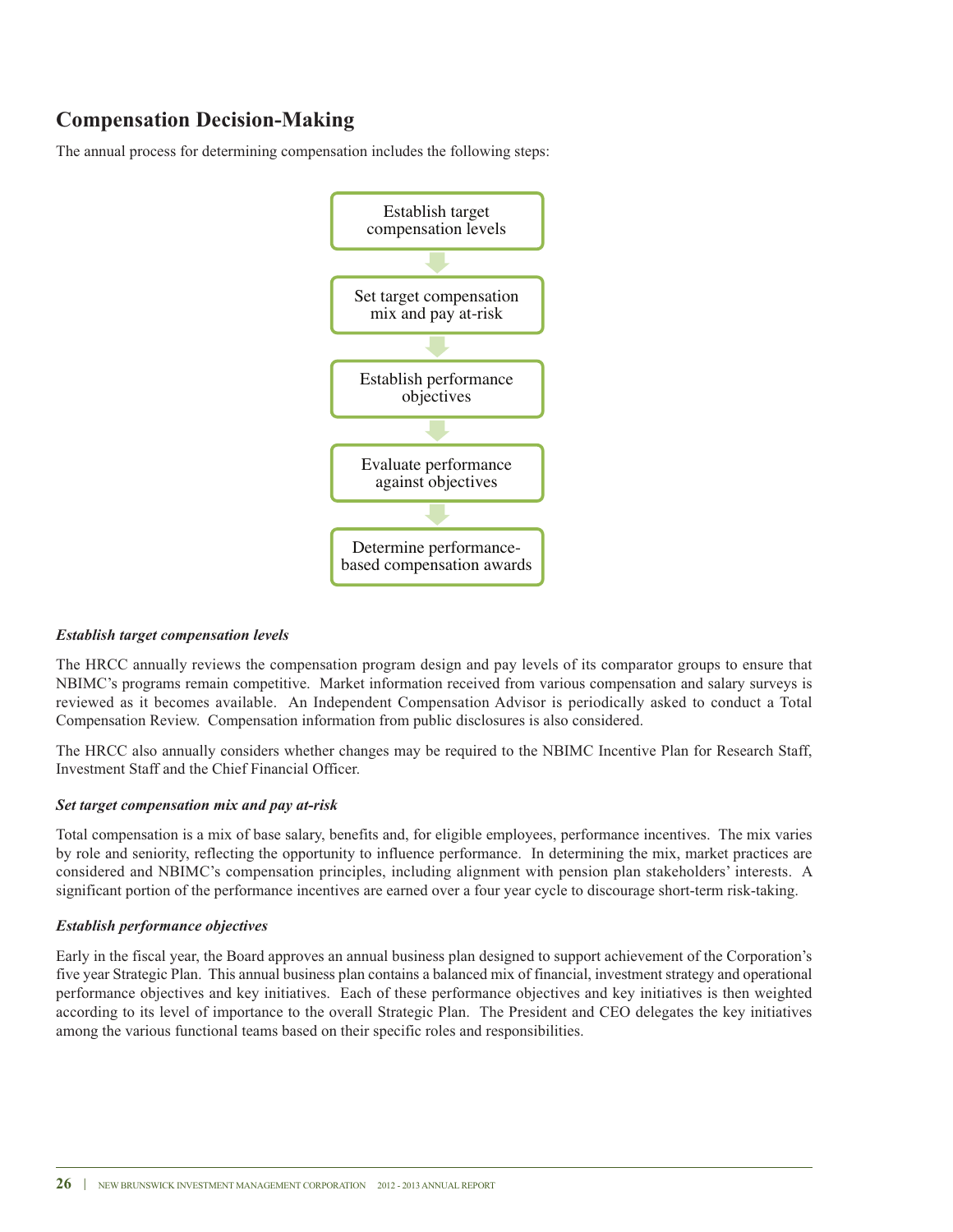#### *Evaluate performance against objectives*

The performance of the Corporation is assessed against the objectives that are established early in the fiscal year. Real returns (i.e. after inflation) and nominal investment returns and other financial key performance indicators are assessed quantitatively against objectives, while achievement of key business plan initiatives are assessed both quantitatively and qualitatively. The President and CEO recommends to the HRCC the factors to be used in assessing achievement of each element of the annual business plan, as well as the weighting to be applied to each factor.

#### *Determine performance based awards*

The HRCC is responsible for recommending for board approval the amount of performance incentive compensation to be awarded to the President and CEO and the overall weighted factor based on the evaluations noted above. The President and CEO does not participate in this discussion. The President and CEO in turn reviews performance evaluations for each member of the Incentive Plan and allocates the individual awards based on individual contribution.

### **Compensation Program**

The Compensation Program is outlined in Exhibit A on page 23. The program takes the form of salary and benefits and for certain staff, an annual investment and individual performance-based incentive plan, and a long-term investment-based incentive plan.

The compensation program has been developed by the HRCC with the help of an independent compensation consultant to align with the above Compensation Philosophy. Total compensation levels are periodically benchmarked using independent compensation consultants and against external peer institutional pension fund or other relevant compensation surveys.

#### *Salary and benefits*

Base salary is determined as a range of pay for each job position, after giving recognition to specific job responsibilities. NBIMC provides full-time employees with benefits that include vacation and sick leave entitlement, life and disability insurance, health and dental benefits, and an employee assistance plan.

For employees hired prior to September 1, 2011, NBIMC provides a retirement allowance with a minimum vesting requirement of five years of service that pays five working days of salary for each full year of continuous employment up to a maximum of one hundred and twenty five working days, calculated on the level of salary at time of retirement or termination without cause. The Board of Directors has decided to discontinue this benefit effective April 30, 2013. Payment of accrued benefits is expected to be made in the current fiscal year in an amount of approximately \$842,000 (dollars).

In addition, all full-time employees participate in a defined benefit pension plan pursuant to the Public Service Superannuation Act ("PSSA"). The PSSA provides for a pension upon retirement equal to 2% of the average annual salary for the five consecutive years of highest salary, multiplied by the number of years of pensionable service. The plan is integrated with the Canada Pension Plan at age 65 and is indexed for inflation to a maximum of 5%. The plan requires a five year vesting period.

#### *Annual incentive plan*

Full-time Investment and Research employees and the Chief Financial Officer are eligible for an Annual Incentive Plan ("AIP") once employed for a minimum of six months.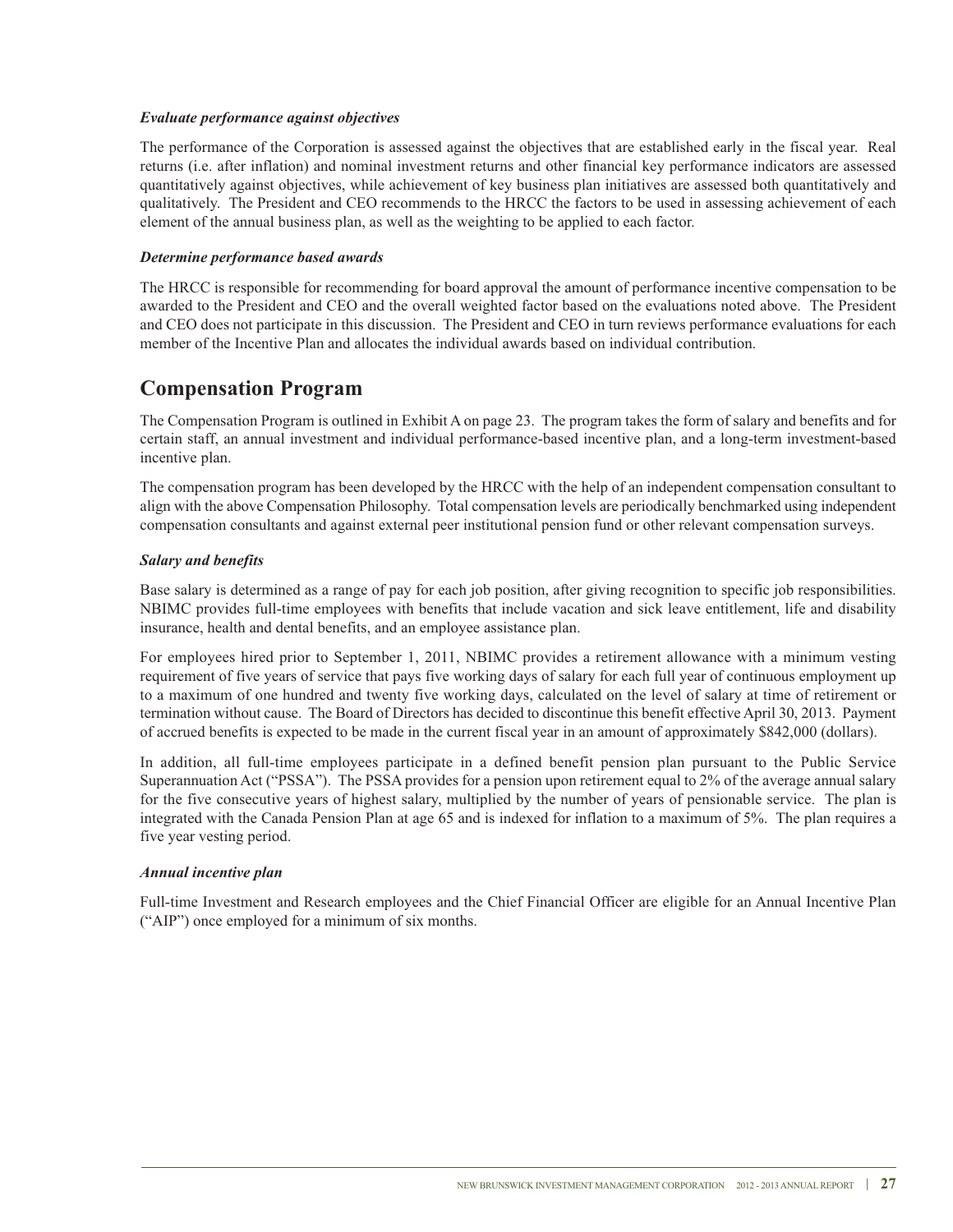The AIP is calculated as a percentage of salary, weighted to reflect the role and impact that each eligible employee has on achievement of Corporate Business Plan objectives. The AIP includes components based on quantitative investment performance and individual achievement. Investment performance is measured quantitatively as total fund net value added investment returns on both a one year and four year cumulative basis, compared against an annual target set by the Board. Net value added investment returns represent the gross investment return in excess of the investment policy benchmark returns, after deducting all investment management costs. In the prior year, total fund net value added investment returns for AIP purposes excluded private market investments made within the most recent five year period to best represent the long-term nature of the asset class. This adjustment was discontinued in Fiscal 2012-13 in order to provide better alignment with recent valuation changes in accounting standards and to reflect the more mature nature of NBIMC's private equity portfolio. The one year investment results have a relatively lower weighting relative to four year results to reinforce the importance of consistency over a longer period and to encourage employee retention.

The AIP also includes a team award for asset class value added returns of actively managed portfolios to promote teamwork within these asset classes. Investment employees are organized into one of three teams focused on asset class: Fixed Income, Equities or Private Markets. The President and CEO, the Chief Financial Officer and Investment Research employees do not participate in the team award due to the overarching focus of their responsibilities.

On the recommendation of the HRCC, the Board also approves an individual incentive component determined by comparing achievement of annual business plan targets established annually as part of the corporate strategic planning process. The overall individual component is then allocated by management based on team and individual contributions to the business plan achievements.

#### *Long-term incentive plan*

NBIMC also has a long-term incentive plan ("LTIP") for Investment and Research staff and the Chief Financial Officer provided they have a minimum of four years of employment with NBIMC. The LTIP is designed to reinforce the alignment of employee interests with long-term investment performance objectives and corporate strategy and assist in attracting and retaining key personnel. The LTIP is based on total fund investment performance in excess of Board-approved investment policy benchmark returns measured over a retroactive period of four consecutive fiscal years.

### **Impact of Performance Results for Fiscal 2012-13**

NBIMC's investment program had a very successful year in Fiscal 2012-13 as measured by a number of annual and longer term four year investment performance metrics:

- NBIMC's total fund **real return** (after adjusting for inflation) was 7.83% during Fiscal 2012-13. This return, along with the annualized 9.23% four-year, and 4.75% since NBIMC inception real returns continue to remain well in excess of the long-term 4% per annum real return requirement that has been set out by the pension funds'independent Actuary.
- The total fund **nominal return** in Fiscal 2012-13 was 9.08% which represented \$843.2 million in gross earnings from the overall investment program during the year. The longer term four year annualized return to the end of the period was 10.98%, which represented a cumulative \$3.5 billion of investment earnings.
- **Relative returns (net of all expenses)** were 0.68% higher than the overall Investment Policy benchmarks during the year. These excess investment returns resulted in an additional \$66.9 million of active investment earnings during the year, and have resulted in a total of \$105.3 million of additional returns over a four year period.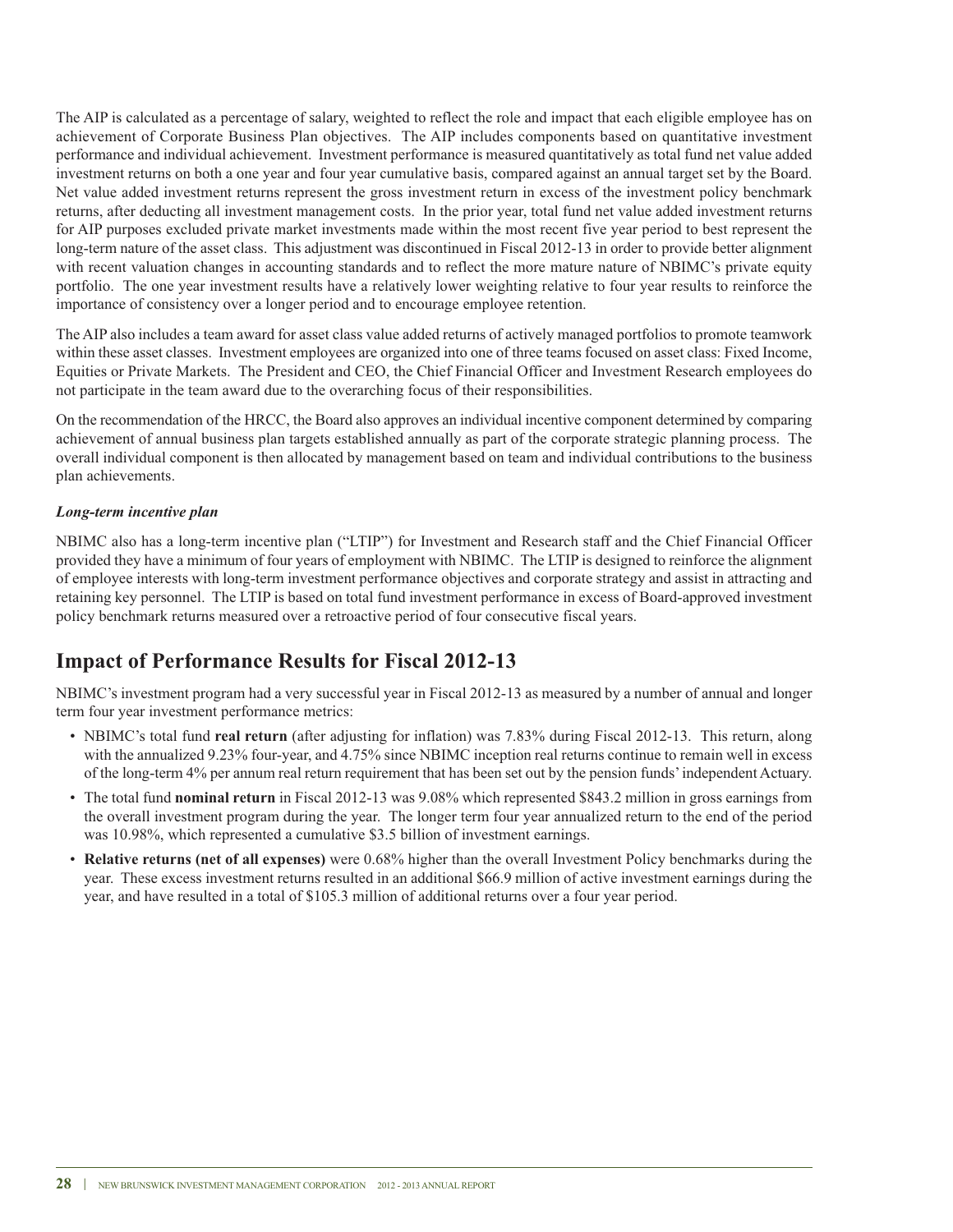Compensation, excluding Directors' remuneration (see page 33), for the fiscal year consists of:

| (in thousands of Canadian dollars)          | F <sub>2013</sub> | F <sub>2012</sub> |
|---------------------------------------------|-------------------|-------------------|
| Salaries and benefits                       | 4,574.4<br>\$     | 4,767.0<br>\$     |
| Performance incentives:                     |                   |                   |
| $AIP$ – net investment relative performance | S<br>564.8        | 246.8<br>S        |
| $AIP$ – individual performance              | 345.3             | 298.8             |
| <b>Total AIP</b>                            | 910.1             | 545.6             |
| <b>LTIP</b>                                 | 818.7             | 360.4             |
| Total performance incentives                | 1,728.8<br>S.     | 906.0             |

#### *Base Salaries and Benefits*

For the year ended March 31, 2013, and after consideration of the continuing low inflation environment, the Board approved a 2% overall base salary increase. The Board also approved the addition of two new full-time positions during the year: a Manager of Operations to assist in the oversight of fiduciary and investment accounting processes and a Programmer Analyst to assist in the development and maintenance of critical business systems. Despite these additions, NBIMC lost two investment professionals during the year to other investment management organizations which more than offset the effects of the new positions and the base salary increase during the year.

Compensation of key management personnel is discussed in note 8 to the Pension Fund financial statements (see page 80). Specific compensation information for the organization is published annually on a calendar year basis by the Office of the Comptroller for the Province of New Brunswick in the Public Accounts.

#### *Compensation Linked to Investment Performance*

The objective of performance-based compensation is to encourage alignment of employee interests with those of pension plan stakeholders, including an appropriate balance between maximizing long-term returns and minimizing risks. Our investment performance with respect to incentive compensation can be generally summarized in two categories: (i) longterm net relative investment returns versus benchmarks, and (ii) long-term nominal total fund portfolio returns and other business plan achievements.

The following charts compare the respective incentive compensation payments awarded over time for each of these two categories, commencing with a base value of \$100 (dollars). The resulting graphical correlation indicates a relatively strong relationship between actual incentive compensation and investment performance as is intended in the design of the incentive plan.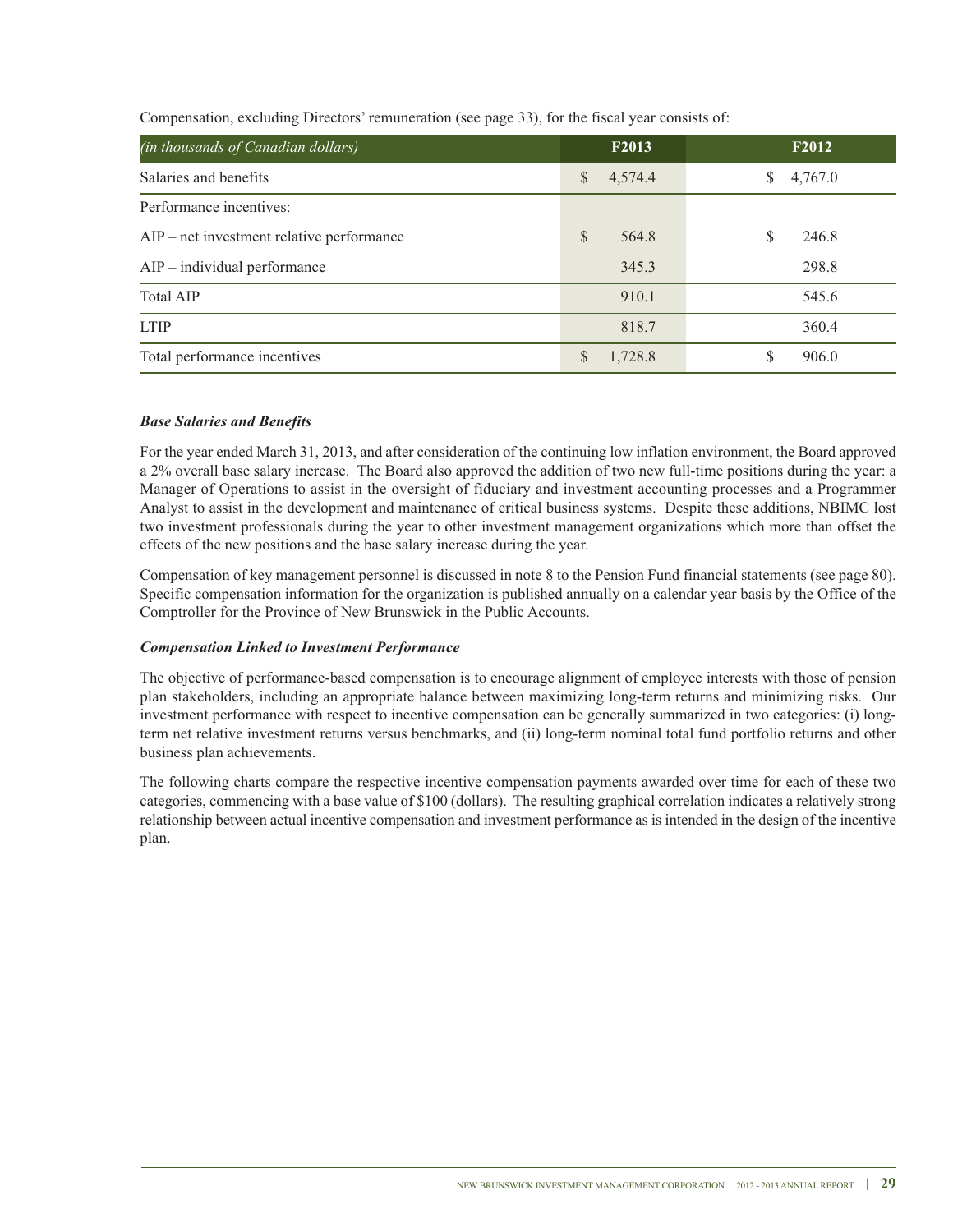







#### *Annual Incentive Plan Overview*

The AIP component of \$910.1 consists of both an investment performance component and a business plan achievement component.

The **AIP related to the investment performance** component was \$564.8. One quarter of this component is based on the one year net value added result and the remainder is based on the four year annualized net value added. The one year net value added result was 68.6 bps, and the four year annualized net value added result was 31.3 bps. A basis point is 1/100th of one percent.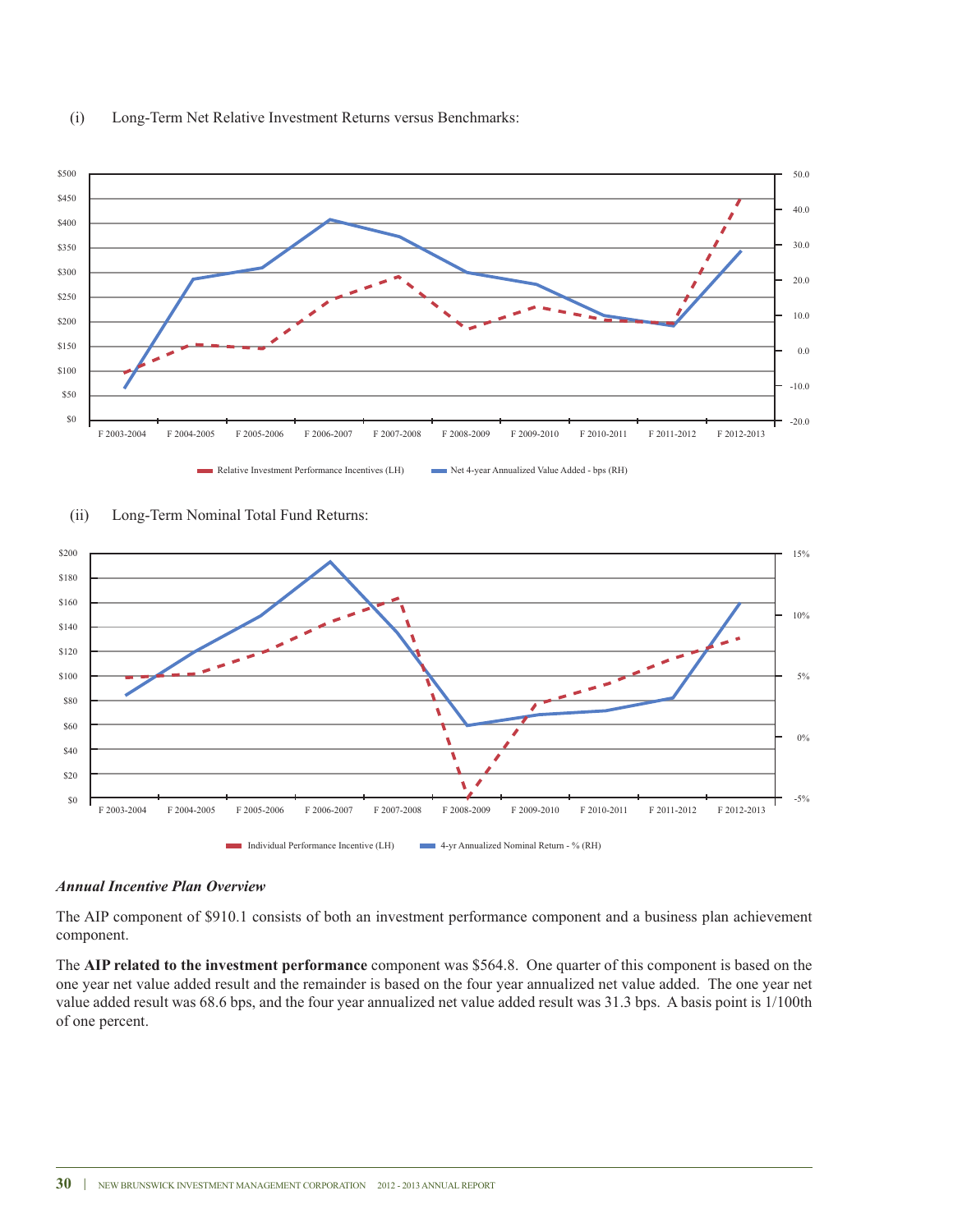A summary table of prior period one year value added results used to determine the current four year cumulative net value added AIP result is as follows:

|                      | <b>One Year</b>          |                                       |
|----------------------|--------------------------|---------------------------------------|
|                      | Net Value Added<br>(bps) | <b>Percentage of Target</b><br>$(\%)$ |
| 2009-10              | 5.2                      | 12.5                                  |
| 2010-11              | 21.7                     | 51.7                                  |
| 2011-12              | 16.8                     | 39.9                                  |
| 2012-13              | 68.6                     | 163.2                                 |
| Annualized Four Year | 31.3                     | 67.7                                  |

The **AIP related to business plan achievements** is \$345.3 for the year ended March 31, 2013. This component is based on an achievement factor of 1.45 times overall target approved by the Board of Directors, compared to an achievement factor of 1.25 for the year ended March 31, 2012.

The individual component of the AIP is based on business plan accomplishments. The annual business plan includes both key performance indicators and specific action plans and initiatives focused on the five key goals in the Corporate Mission (see page 1). A specific weighting for each key goal is determined by the Board at the beginning of each year. The weighting reflects the Board's direction to management for prioritization of its efforts to implement the business plan.

Achievement of the 4% long-term real return (after adjusting for inflation) required by the Independent Actuary of the pension plans in a risk-controlled fashion is NBIMC's primary investment performance objective and accounts for the largest weighting proportion. As noted above, the overall total fund real return was 7.83% in Fiscal 2012-13, an annualized 9.23% on a four-year basis, and most importantly 4.75% per annum since NBIMC's inception in 1996.

| <b>Key Goals</b>                                                                                                     | F2013 Weighting | <b>Achievement</b> |
|----------------------------------------------------------------------------------------------------------------------|-----------------|--------------------|
| To advance governance, management and organizational effectiveness.                                                  | 20%             | Above expectations |
| To exceed client long-term investment objectives through prudent<br>asset allocation and risk management strategies. | 50%             | Above expectations |
| To maintain, develop, and attract a highly-skilled and experienced<br>team of investment management professionals.   | 10%             | Above expectations |
| To strengthen and expand stakeholder communications and<br>relationships.                                            | $5\%$           | Above expectations |
| To support effective and efficient information technology solutions.                                                 | 15%             | Above expectations |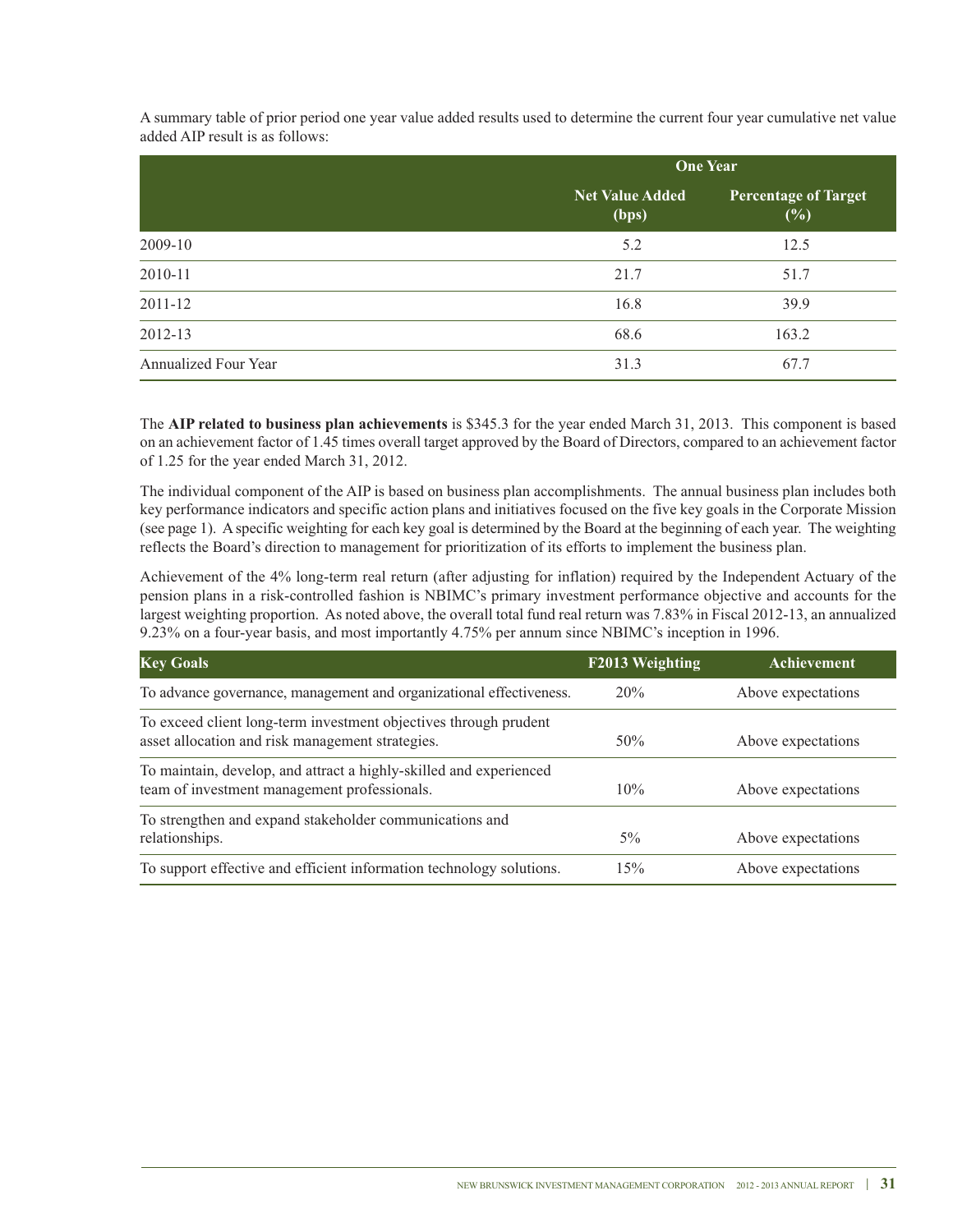In establishing the achievement factor, the Board considered the achievement of key performance indicators associated with each of the five key goals (see pages 32-33) as well as the following accomplishments:

| <b>Key Goals</b> | <b>Fiscal 2012-13 Accomplishments</b>                                                                                                                                                                                                                                                                  |
|------------------|--------------------------------------------------------------------------------------------------------------------------------------------------------------------------------------------------------------------------------------------------------------------------------------------------------|
|                  | To advance governance, management and organizational effectiveness.                                                                                                                                                                                                                                    |
|                  | • Assisted the Minister of Finance by addressing recommendations arising from his structural review of<br>NBIMC's investment performance and cost efficiency. This included:                                                                                                                           |
|                  | o Publicly posted upcoming director vacancies, coordinated an ad-hoc NBIMC Director Nominating<br>Committee, evaluated expressions of interest received against a Board skills matrix and<br>recommended appropriate candidates to the Minister;                                                       |
|                  | o Coordinated a competitive Compensation Review for all positions with recommendations approved<br>in February 2013 that balance competitiveness and cost efficiency;                                                                                                                                  |
|                  | o Developed our new client capabilities to provide a platform for other public sector pools of capital<br>to access our cost effective investment management services;                                                                                                                                 |
|                  | • Hosted an internally developed Board education and development program including a one day session<br>as well as a series of one hour seminars throughout the year covering risk management strategies,<br>operational structure, investment performance reporting and incentive plan design topics; |
|                  | • Assisted the Board with a focused review of the Enterprise Risk Management Framework, including<br>determination of inherent risk in each risk category, mapping of risk mitigation activities and<br>development of residual risk rating consensus;                                                 |
|                  | • Enabled further Board governance improvement initiatives arising from prior year's Board self-<br>assessment process;                                                                                                                                                                                |
|                  | • Implemented annual internal control reporting to Audit Committee;                                                                                                                                                                                                                                    |
|                  | • Continued focus on evolving accounting standards in preparation for conversion to International<br>Financial Reporting Standards, including participation with peer group's efforts to influence standard-<br>setting decisions;                                                                     |
|                  | • Completed triennial review of all Board policies.                                                                                                                                                                                                                                                    |
|                  | To exceed client long-term investment objectives through prudent asset allocation and risk management strategies.                                                                                                                                                                                      |
|                  | • Successfully generated long-term investment returns in excess of those required by the Independent<br>Actuary of the pension plans in a risk-controlled fashion;                                                                                                                                     |
|                  | • Completed two new asset liability studies upon receipt of the April 1, 2011 actuarial valuations,<br>resulting in recommendations for asset mix changes to the applicable Investment Policies;                                                                                                       |
|                  | • Implemented a new Canadian low volatility equity strategy designed to respond to the current low<br>investment return environment, as well as adjusted asset class weights resulting from the asset mix<br>decisions noted above;                                                                    |
|                  | • Continued to produce strong nominal investment returns in a volatile market environment:                                                                                                                                                                                                             |
|                  | o Long-term since inception annualized real returns continue to exceed actuarial target;                                                                                                                                                                                                               |
|                  | o Long-term risk adjusted returns continue to exceed median peer pooled fund survey data;                                                                                                                                                                                                              |
|                  | • Developed and implemented a new stress testing protocol aligned with best practices adopted by the<br>Office of the Superintendent of Financial Institutions for federally-regulated pension plans;                                                                                                  |
|                  | • Continued to monitor opportunities for applying Liability Driven Investment principles while expanding<br>private equity, direct private real estate and infrastructure opportunities.                                                                                                               |
|                  | To maintain, develop, and attract a highly-skilled and experienced team of investment management professionals.                                                                                                                                                                                        |

| • Completed an update of the Human Resources Strategic Plan, including organization structure changes |
|-------------------------------------------------------------------------------------------------------|
| and an updated Succession Plan;                                                                       |
| • Supported ongoing employee professional development initiatives.                                    |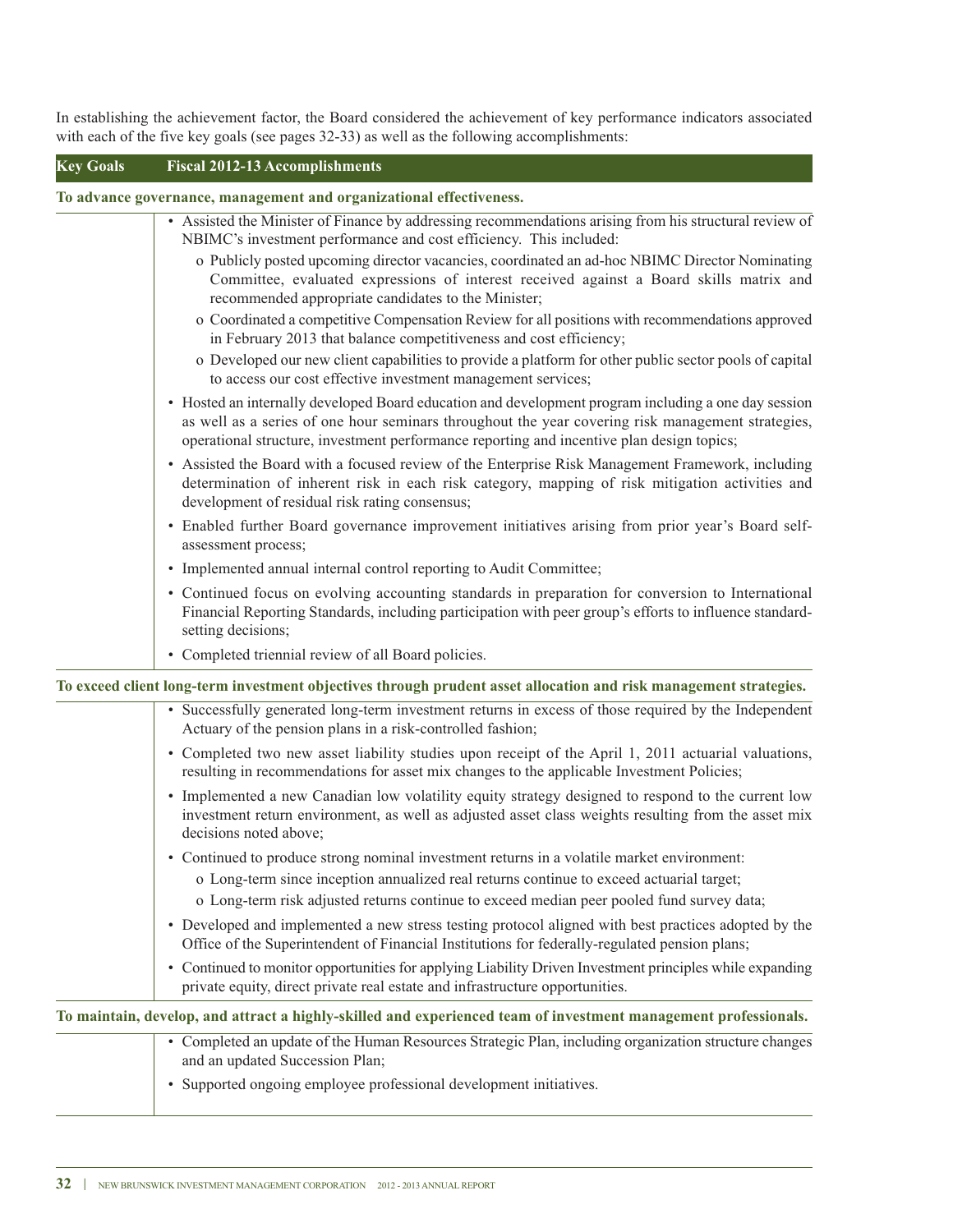| <b>Key Goals</b> | <b>Fiscal 2012-13 Accomplishments</b>                                                                                                                       |
|------------------|-------------------------------------------------------------------------------------------------------------------------------------------------------------|
|                  | To strengthen and expand stakeholder communications and relationships.                                                                                      |
|                  | Continued to develop opportunities for increased stakeholder and shareholder interactions in accordance<br>$\bullet$<br>with Strategic Communications Plan; |
|                  | Active speaker and participant in a number of local and national investment industry conferences;<br>$\bullet$                                              |
|                  | • Active member and Board participant in a number of local and national investment industry<br>organizations.                                               |
|                  | To support effective and efficient information technology solutions.                                                                                        |
|                  | Executed on five year Information Technology Strategic Plan including:<br>٠                                                                                 |
|                  | o Assessment of portfolio management system requirements and alternatives;                                                                                  |
|                  | o Implementation of full Windows Server 2008 environment;                                                                                                   |
|                  | o Upgrade of all network firewall equipment, including post-implementation security penetration<br>testing;                                                 |
|                  | o Upgrade of internet website infrastructure.                                                                                                               |

#### *Long-Term Incentive Plan Overview*

The LTIP component is \$818.7 for the year ended March 31, 2013. One quarter of this component is based on the one year net value added result and the remainder is based on the four year annualized net value added. The one year net value added result was 68.6 basis points (bps), and the four year annualized net value added result was 37.8 bps

Four year LTIP results differ from the four year AIP results primarily due to the LTIP's inclusion of the sale of one New Brunswick-based investment to a strategic global purchaser during Fiscal 2011-12 which resulted in a significant realized gain in that year as well as the ensuing three years.

A summary table of the one year value added results used to determine the four year cumulative net value added LTIP result is as follows:

|                      | <b>One Year</b>                 |                                       |
|----------------------|---------------------------------|---------------------------------------|
|                      | <b>Net Value Added</b><br>(bps) | <b>Percentage of Target</b><br>$(\%)$ |
| 2009-10              | 6.2                             | 14.8                                  |
| 2010-11              | 32.5                            | 77.4                                  |
| 2011-12              | 41.2                            | 98.0                                  |
| 2012-13              | 68.6                            | 163.2                                 |
| Annualized Four Year | 37.8                            | 90.0                                  |

### **Directors' Remuneration**

Directors'remuneration is established in NBIMC's By-Laws and includes an annual retainer for the Chairperson and a per diem allowance for meeting attendance and preparation time. Directors who are ex-officio are not paid. Directors who travel to attend meetings receive a reimbursement for reasonable accommodation costs, and other out of pocket expenses as well as a car expense reimbursement based on the number of kilometers traveled.

The cost of the Board function, including per diems, director orientation and Board education, for the year ended March 31, 2013 was \$132.9 (2012 - \$124.9) plus travel and accommodation reimbursements of \$13.8 (2012 - \$14.6).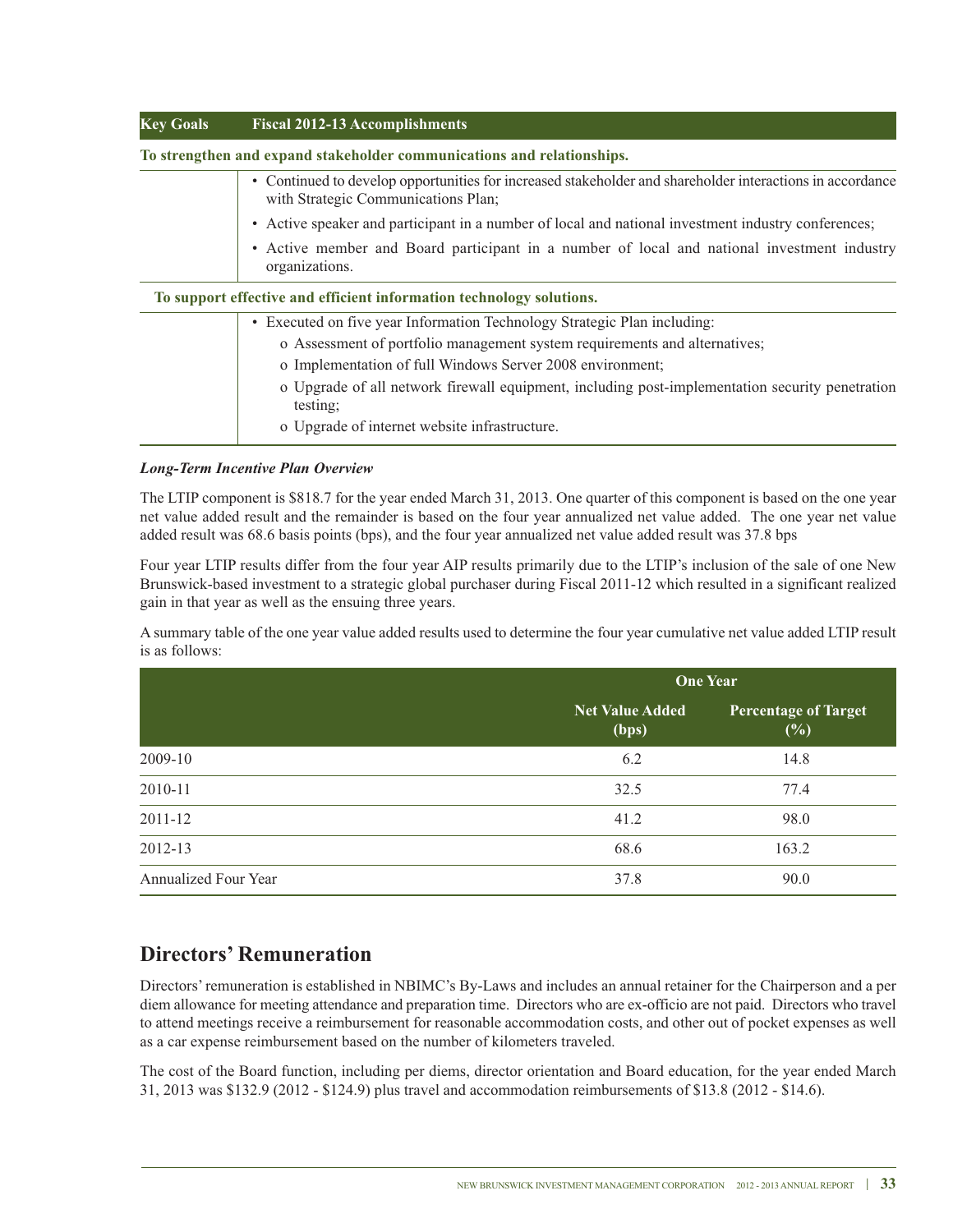### **Governance**

### **Corporate Governance**

As a Crown corporation, NBIMC is accountable to the Crown Corporations Committee of the Legislative Assembly. NBIMC most recently appeared before the Crown Corporations Committee in January 2012 to present and discuss its objectives and performance results for the fiscal year 2010-2011.

The selection process and duties of the NBIMC Board of Directors are outlined in the NBIMC Act. Governance of the organization is the primary consideration of the Board which acts solely in a fiduciary capacity as Trustee for the funds under management. Board members do not represent any specific stakeholder interest. The Board ensures that all of NBIMC's transactions are conducted on a purely commercial basis, and that decisions and actions are based on sound business practices.

The Board is responsible for the stewardship and strategic direction of NBIMC and its investments. Its duties include establishment of the corporate mission, vision and values, maintaining an effective relationship with the President, and oversight of the business planning process, financial position and results, risk management, internal controls and information systems, human resources, communications and stakeholder relations. To ensure its on-going effectiveness, the Board performs a biennial self-assessment against these responsibilities.



The Board is assisted in its endeavors by the efforts of three Committees: the Audit Committee, the Human Resources & Compensation Committee and the Governance Committee, whose reports follow. Day-to-day management of NBIMC is delegated to the Chief Executive Officer, while investment-related matters are delegated to the Chief Investment Officer.

Additional information about our corporate governance practices is available on our website at www.nbimc.com. This includes: our governing statutes, Board composition, Board and Committee Terms of Reference, Nomination Guidelines, Director Orientation and Education Policy and Code of Ethics and Business Conduct.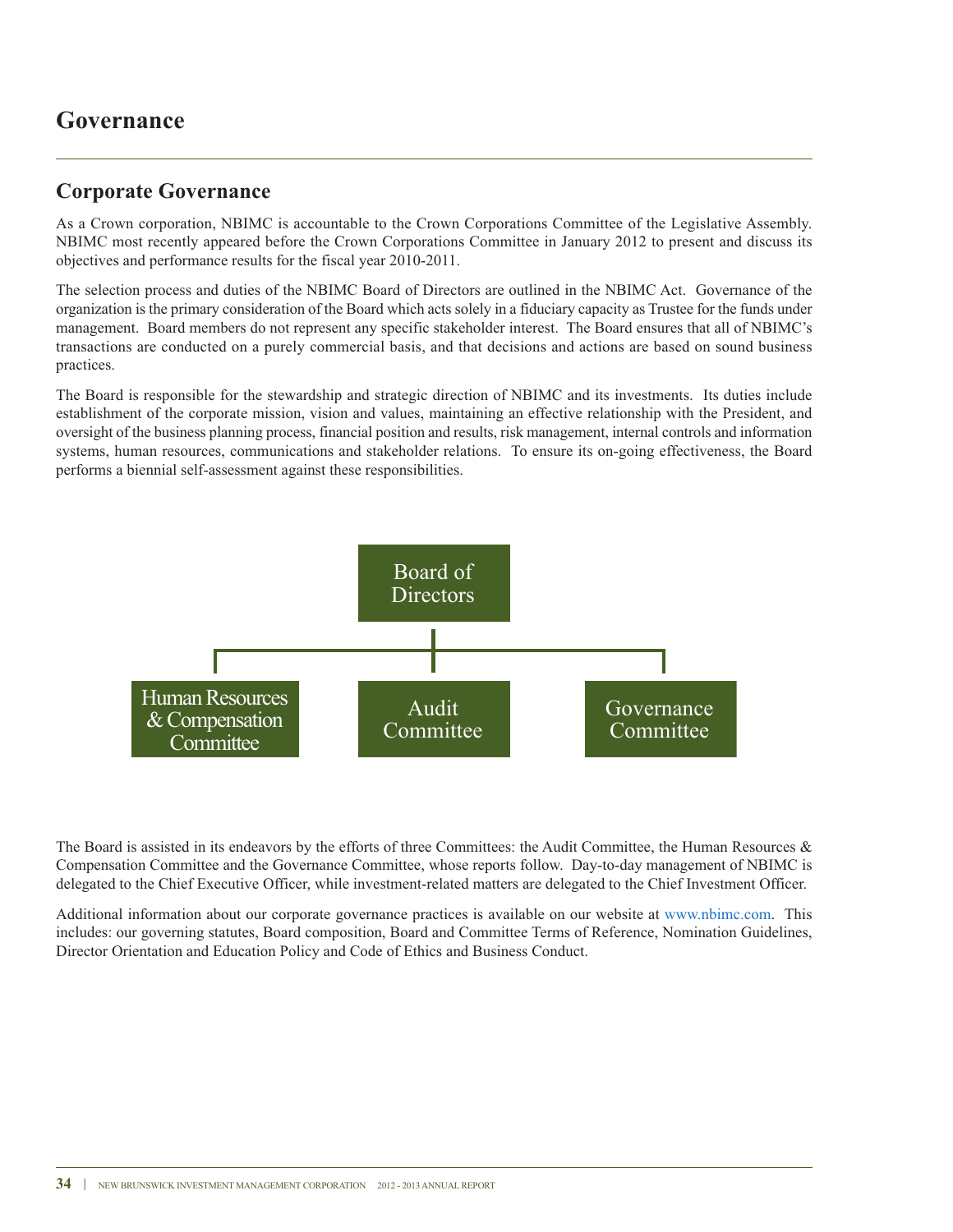### **Board Attendance**

Board members are expected to attend the board meetings and meetings of committees of which they are a member. The following table provides the number of meetings held and attendance by each of the appointed directors in Fiscal 2012-13:

| <b>Appointed Director1</b>         | <b>Board</b> | <b>Audit</b><br><b>Committee</b> | Governance<br><b>Committee</b> | <b>Human Resources &amp;</b><br><b>Compensation Committee</b> |
|------------------------------------|--------------|----------------------------------|--------------------------------|---------------------------------------------------------------|
| Gilles Lepage                      | 7/8          | 4/4                              | 4/4                            | 2/3                                                           |
| Elaine Albert <sup>2</sup>         | 4/4          | 1/1                              | n.a.                           | n.a.                                                          |
| Wiktor Askanas <sup>3</sup>        | 4/4          | 2/2                              | n.a.                           | 1/1                                                           |
| Joel Attis                         | 7/8          | n.a.                             | 4/4                            | 3/3                                                           |
| Earl Brewer <sup>2</sup>           | 5/8          | n.a.                             | n.a.                           | 3/3                                                           |
| Marc-Antoine Chiasson <sup>2</sup> | 6/8          | 3/4                              | n.a.                           | n.a.                                                          |
| Gaston LeBlanc <sup>2</sup>        | 3/4          | 1/1                              | n.a.                           | n.a.                                                          |
| Ronald Maloney                     | 8/8          | n.a.                             | n.a.                           | 3/3                                                           |
| Cathy Rignanesi                    | 8/8          | 4/4                              | 4/4                            | n.a.                                                          |
| Richard Speight                    | 8/8          | n.a.                             | 4/4                            | n.a.                                                          |
| Reno Thériault                     | 8/8          | n.a.                             | n.a.                           | 3/3                                                           |
| Michael Walton                     | 6/8          | n.a.                             | 2/4                            | 2/3                                                           |

<sup>1</sup> The Board of Directors also includes three ex-officio members: the President and CEO of NBIMC, the Deputy Minister of Finance (non-voting), and *the Vice-President of Finance of the New Brunswick Power Holding Corporation.*

*² term expired in the fiscal year ³ appointed September 5, 2012*

Gilles Lepage retired from the Board after serving as a director since the inception of the Corporation and as Board Chair since 2006. He was replaced as Chairperson by the appointment of Michael Walton, a Director who has served the Board since 2006.

In addition, Elaine Albert and Gaston LeBlanc's terms as director expired on June 30, 2012, while Earl Brewer, and Marc-Antoine Chiasson's terms as Director ended at fiscal year end.

The Director Orientation Program assists new directors in understanding the mandate and stakeholders of NBIMC. A significant focus of the initial new director orientation is to explain the roles and responsibilities of the Board and the Board committees. It also outlines NBIMC's organizational structure, introduces the senior leadership team, and provides a primer on the pension and investment industries. Mr. Wiktor Askanas returned to our Board as a Director through an appointment in Fiscal 2012-13, and effective May 1, 2013 Patricia LeBlanc-Bird was appointed as a new Director.

On-going director education includes exposure to relevant news and articles of interest as well as a program of educational sessions. Structured education sessions included: an overview of NBIMC's investment management capabilities, a comprehensive review of inherent risks facing the Corporation, a presentation on NBIMC's investment portfolio structure, and a presentation on the CFA Institute's Global Investment Performance Standards. In addition, the Board received two special presentations from the Independent Actuary. The first presentation related to the process followed for the Actuarial Valuation Report on the Teachers' Pension Plan as at April 1, 2011 and the second related to the new proposed shared risk pension plan model that is being promoted by the Province's Pension Task Force.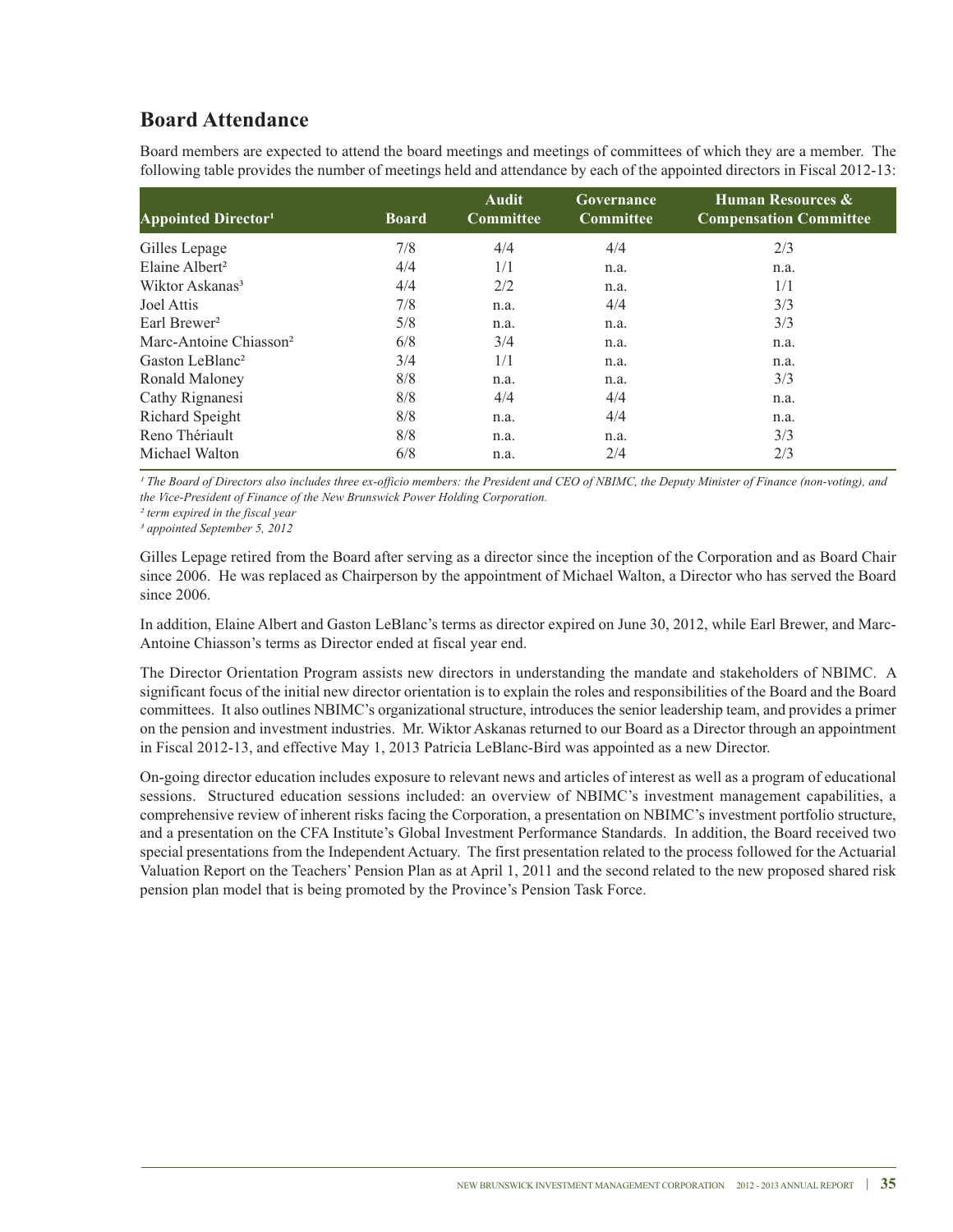Major decisions made by the Board during the year, in addition to the matters referred to it by the Board Committees *(see Committee reports following)* included:

- Review of the asset liability analyses for each of the Public Service Superannuation Plan and the Teachers'Pension Plan as at April 1, 2011;
- Approval of the decision to reduce the portfolio weight for government bonds in favour of corporate bonds and to add a low volatility Canadian equity investment strategy to the current asset mix for each of the Pension Funds under management, together with consequent changes to the Investment Policy Statements for each of the Pension Funds and the Pooled Funds;
- Approval of the Fiscal 2012-13 Annual Business Plan;
- Approval of the Fiscal 2013-14 Annual Budget.

### **Board Committee Reports**

#### *Report of the Audit Committee*

The Audit Committee oversees the financial affairs of NBIMC and the funds under management, including the selection of accounting policies to be followed in the preparation of financial statements, the systems of internal control and management information, financial risks, and the relationships with the external and internal auditors.

Management is responsible for the preparation of the financial statements and for maintaining appropriate accounting policies, processes, procedures and systems of internal control to ensure compliance with accounting standards and applicable laws and regulations. The external auditor is responsible for planning and carrying out an audit of the annual financial statements.

The Committee assesses its effectiveness annually to ensure that it has fulfilled its responsibilities as set out in its Terms of Reference.

| <b>Fiscal 2012-13 Highlights</b> | In accordance with its Terms of Reference, the Committee accomplished, among other<br>things, the following in or relating to Fiscal 2012-13:                                                                                                                                                                                                          |
|----------------------------------|--------------------------------------------------------------------------------------------------------------------------------------------------------------------------------------------------------------------------------------------------------------------------------------------------------------------------------------------------------|
|                                  | • Reviewed the annual audited financial statements for the Pension Funds, the NBIMC<br>North American Market Neutral Fund, the NBIMC Quantitative Strategies Fund and<br>NBIMC for the year ended March 31, 2013 and recommended their approval by the<br>Board;                                                                                       |
|                                  | • Reviewed the unaudited financial statements for the Unit Trust Funds for the year ended<br>March 31, 2013 and recommended their approval by the Board;                                                                                                                                                                                               |
|                                  | • Reviewed the Schedules of Composite Performance in accordance with Global<br>Investment Performance Standards for the year ended March 31, 2013 and<br>recommended their approval by the Board;                                                                                                                                                      |
|                                  | • Received the draft Annual Report material for the year ended March 31, 2013 and<br>approved the financial content and earnings press release;                                                                                                                                                                                                        |
|                                  | • Reviewed the quarterly financial statements for the Pension Funds, Unit Trust Funds<br>and NBIMC together with management's certifications regarding changes in accounting<br>policies, significant accounting estimates, errors, material weaknesses in internal<br>controls over financial reporting, fraud or illegal acts and subsequent events; |
|                                  | • Reviewed the mid-year financial press release and recommended its approval by the<br>Board;                                                                                                                                                                                                                                                          |
|                                  | • Received the audited financial statements for the year ended March 31, 2012 for a<br>wholly-owned subsidiary of the NBIMC Canadian Real Estate Fund;                                                                                                                                                                                                 |
|                                  | • Reviewed quarterly status reports from management concerning the conversion of<br>financial reporting for the Pension Funds and Unit Trust Funds to International<br>Financial Reporting Standards;                                                                                                                                                  |
|                                  |                                                                                                                                                                                                                                                                                                                                                        |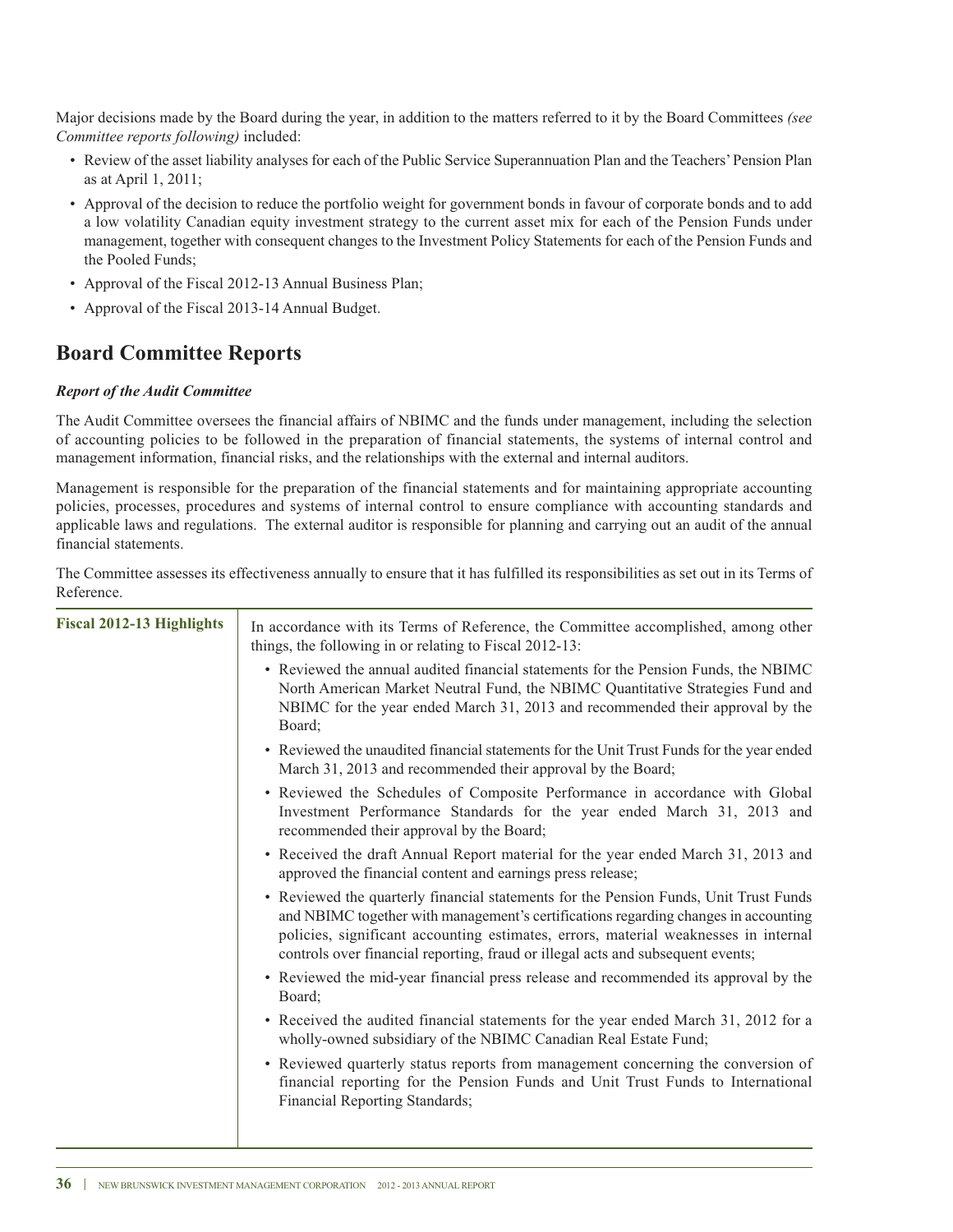| • Approved the External Auditor's engagement, audit plan, timing, staffing and fees for<br>the year ended March 31, 2013 and pre-approved all non-audit, tax or other services to<br>be performed by the External Auditor in accordance with the Audit Committee's Pre-<br>Approval Policy; |
|---------------------------------------------------------------------------------------------------------------------------------------------------------------------------------------------------------------------------------------------------------------------------------------------|
| • Reviewed the External Auditor's Audit Findings Report for the year ended March 31,<br>2013 and obtained confirmation of the External Auditor's independence;                                                                                                                              |
| • Reviewed the Audit Committee Pre-Approval Policy for Audit and Non-Audit Services;                                                                                                                                                                                                        |
| • Approved the Internal Auditor's annual plan and budget for the upcoming year ending<br>March 31, 2014;                                                                                                                                                                                    |
| • Received the Internal Audit recommendations and management's responses for four<br>internal audits: Private Markets Review, Pension Contributions, Benefits and Expenses<br>Review, network Penetration Testing, and Portfolio Management System Review;                                  |
| • Reviewed a Follow-Up Report from the Internal Auditor concerning management's<br>responses to previous recommendations;                                                                                                                                                                   |
| • Each quarter met in-camera with each of the External Auditor, the Internal Auditor and<br>management;                                                                                                                                                                                     |
| • Monitored key performance indicators for management related to timely resolution of<br>all external and internal audit recommendations;                                                                                                                                                   |
| • Following a comprehensive Board-level review of inherent risks facing the Corporation,<br>assisted in the determination of residual risks after consideration of key internal<br>controls;                                                                                                |
| • Completed an annual review of the Enterprise Risk Management Framework;                                                                                                                                                                                                                   |
| • Reviewed a quarterly risk coverage chart highlighting independent reviews of risk areas<br>in order to ensure appropriate focus on key risks;                                                                                                                                             |
| • Reviewed a quarterly risk matrix showing trends in key risk areas;                                                                                                                                                                                                                        |
| • Reviewed management's reporting of their annual fraud risk assessment;                                                                                                                                                                                                                    |
| • Reviewed a report from management related to entity-level key controls;                                                                                                                                                                                                                   |
| • Received the Five Year IT Strategic Plan and status;                                                                                                                                                                                                                                      |
| • Completed a review of the Valuation Policies for investment securities;                                                                                                                                                                                                                   |
| • Received quarterly status reports of an internal review of the portfolio management<br>system;                                                                                                                                                                                            |
| • Reviewed and recommended approval by the Board of changes to the Investment<br>Authority limits;                                                                                                                                                                                          |
| • Received quarterly reporting of legal and regulatory compliance;                                                                                                                                                                                                                          |
| • Received a quarterly status report of class action litigation in which NBIMC has<br>participated;                                                                                                                                                                                         |
| • Reviewed the insurance coverage of significant business risks and uncertainties;                                                                                                                                                                                                          |
| • As part of a continuous development initiative, read and discussed audit committee<br>effectiveness material covering oversight of management and internal audit, committee<br>composition, meetings and supporting committee effectiveness;                                              |
| • Completed an annual review of the Committee's terms of reference, accomplishments<br>for the year ended March 31, 2013 and set objectives for the upcoming fiscal year.                                                                                                                   |

This report has been approved by the members of the Audit Committee.

**C. Rignanesi (Chair), W. Askanas, P. LeBlanc-Bird, D. Murphy, M. Walton** *(ex-officio)***.**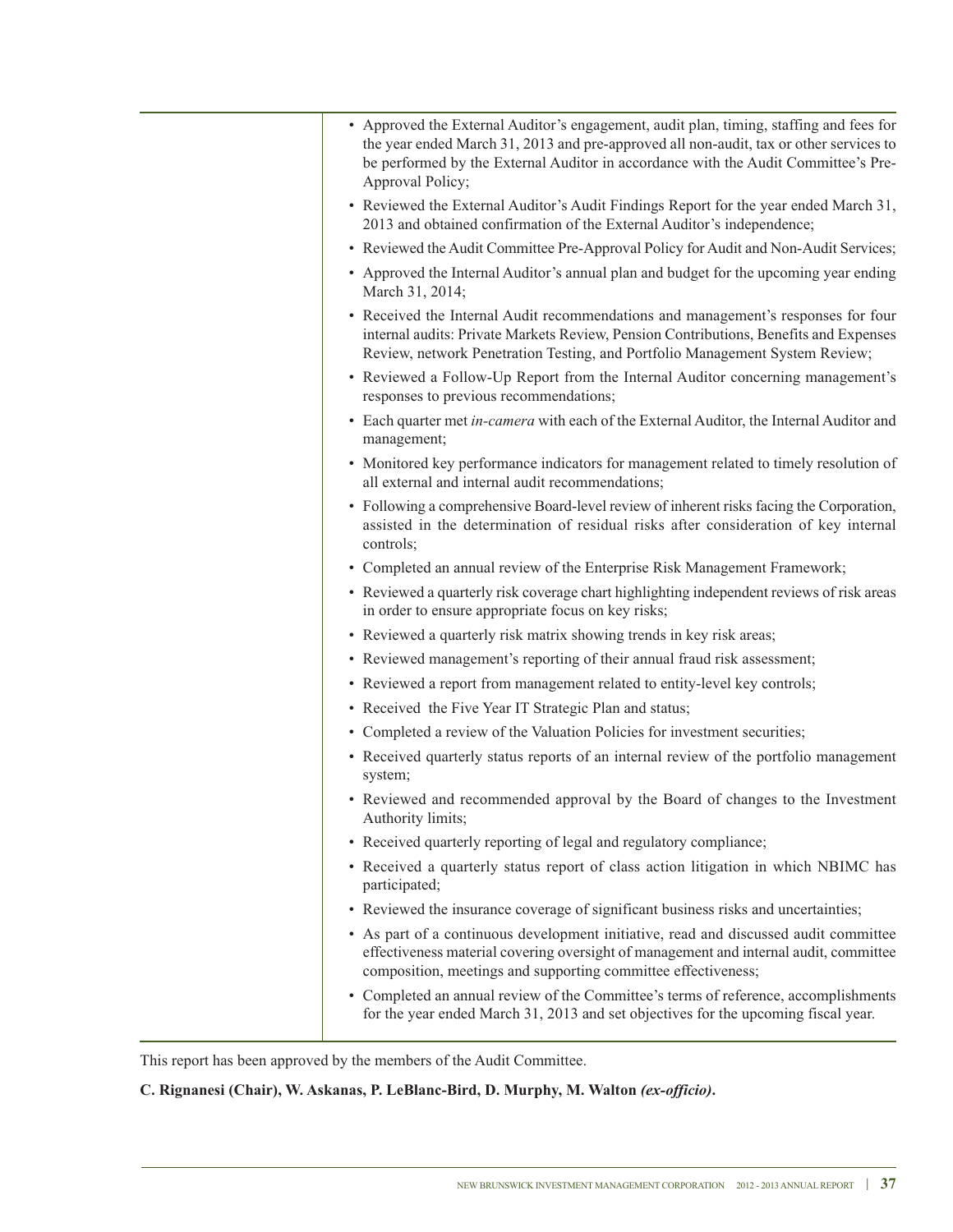#### *Report of the Governance Committee*

The Governance Committee annually reviews the terms of reference for the Board and each committee, all Board policies and the Nomination Guidelines for new directors to ensure that they continue to meet evolving corporate governance best practices. They also oversee the Director Orientation and Education programs and the Code of Ethics and Business Conduct. The biennial Board self-assessment process is facilitated by the Governance Committee.

The Committee assesses its effectiveness annually to ensure that it has fulfilled its responsibilities as set out in its Terms of Reference.

| <b>Fiscal 2012-13 Highlights</b> | In accordance with its Terms of Reference, the Committee accomplished, among other<br>things, the following in Fiscal 2012-13:                                                                                                                                                              |
|----------------------------------|---------------------------------------------------------------------------------------------------------------------------------------------------------------------------------------------------------------------------------------------------------------------------------------------|
|                                  | • Established Board Goals for Fiscal 2012-13;                                                                                                                                                                                                                                               |
|                                  | • Recommended the appointment of a new director to the Audit Committee and the<br>Human Resources & Compensation Committee;                                                                                                                                                                 |
|                                  | • Reviewed the Director Orientation and Education program and Fiscal 2012-13 Board<br>education plan;                                                                                                                                                                                       |
|                                  | • Reviewed quarterly compliance with the Code of Ethics and Business Conduct;                                                                                                                                                                                                               |
|                                  | • Received a quarterly status report of progress made in addressing the Board Governance<br>Improvement Objectives arising out of the 2011 Board and Committee self-assessment<br>process;                                                                                                  |
|                                  | • Conducted the annual review of upcoming director term expirations and Skills Gap<br>Assessment for new candidate consideration. Communicated these findings to the<br>Minister of Finance;                                                                                                |
|                                  | • Created an ad hoc committee to conduct a director appointment process including public<br>posting of director vacancies, evaluation of expressions of interest received and making<br>recommendations for consideration by the Minister;                                                  |
|                                  | • Reviewed recommendations from an external review of NBIMC's performance as<br>reported to the Minister of Finance in connection with government's structural review<br>process, approved an action plan to address these items and received quarterly status<br>reports of progress made; |
|                                  | · Conducted an annual review of the Governance Committee's mandate and<br>effectiveness;                                                                                                                                                                                                    |
|                                  | • Completed the annual review of all governing documents and Committee Terms of<br>Reference and established the meeting schedules for 2013;                                                                                                                                                |
|                                  | • Reviewed the status of the Strategic Communications Plan;                                                                                                                                                                                                                                 |
|                                  | • Monitored publicly available information concerning efforts by the Public Sector<br>Pension Task Force to introduce a shared risk pension model in New Brunswick;                                                                                                                         |
|                                  | • Reviewed the annual confirmation of the Code of Ethics and Business Conduct at<br>March 31, 2013 for employees and directors;                                                                                                                                                             |
|                                  | • Reviewed Director compensation and a summary of expense claims for each Director<br>and the President and CEO for the year ended March 31, 2013; and                                                                                                                                      |
|                                  | • Reviewed the draft Plan and Corporate Governance disclosure for the Fiscal 2012-13<br>Annual Report and recommended its approval by the Board.                                                                                                                                            |

This report has been approved by the members of the Governance Committee.

#### **R. Speight (Chair), J. Attis, J. Garbutt** *(ex-officio)***, C. Rignanesi, M. Walton** *(ex-officio)*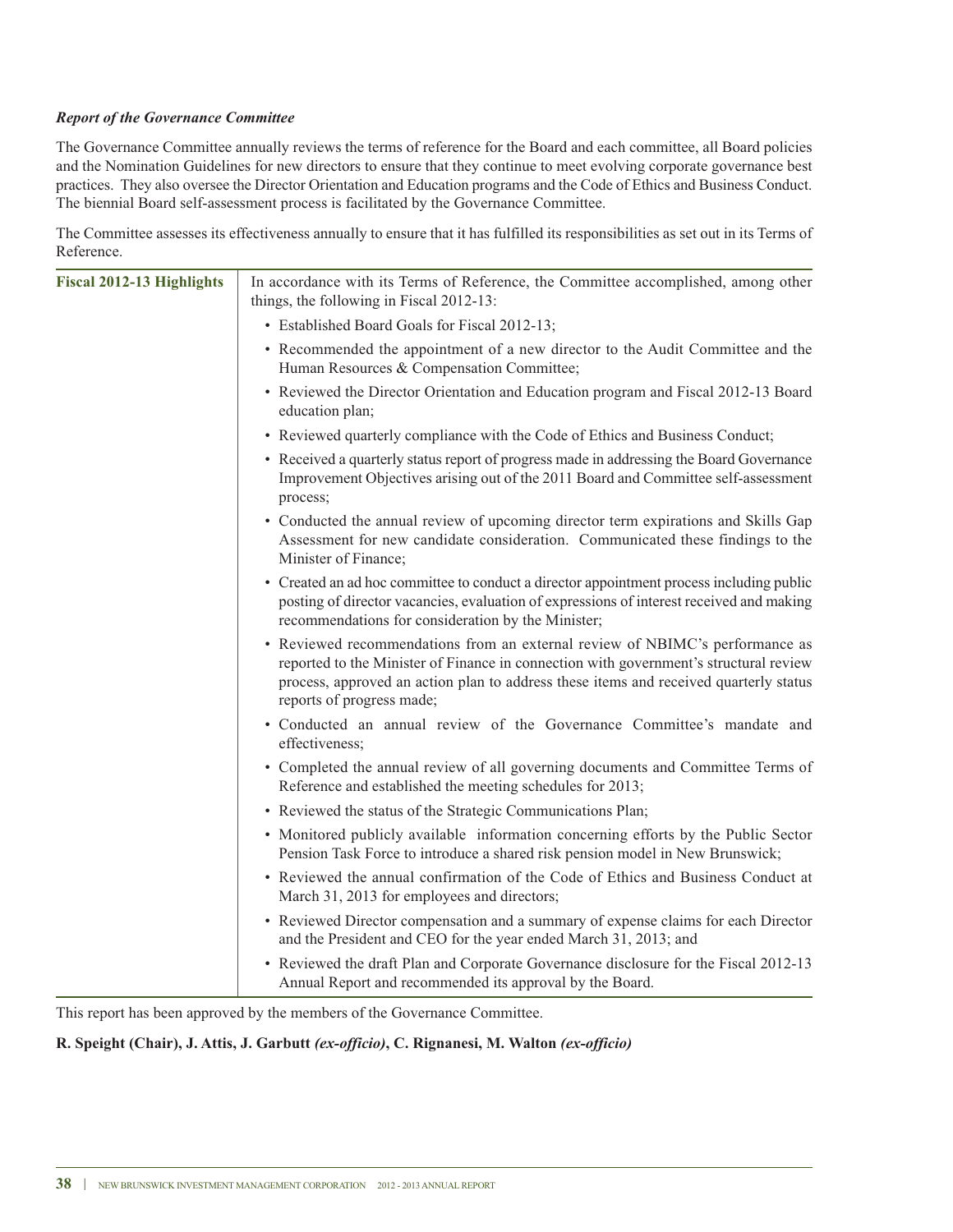#### *Report of the Human Resources & Compensation Committee*

The Human Resources & Compensation Committee annually conducts a performance appraisal for the President and CEO. It also oversees changes to the Compensation Philosophy, compensation and benefits, incentive plans and organizational structure as well as monitors management's compliance with employment-related regulatory and legislative matters.

The Committee assesses its effectiveness annually to ensure that it has fulfilled its responsibilities as set out in its Terms of Reference.

| <b>Fiscal 2012-13 Highlights</b> | In accordance with its Terms of Reference, the Committee accomplished, among other<br>things, the following in Fiscal 2012-13:                                                                                                                                              |  |  |
|----------------------------------|-----------------------------------------------------------------------------------------------------------------------------------------------------------------------------------------------------------------------------------------------------------------------------|--|--|
|                                  | • Reviewed the Committee's Terms of Reference Business;                                                                                                                                                                                                                     |  |  |
|                                  | • Set the Committee's objectives for Fiscal 2012-13 and reviewed subsequent<br>achievements;                                                                                                                                                                                |  |  |
|                                  | • Reviewed recommendations from an external review of NBIMC's performance as<br>reported to the Minister of Finance in connection with government's structural review<br>process and approved an action plan to address the compensation-related items;                     |  |  |
|                                  | • Recommended to the Board a full Corporate Compensation Review Project and<br>appointed an ad hoc committee to conduct this review;                                                                                                                                        |  |  |
|                                  | • Reviewed the individual business plan weightings of the NBIMC Fiscal 2012-13<br>Annual Business Plan and recommended their approval by the Board;                                                                                                                         |  |  |
|                                  | • Reviewed the Succession Plans for the President and CEO and senior management<br>positions and recommended approval by the Board;                                                                                                                                         |  |  |
|                                  | · Reviewed the Annual Compensation Report, including comparisons to various<br>compensation surveys conducted by independent consultants;                                                                                                                                   |  |  |
|                                  | • Reviewed the organizational structure and recommended its approval by the Board;                                                                                                                                                                                          |  |  |
|                                  | • Reviewed the Human Resources Strategic Plan and recommended its approval by the<br>Board;                                                                                                                                                                                 |  |  |
|                                  | • Reviewed the Travel Expense Policy and recommended approval by the Board;                                                                                                                                                                                                 |  |  |
|                                  | • Reviewed the ad hoc committee's Analysis & Recommendations for the Fiscal 2012-<br>13 Corporate Compensation Review Project and recommended to the Board for<br>approval a Summary of Resolutions relating to salary band scales and performance<br>incentive components; |  |  |
|                                  | • Received quarterly certification from management as to regulatory compliance with<br>various legislative requirements;                                                                                                                                                    |  |  |
|                                  | • Recommended approval by the Board of the compensation range for a new Investment<br>Analyst position;                                                                                                                                                                     |  |  |
|                                  | • Reviewed Fiscal 2012-13 corporate results versus the Annual Business Plan and<br>recommended approval by the Board of the individual incentive performance award;                                                                                                         |  |  |
|                                  | • Reviewed and approved the performance of the President and CEO against annual<br>targets;                                                                                                                                                                                 |  |  |
|                                  | • Reviewed the overall Incentive Compensation Pool for Fiscal 2012-13; and                                                                                                                                                                                                  |  |  |
|                                  | • Reviewed the Compensation Discussion and Analysis section of the Fiscal 2012-13<br>Annual Report and recommended its approval by the Board.                                                                                                                               |  |  |

This report has been approved by the members of the Human Resources  $&$  Compensation Committee.

#### **R. Thériault (Chair), W. Askanas, J. Attis, R. Maloney, M. Walton** *(ex-officio)*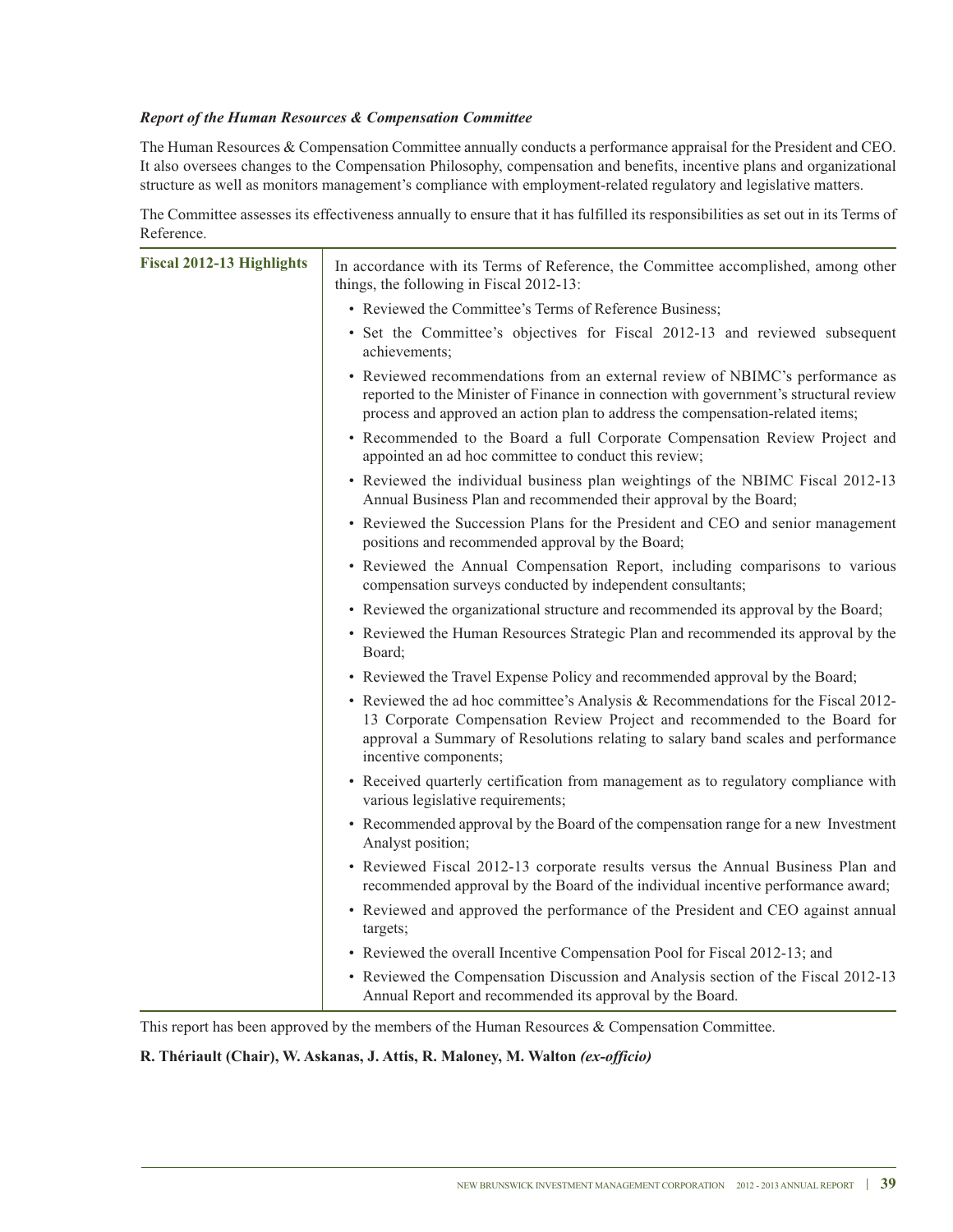### **Employee Activity in our Communities**

NBIMC management and staff continued to be very active with a number of important causes in both our local and the larger national community. These efforts can vary from volunteering time, sharing professional expertise, or the donation of personal financial resources.

#### *Local Charitable Causes*

During the year, staff continued to exceed their target contribution level for the annual corporate United Way campaign, while at the same time provided an average of over 50 hours per volunteer to 35 non-profit organizations. Three additional charitable causes were also supported through other internal corporate fund-raising initiatives.

Of particular note, NBIMC recognized five individuals: Ms. H. Giles, Ms. A. MacDonald, Ms. E. Quigley, Mr. D. Goguen and Mr. M. Holleran as our "Volunteer of the Year" for the significant contributions that they have made to our community. We were also pleased to recognize our corporate team this year: "Bowl for Kids Sake" team (Big Brothers and Big Sisters).

A nominal donation to each of their causes was made in thanks.

#### *Investment Industry Relationships*

NBIMC's investment professionals are recognized nationally as a constructive resource with respect to investment industry related Board or Executive Committee participation. The following list outlines a number of relationships in which NBIMC management has actively participated in this type of capacity during the fiscal year:

- Pension Investment Association of Canada
- Canadian Coalition of Good Governance
- S&P/TSX Canada Index Committee
- CFA Society Atlantic Canada
- University of New Brunswick Investments Committee
- Université de Moncton Comité de placements
- Fredericton Community Foundation Investment Committee

### **Communications and Accountability**

As a Crown Corporation, NBIMC is accountable to the Legislature of the Province of New Brunswick through the Crown Corporations Committee of the Legislature.

As the investment manager and trustee of the pension funds, NBIMC reports to the Plan Governor, the Minister of Finance as the Chair of the Board of Management, via this Annual Report, as well as an annual budget presentation and quarterly performance reports.

NBIMC also reports to a number of stakeholder groups at least annually through the following means:

- PSSA Consultation Committee or delegates
- NBTA / AEFNB Pension Committee
- NB Teachers Federation
- PSSA and TPA Echo Newsletters (jointly with the Office of Human Resources)
- Annual and semi-annual press releases on financial results
- http://www.nbimc.com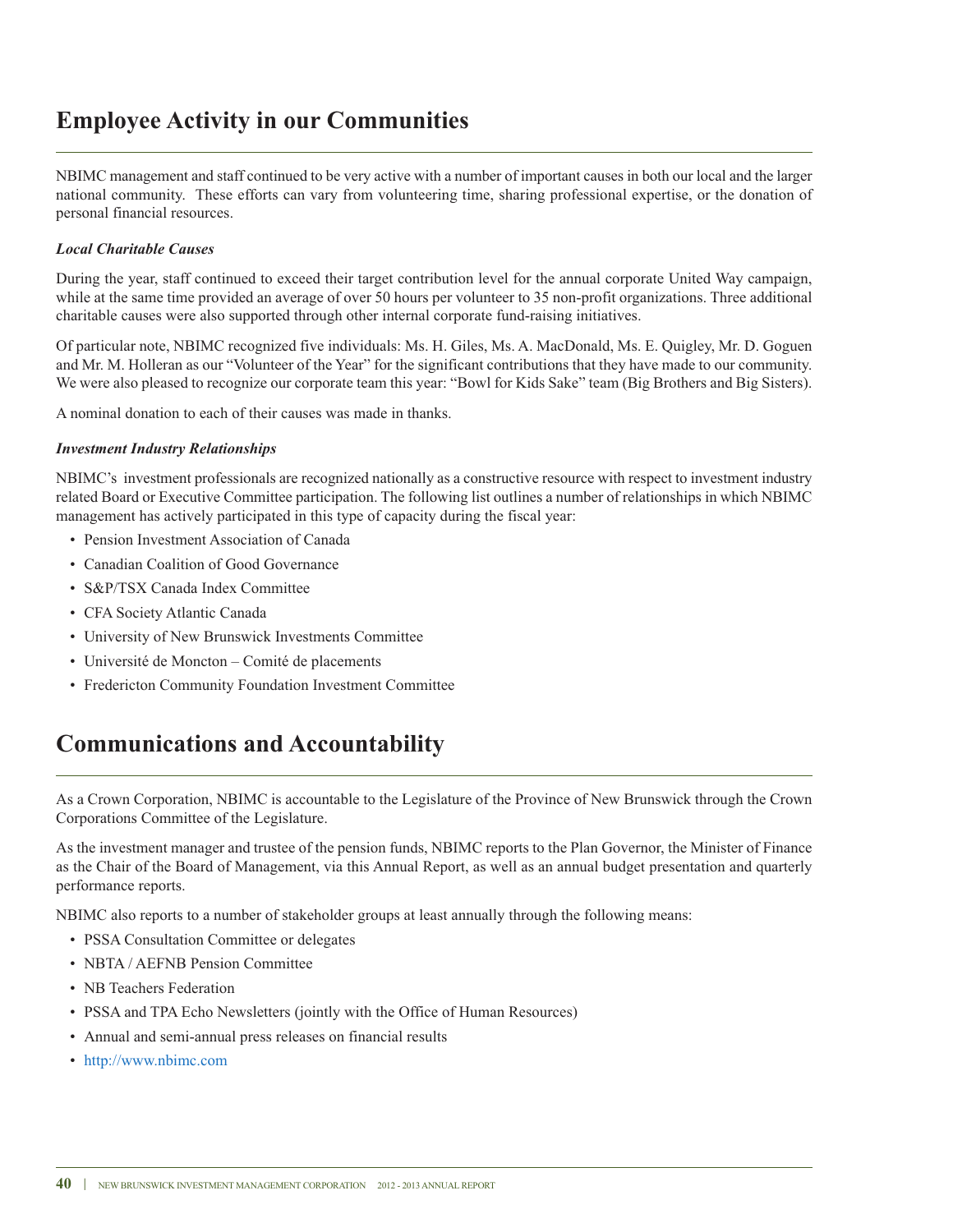### **Public Interest Disclosure Act**

As required under **Section 18 – Report about disclosures** of the Public Interest Disclosure Act, we hereby report that for Fiscal 2012-13:

- there were no disclosures received or enacted upon,
- no investigations were therefore commenced due to disclosure receipt,
- no claims had been referred from the Commissioner under section 23, and
- no investigations were therefore commenced due to a referral receipt.